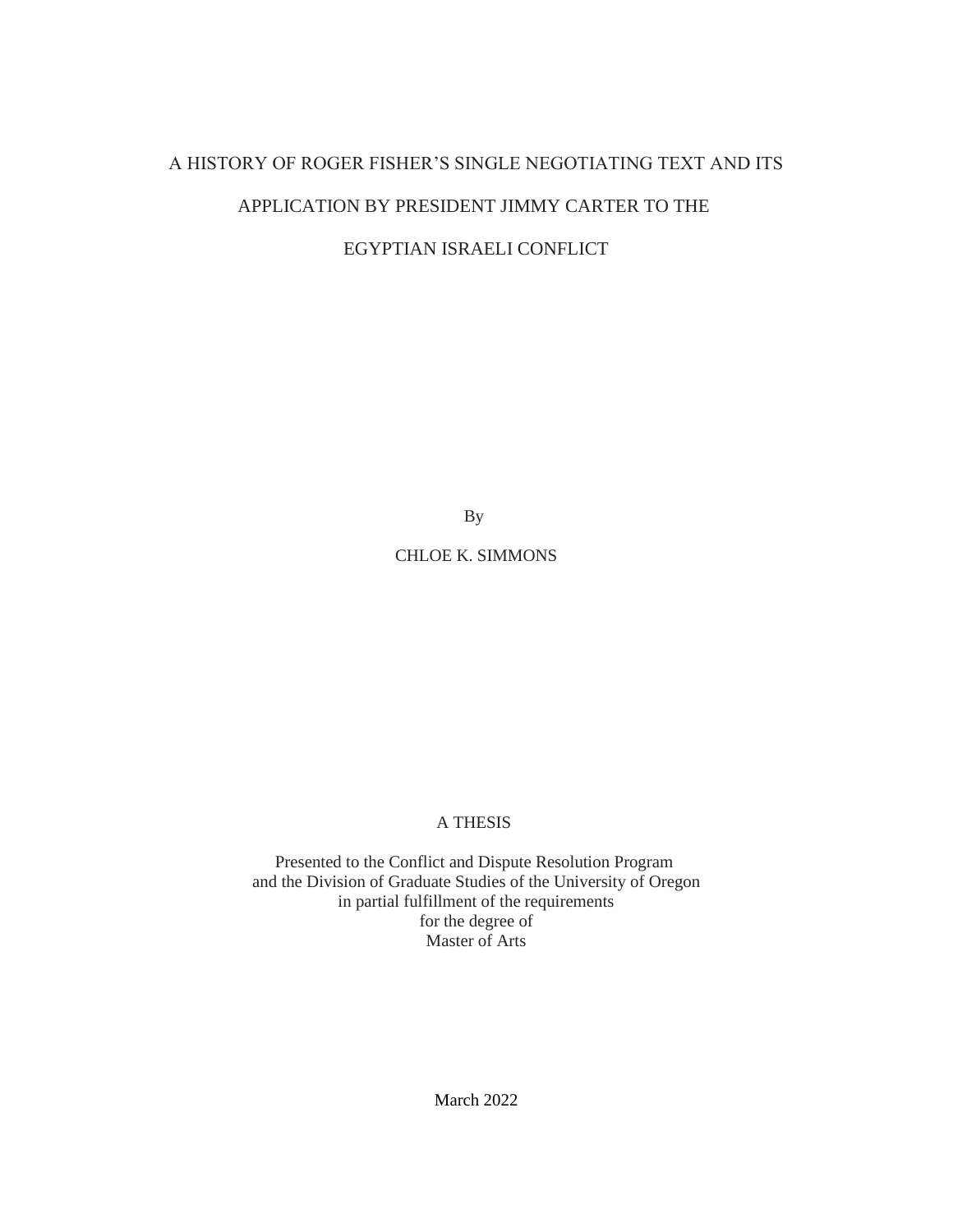#### THESIS APPROVAL FORM

Student: Chloe K. Simmons

Title: A History of Roger Fisher's Single Negotiating Text and its Application by President Jimmy Carter to the Egyptian Israeli Conflict

This thesis has been accepted and approved in partial fulfillment of the requirements for the Master of Science degree in the Conflict and Dispute Resolution Program by:

David Frank Chair<br>Michael Moffitt Member Michael Moffitt

and

Krista Chronister Vice Provost for Graduate Studies

Original approval signatures are on file with the University of Oregon Division of Graduate Studies.

Degree awarded March 2022.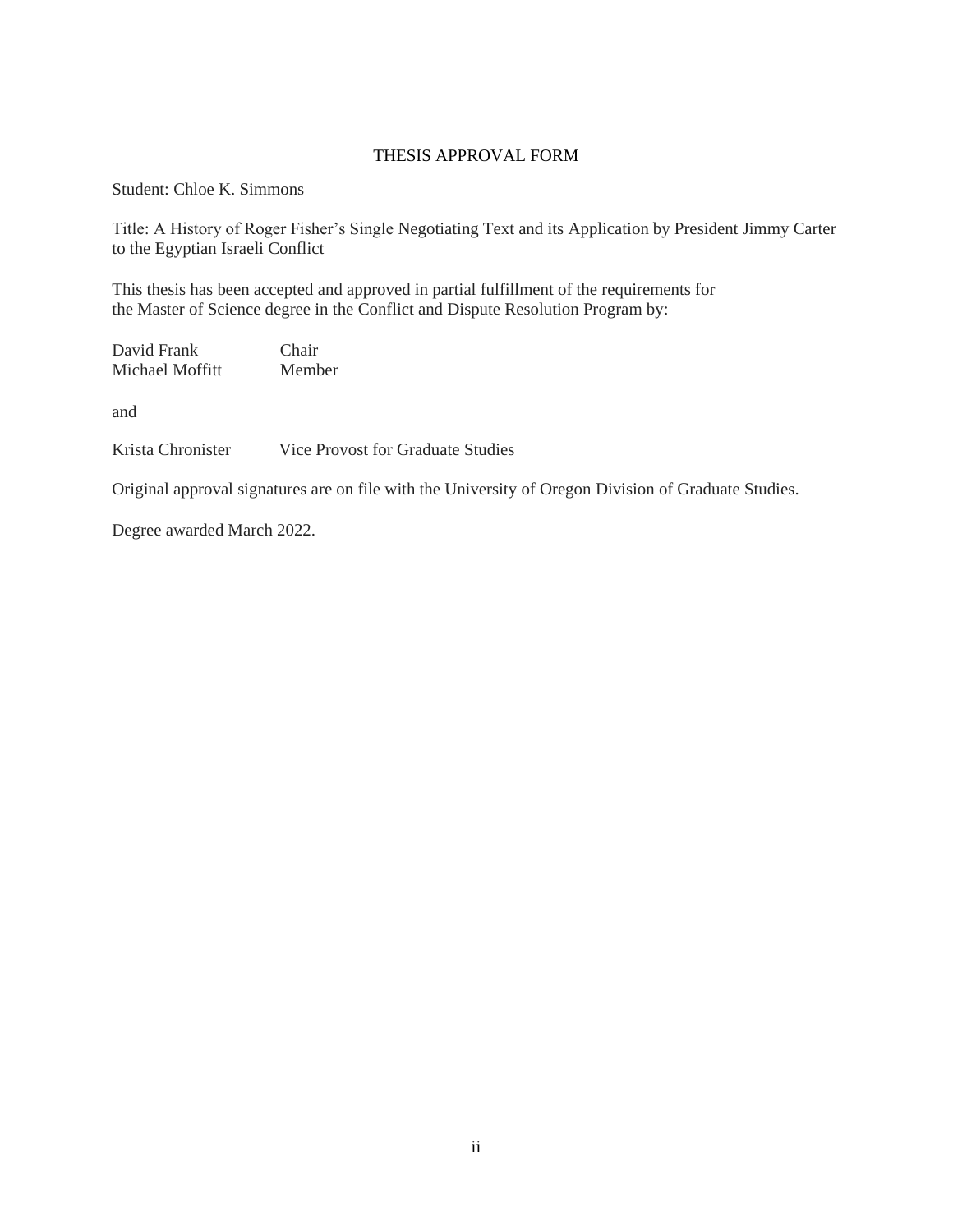© 2022 Chloe K. Simmons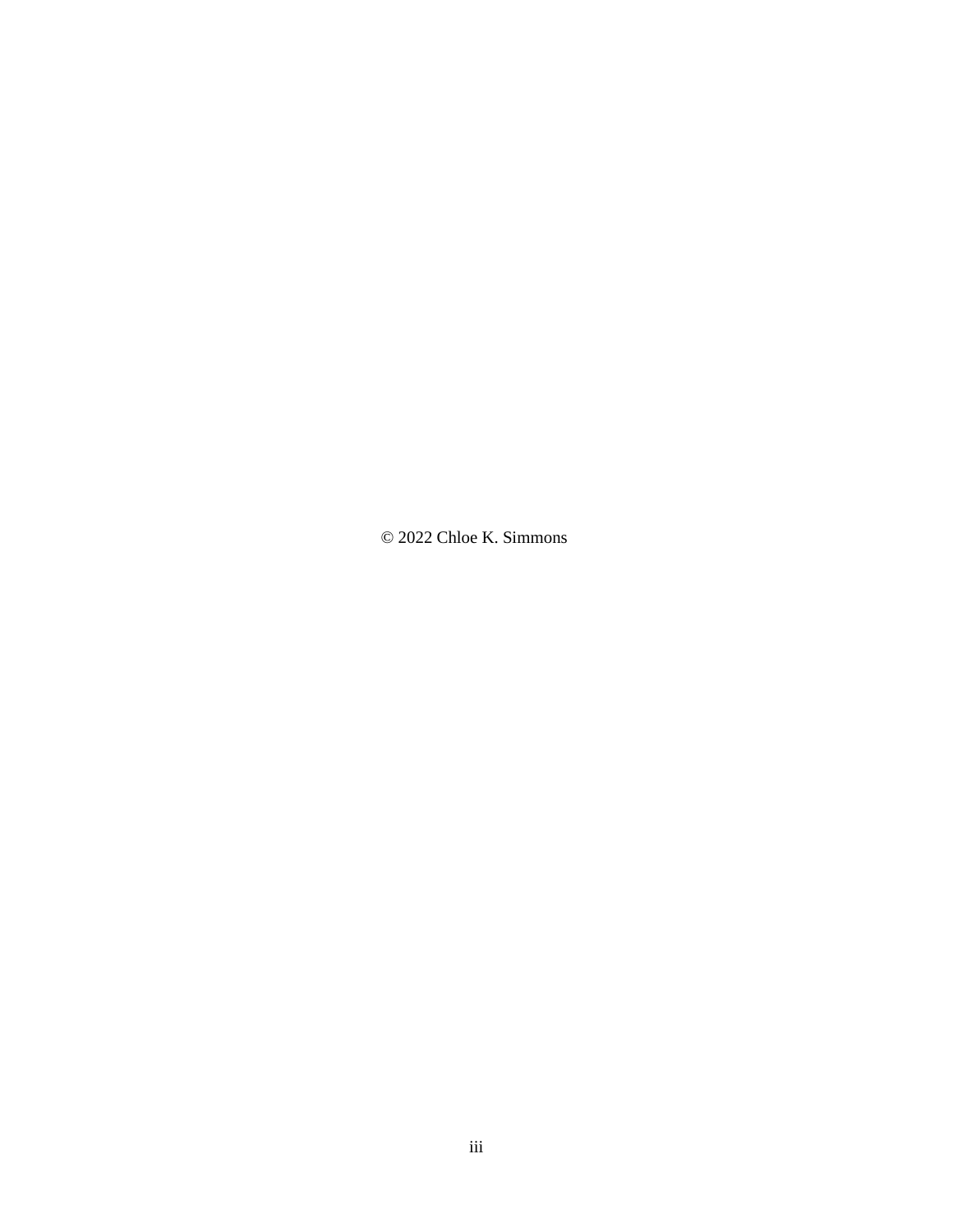#### THESIS ABSTRACT

#### Chloe K. Simmons

Master of Arts

Conflict and Dispute Resolution Program

March 2022

Title: A History of Roger Fisher's Single Negotiating Text and its Application by President Jimmy Carter to the Egyptian Israeli Conflict

Single negotiating text, also known as the one text method, is a method of mediation created by Roger Fisher which allows a mediator to easily bring parties involved in complex and contentious issues toward a solution. This method has been described most famously in Fisher and William Ury's book, *Getting to Yes*, and was used in 1978 by President Jimmy Carter at Camp David to broker the lasting successful peace treaty between Israel and Egypt. In this paper, I will trace the history of the method itself through an in-depth analysis of Fisher and others' texts about international conflict resolution as well as interviews from various colleagues of Fisher himself who have also used the single negotiating text method in their own work in international conflict resolution. All of these sources have pointed to how successful the one text method might be for complex negotiations, demonstrating that it should be used as a prominent tool in international mediation.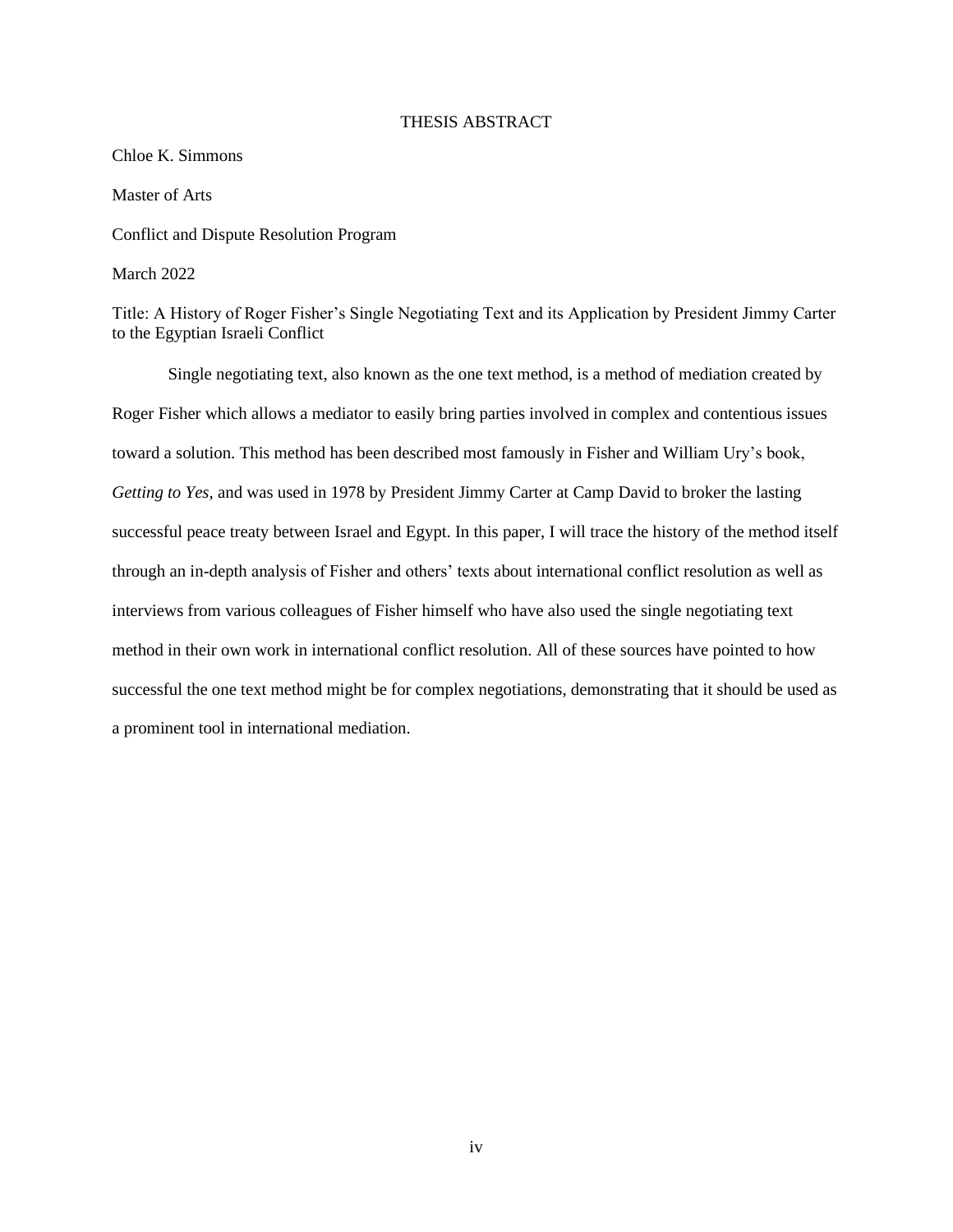#### CURRICULUM VITAE

#### NAME OF AUTHOR: Chloe K. Simmons

### GRADUATE AND UNDERGRADUATE SCHOOLS ATTENDED:

University of Oregon School of Law University of Oregon, Robert D. Clark Honors College

#### DEGREES AWARDED:

Bachelor of Arts, 2019, University of Oregon Master of Science, 2022, University of Oregon

## AREAS OF SPECIAL INTEREST:

International Mediation Political Conflict Resolution

### PROFESSIONAL EXPERIENCE:

City Administrator Assistant/Intern, City of Oakridge, Oregon, 2020

Facilitation Intern, Southern Willamette Forest Collaborative, Oakridge, Oregon, 2020

#### GRANTS, AWARDS, AND HONORS:

Graduated with Honors from University of Oregon, 2019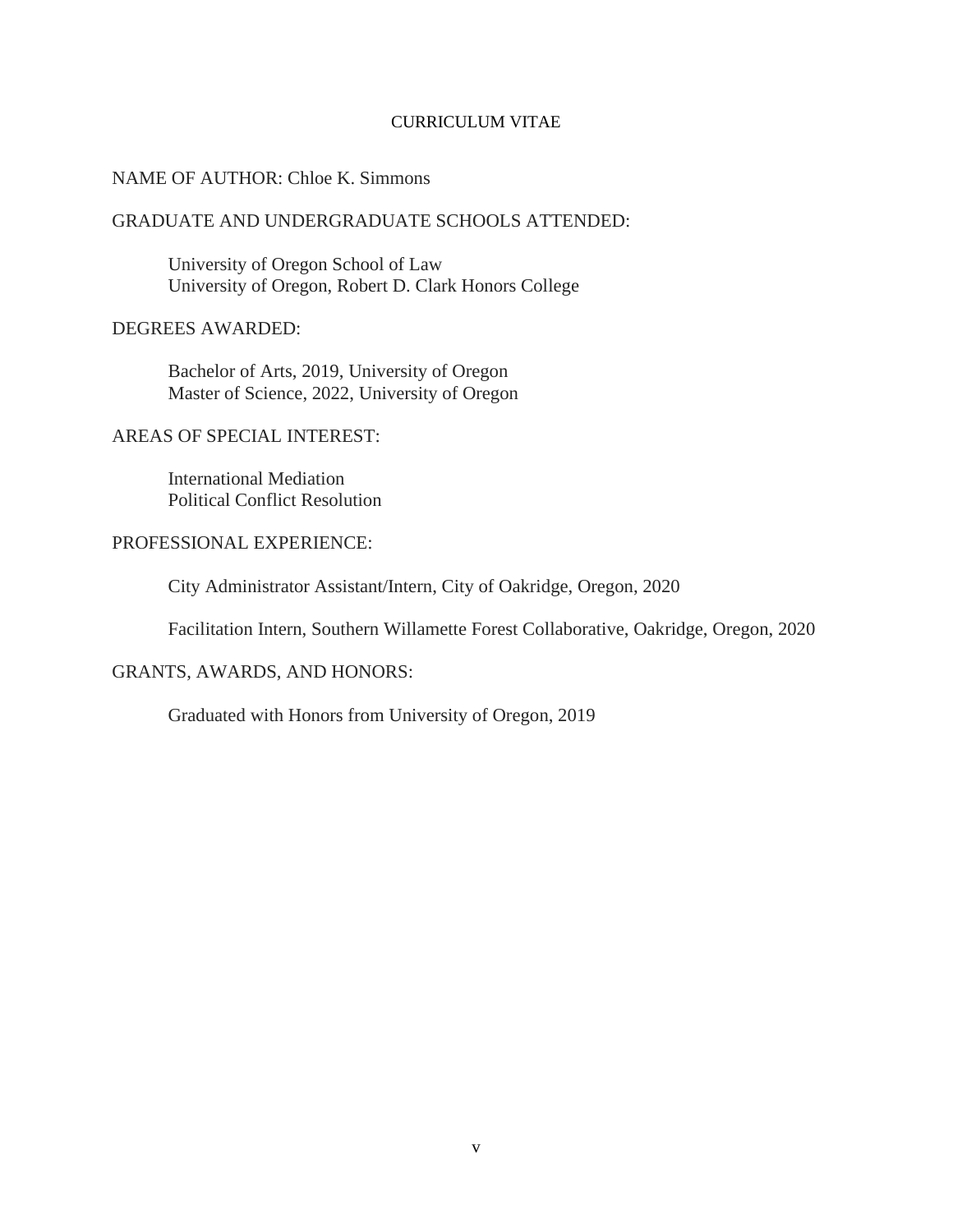### ACKNOWLEDGEMENTS

I thank Dr. David Frank for his assistance in the preparation of this manuscript. Special thanks are due to Dr. Michael Moffitt, whose familiarity with Roger Fisher and his colleagues was incredibly helpful during all phases of this undertaking. I also thank my partner Jason for helping me through another daunting project.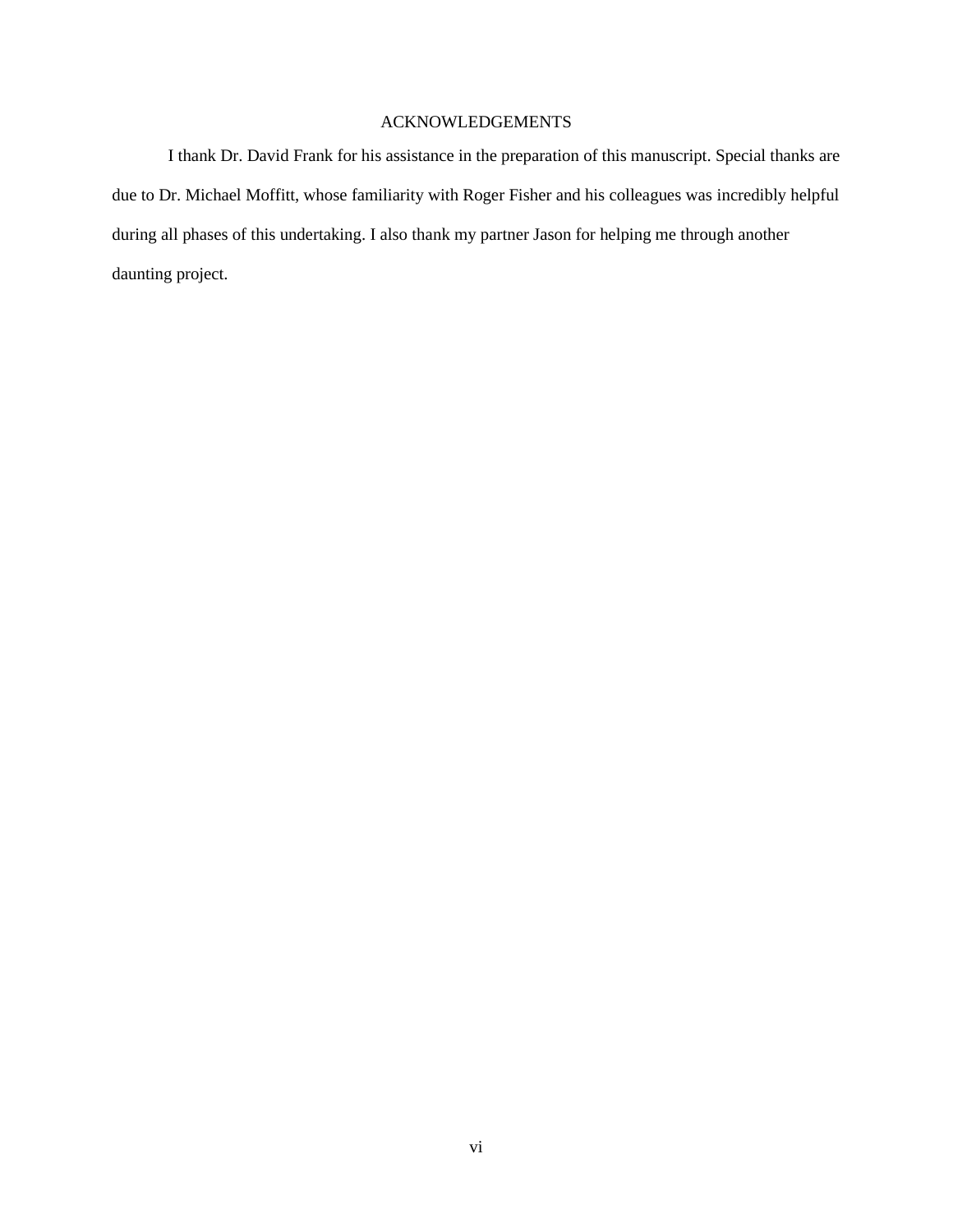| Chapter | Page |
|---------|------|
|         |      |
|         |      |
|         |      |
|         |      |
|         |      |
|         |      |
|         |      |
|         |      |
|         |      |
|         |      |
|         |      |
|         |      |
|         |      |
|         |      |
|         |      |
|         |      |
|         |      |

## **TABLE OF CONTENTS**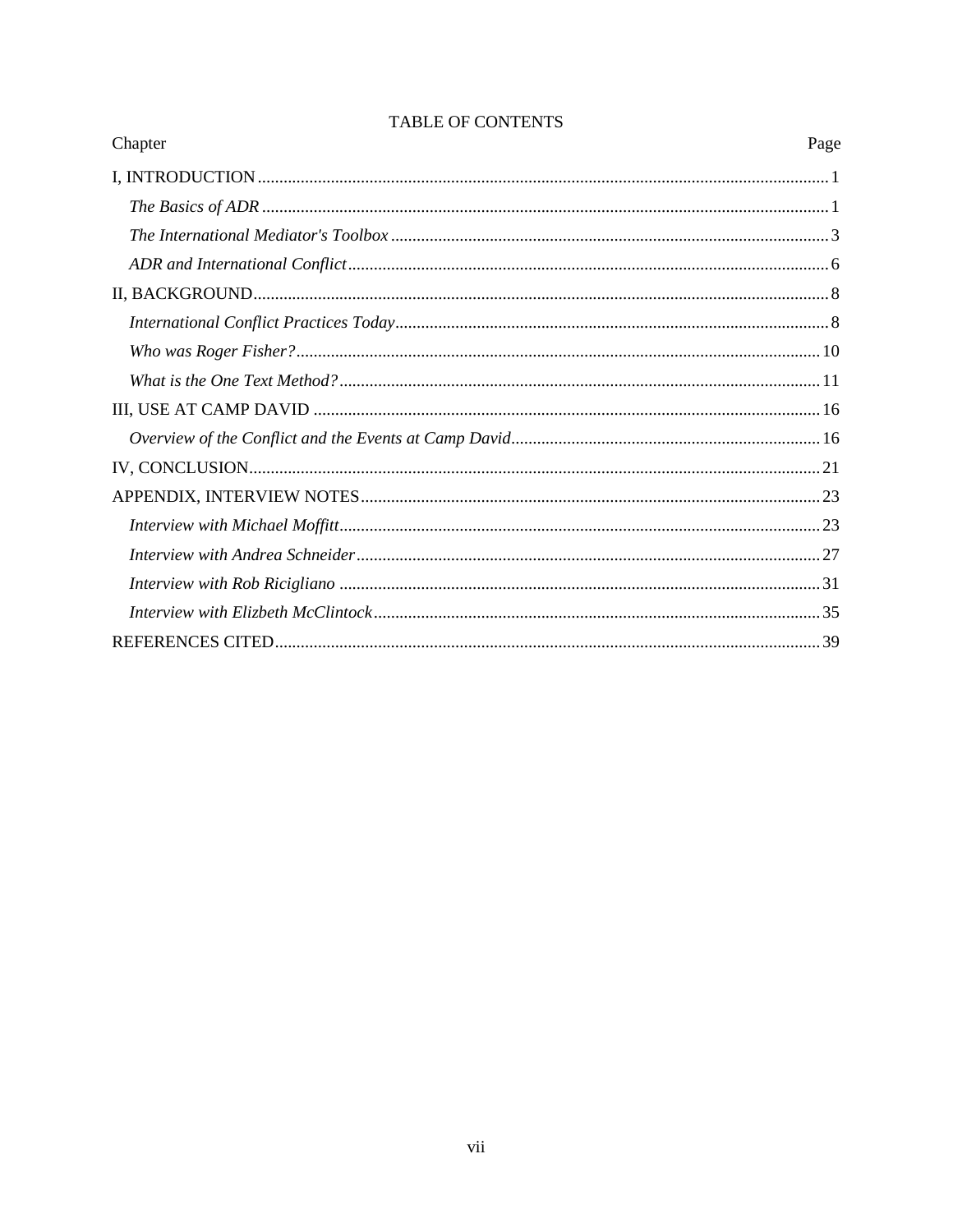## I, INTRODUCTION

<span id="page-7-0"></span>This paper seeks to explore the history of Roger Fisher's single text method and its success in international mediation. First, I will explain a general overview of alternative dispute resolution and move into the specific tools a conflict practitioner can utilize in order to make conflict management easier; one of these tools being the single negotiating text. I will then explain the creation of the method and detail its importance for international conflict management by exploring its role in one of the most successful international peace talks of the Israeli-Palestinian conflict.

## <span id="page-7-1"></span>*The Basics of ADR*

Before diving into the details surrounding the tools inside an international mediator's toolbox, it's best to have a solid foundation of general conflict management strategies. ADR or alternative dispute resolution is a blanket term for all of the strategies that are used to address conflict outside of the regular judicial system and without resorting to violence. There are four main approaches to addressing and resolving conflict: Arbitration, mediation, conciliation, and negotiation.<sup>1</sup> Arbitration is a method of resolving conflicts with the help of a third party—an arbiter—who hears each party's perspective, looks over the facts presented and then makes a decision about the conflict for the parties. Arbitration is often legally binding and the burden of proof is on the parties in order for the arbiter to decide the case.<sup>2</sup> Arbitration is often used in settling contract and workplace disputes before litigation.

<sup>&</sup>lt;sup>1</sup> Carrie Menkel-Meadow, "Mediation, arbitration, and alternative dispute resolution "(ADR, 2015), 1.  $<sup>2</sup>$  Ibid.,</sup>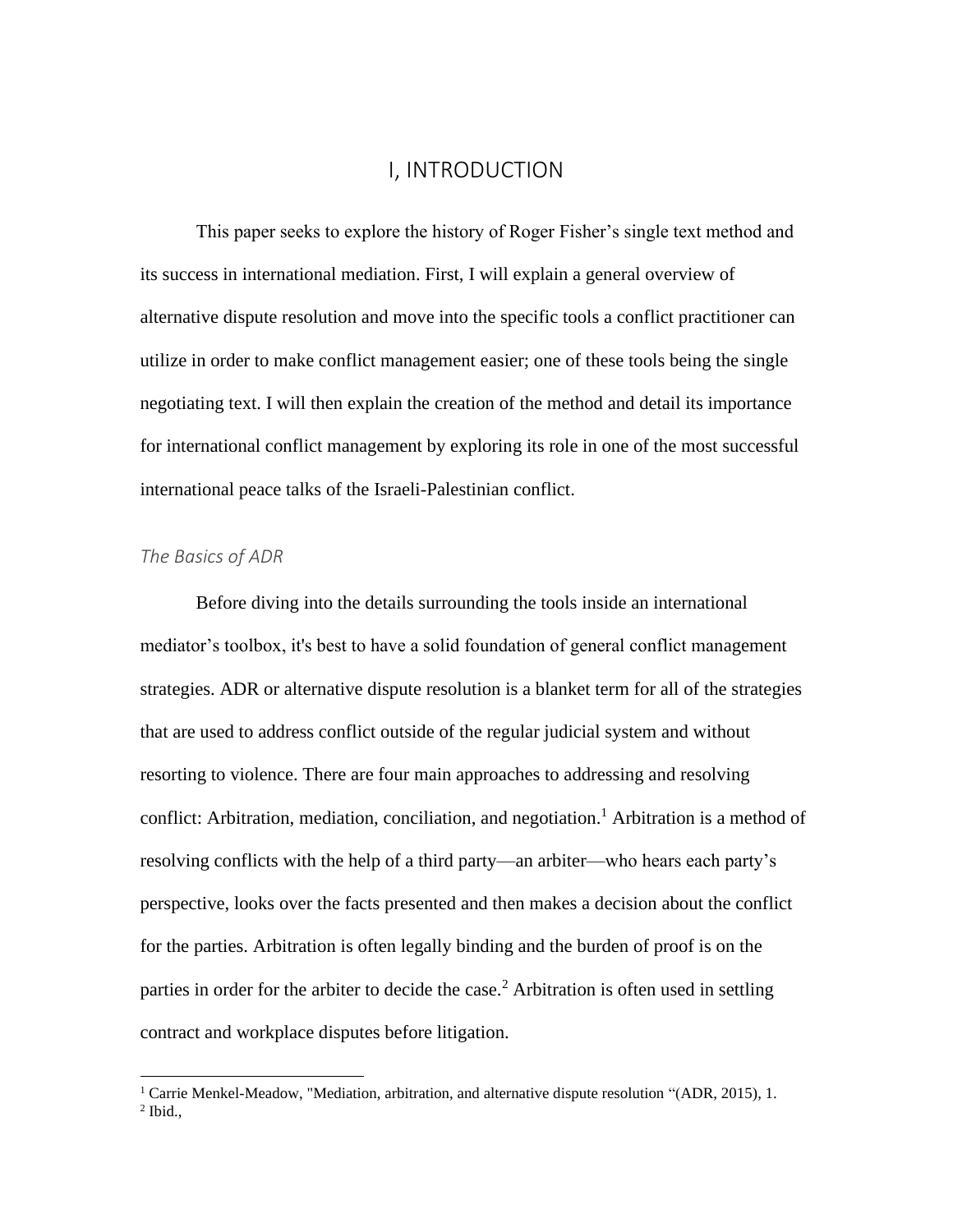Mediation, like arbitration, is the act of bringing parties in conflict together with the help of a third party in order to manage said conflict. Unlike arbitration, mediation doesn't have as big of an emphasis on the legal system, though recently there has been a push to incorporate meditation into the judicial process. Examples of this are mandatory eviction and divorce mediations designed to help people find a resolution between themselves before seeking litigation. The goal of mediation is for a third party—the mediator—to help the parties reach a solution to their conflict on their own terms. The mediator aids the parties involved in the conflict and is ideally a trusted and experienced conflict manager, who holds no stake in the conflict itself and who is dedicated to helping the parties reach an agreement that can satisfy all involved.<sup>3</sup> This is commonly juxtaposed with negotiation, a practice often without third party intervention, in which two or more parties who hold stake in a conflict come together to discuss their issues and reach a remedy on their own.<sup>4</sup>

Finally, conciliation, like meditation, brings parties in conflict together with the help of a third party in hopes of reaching a solution. Unlike mediation, which attempts to find a resolution while the parties are present with each other at the table, conciliation is a process in which the third party, or conciliator, meets with the parties together and separately in order to help them reach a solution to their conflict.<sup>5</sup>

These four pillars of ADR can be practiced independently of each other but more often than not they are treated as a sliding scale of practices. A mediator might take on more of a conciliator role if they decide that the parties would benefit from meeting

 $3$  Ibid.,

 $4$  Ibid.,

<sup>5</sup> Ibid.,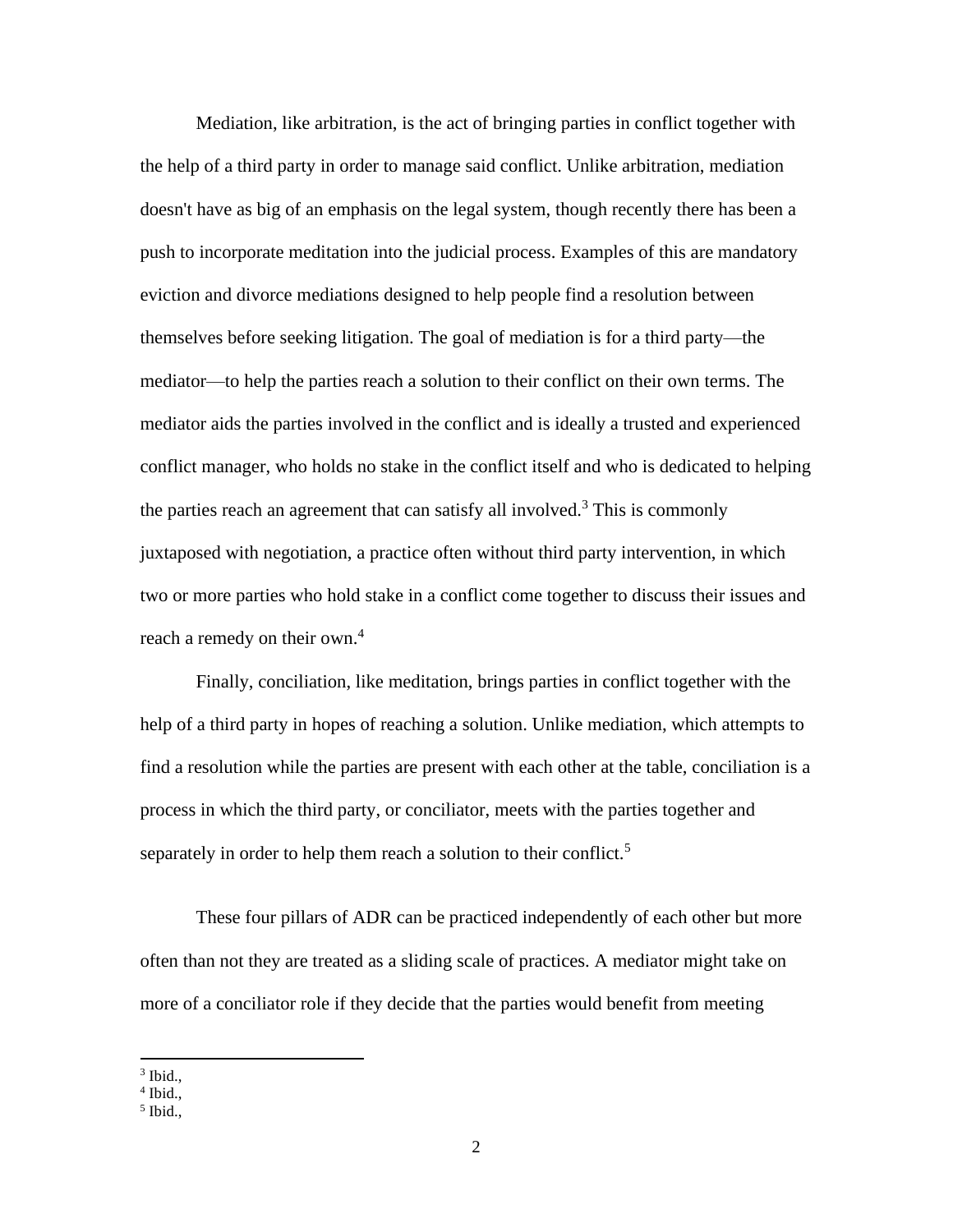separately. An arbiter might take on a mediator role if they bring the parties in conflict together in order to help them think about various options they could use to address the conflict independently. Since all these practices are so closely related, the tools used by an arbiter or a mediator are similar, if not the same as the tools used by a negotiator or a conciliator. Oftentimes a practitioner of one will also work intimately with the other three forms as well making them familiar with the various tools and methods of all ADR practices.

### <span id="page-9-0"></span>*The International Mediator's Toolbox*

It's important to be familiar with the prominent tools that help international mediators such as separating interests from positions, reframing, perspective sharing and expanding the pie, to understand where a tool like SNT fits in among them. Mediation and other forms of ADR pull from a similar set of tools that enable the parties to address the conflict in productive ways. The first key tool is the ability to separate the interest from the position.<sup>6</sup> Generally, parties come together in conflict ready to fight for their position. A person's position is the stance they've created through their interpretation of the events that led to the conflict. People often defend their position because it is their lived truth. The ability to separate a person's underlying interest from their presented position is key to working with them toward a solution. Though it is usually an inherent reaction to deny someone's position when it doesn't align with your own, this tool teaches the mediator and the parties involved to dig deeper, look past positions and find the underlying interests that need to be addressed in order to remedy the situation. Distancing

<sup>6</sup> Roger Fisher William L. Ury, and Bruce Patton. "Getting to yes: Negotiating agreement without giving in" (Penguin, 2011), 7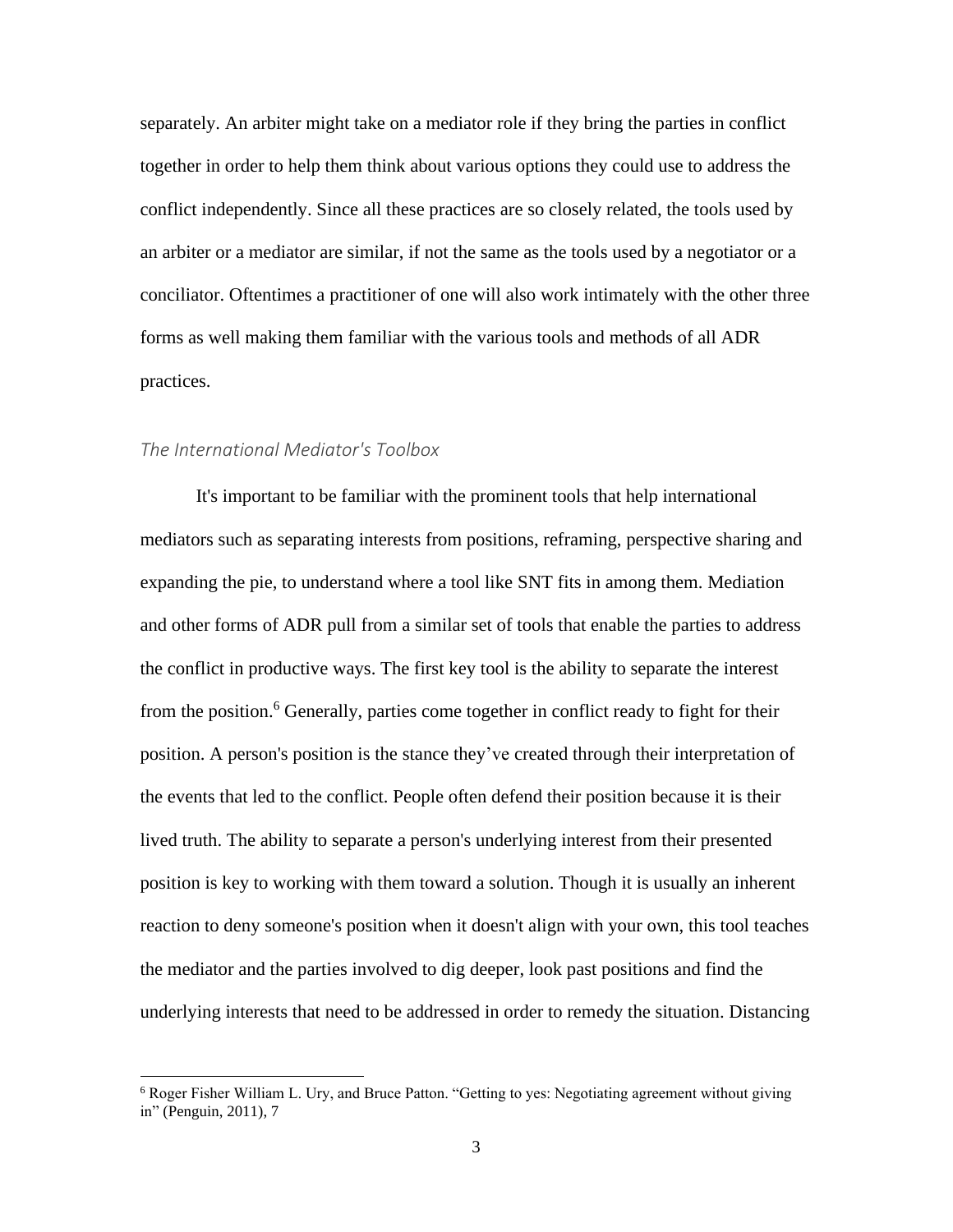themselves from their feelings enough to understand the other party's argument and analyze it through their own lens is not an easy thing to do, especially when their position directly contradicts the other party's position. This tool is a skill that can be practiced, refined and accompanied with other useful tools like reframing, perspective sharing and expanding the pie.

Reframing<sup>7</sup> and perspective sharing are tools that hinge on the idea that the parties are working together to find a way to address their conflict. In order to do this, proper communication and understanding of their interests are needed. Reframing is a simple and well-practiced tool used by mediators. After listening to a party talk about their positions and interests, a mediator can then repeat back to them what they understand the parties' interests to be with different words or examples. Sometimes parties get locked into seeing the conflict through their own perspective and once they are presented with a similar narrative in a different light, the situation makes a little more sense. Similarly, perspective sharing is when a mediator has the parties view the conflict through a different perspective than their own in order to shine more light into the situation and possibly even uncover shared interests or unknown options.

Expanding the pie,<sup>8</sup> or being creative with options,<sup>9</sup> is a useful practice that relies on the fact that people's interests and value in perceived rewards are flexible and multidimensional, the world is not simply black and white and conflicts are not all or nothing. With the right determination and creativity, a solution can be reached in any conflict that seeks to address the interests of all sides. This is usually done by finding

<sup>7</sup> Christopher Sheesley, "Reframing: A Conflict Resolver's Superpower."

<sup>8</sup> William Ury, "Getting past no: Negotiating in difficult situations" (Bantam, 2007), 83

<sup>&</sup>lt;sup>9</sup> Ibid.,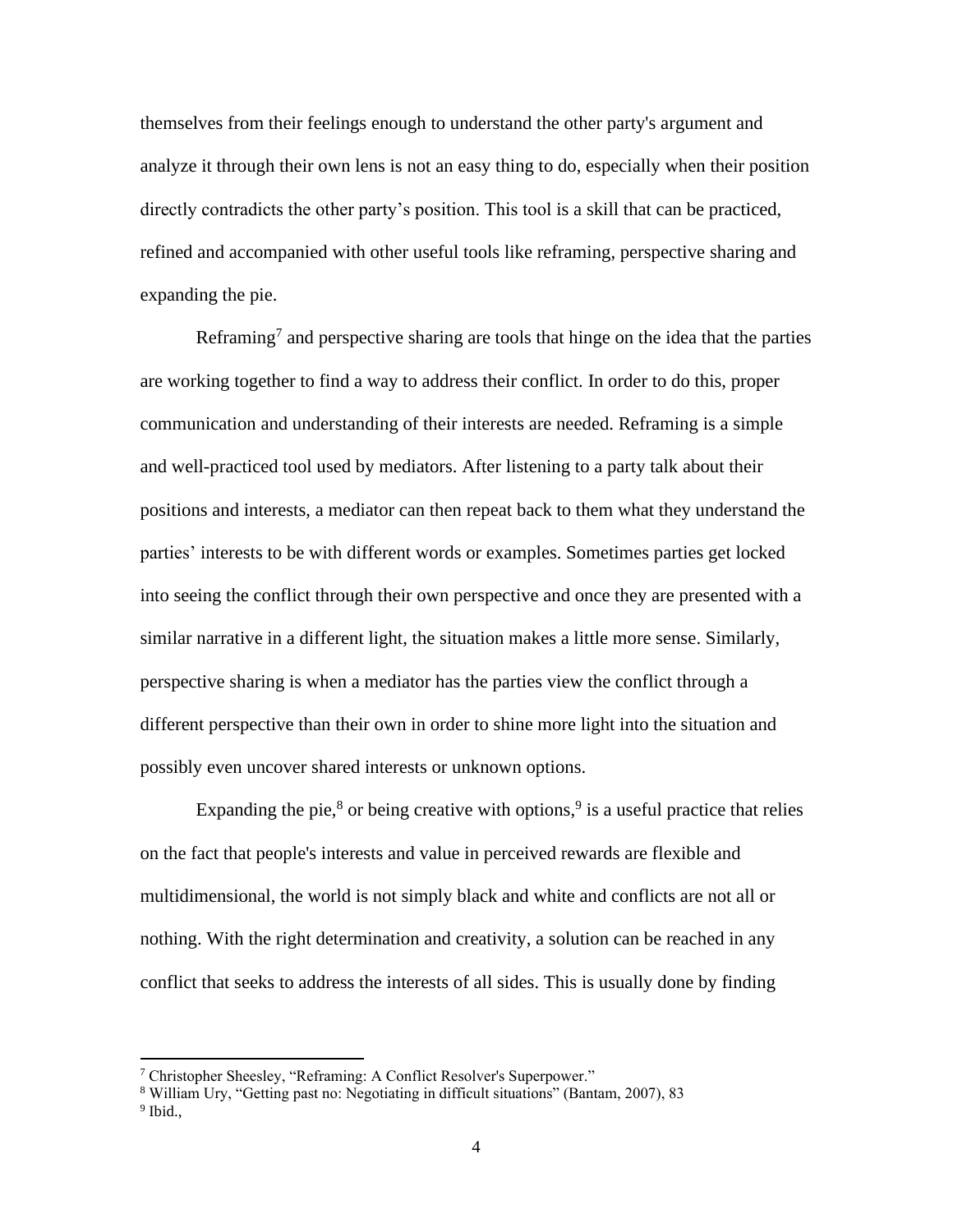value and options that were not originally thought of when the conflict began. For example: a painting can be a priceless piece of art to one person, or a cheap picture to someone else who would likely get rid of it at a yard sale. People find value in different things and this can be used to satisfy different interests within the same conflict. If the conflict is about who should get a painting after the artist dies and party A sees it as a cherished remembrance of their friend while party B sees it as a quick buck this means there can be different options to satisfy both interests. Party A could purchase it from Party B. Party A could take a picture of the painting to keep while party B sells the original. Party B could buy a museum, charge people to see it and place a placard under it saying it belongs to Party A. These are merely examples of options the parties could pursue but the point is that value is subjective and creative solutions help satisfy different interests simultaneously. Once a conflict manager understands the interests of the parties, creativity and reality are the only things stopping them from finding the right option.

The single negotiating text method, like all of the other tools mentioned above, is a helpful addition to the toolbox by Roger Fisher. I will go much more in depth about this method as we progress but in short, SNT is a form of conciliation in which the third party helps those involved in a conflict separately. The intervenor compiles a list of interests and limits from the parties and uses that to create numerous drafts to show each party in iterations, while asking for feedback on the drafts presented. After many drafts, a final one is reached that details a solution to the conflict.<sup>10</sup> Once this final draft is crafted it is presented to the parties for their approval. This method builds off of all the tools mentioned before. In order to successfully use the one text method, the practitioner

<sup>&</sup>lt;sup>10</sup> Roger Fisher William L. Ury, and Bruce Patton. "Getting to yes: Negotiating agreement without giving in" (Penguin, 2011), 57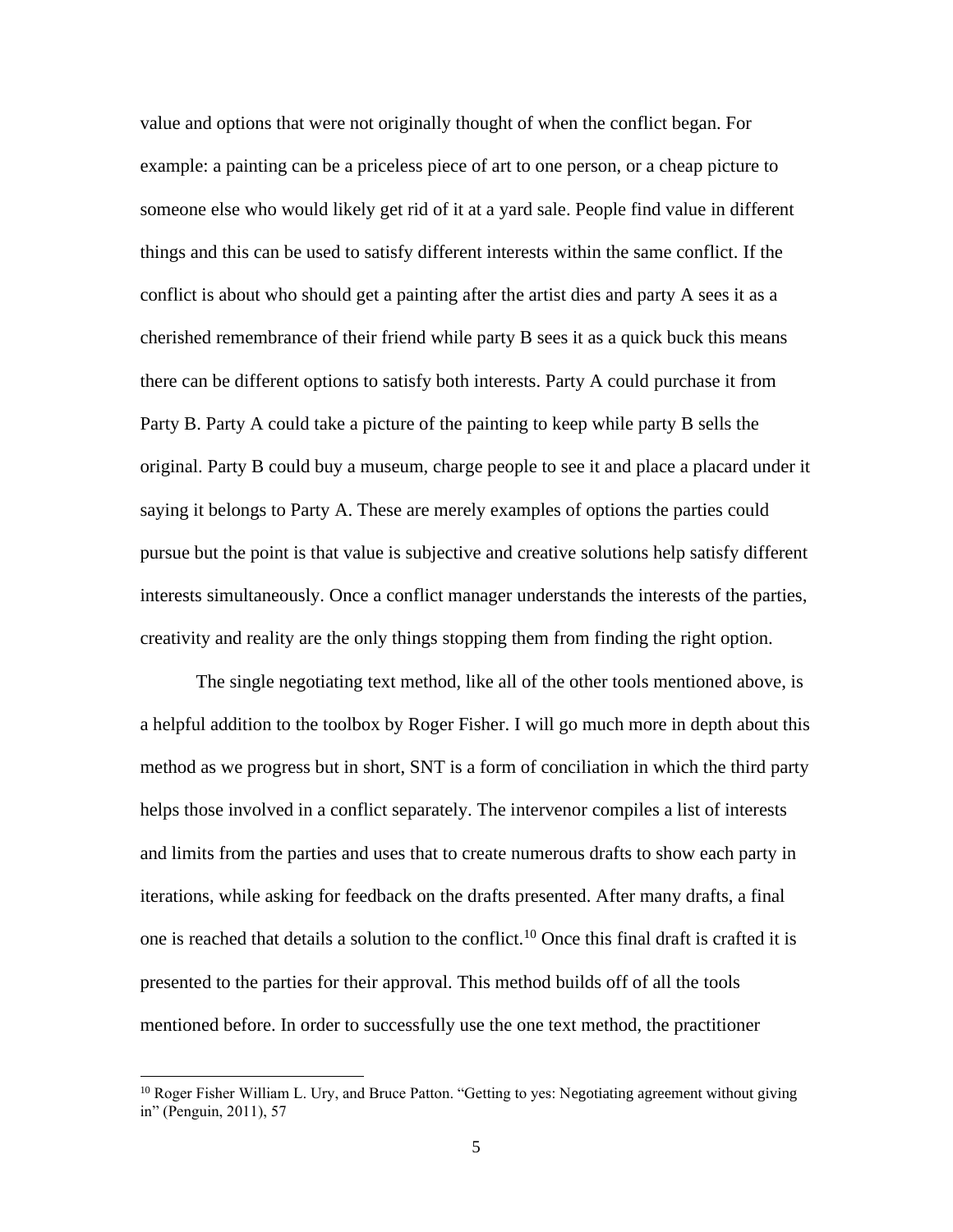should have a good understanding of interests over positions, reframing, expanding the pie, and perspective sharing. A solid ability to investigate and understand the interests of the parties and reframe perspectives will help the conflict practitioner draft the text, while expanding the pie and creative option generation will aid in their ability to propose solutions to the parties when a stonewall occurs. Most importantly though, the practitioner needs to be well adept at reframing, as the single text process is one of continuous change and adaptation until a draft which illustrates each parties' interests and limits adequately is created.

All of these tools outline various ways parties can address conflicts—with or without the help of a third-party intervenor—on their own terms and without the need to resort to violence or combative means. These methods can be used in all conflicts from small interpersonal disputes to heavily contentious international conflicts and there is definitely a benefit to using them in all aspects. As we explore the benefits of using ADR in international conflict resolution, the single negotiating text should stand out as this is the area of conflict for which it was designed to be used.

#### <span id="page-12-0"></span>*ADR and International Conflict*

Internationally, there are a multitude of methods used to address and solve conflicts. There are violent methods like war, threats of military force and economic sanctions, less violent methods like litigation and arbitration and non-violent methods like negotiation and mediation. Aside from the obvious downsides of war like loss of life, and economic and environmental devastation, military intervention is and should always be regarded as the last resort in a self-defense effort. The lasting impacts on international relationships and alliances are also strong deterrents for carelessly going to war. Instead,

6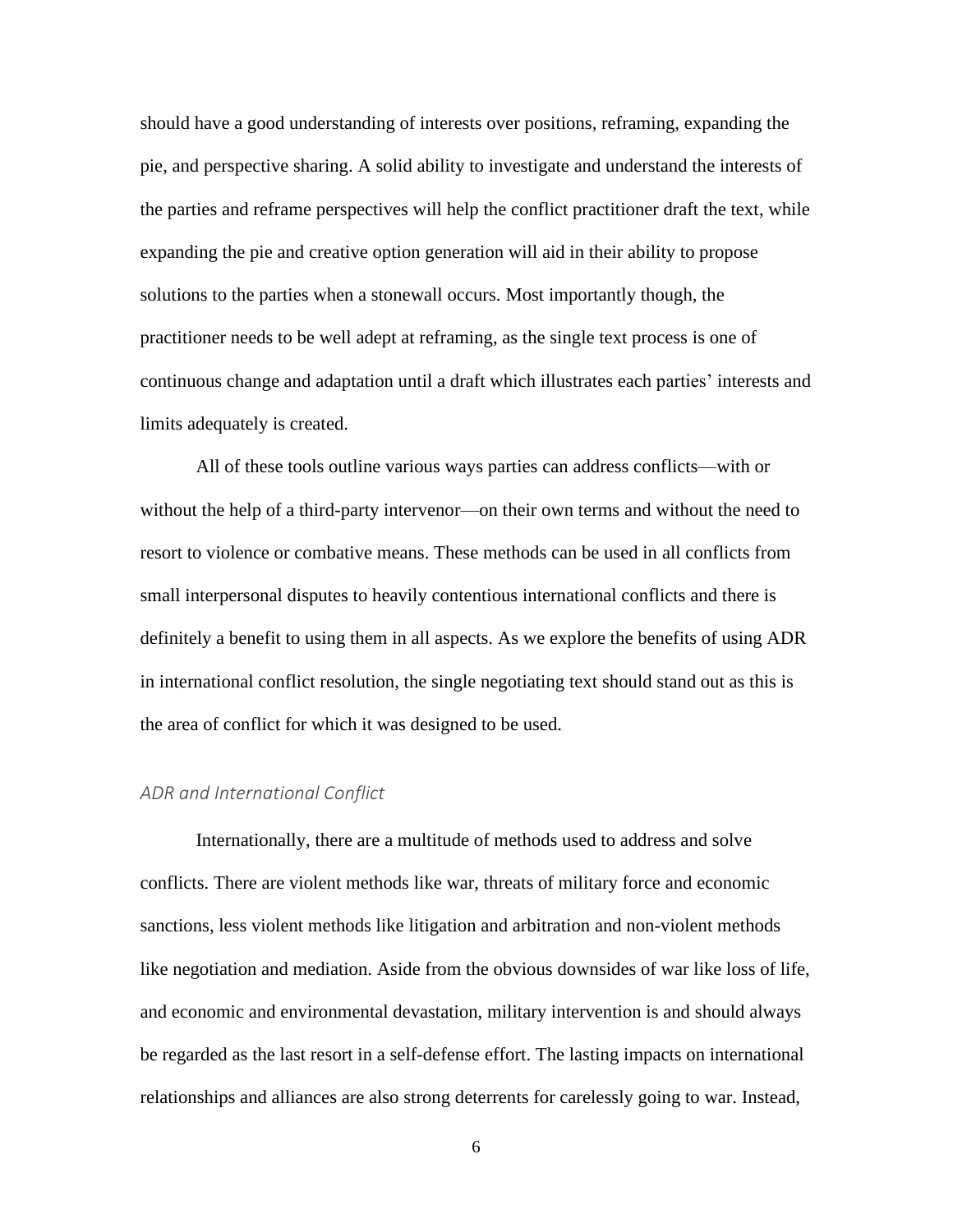'peace talks' or international conventions, where the use of mediation, conciliation and other ADR tactics are often employed, has been increasingly popular.<sup>11</sup> From climate change summits to international peace talks, world leaders have been making an effort to address international conflicts in a less violent way. While the use of negotiation, arbitration and mediation in these international conflict resolution efforts vary greatly, these actions are more common now than they were just 50 years ago due to their efficiency, and cost-effectiveness.

I will explore a form of conciliation that utilizes all the tools we've talked about in a methodical way that is easy to reproduce and successfully addresses the interests of all parties involved. The one text method, as developed by Roger Fisher, allows the mediator to bring even the most contentious parties 'together', strip the issue down to just the interests and then meticulously work towards a satisfactory solution through written drafts of a potential agreement. The success of this method has been demonstrated internationally at Camp David by President Carter, though it has also been used countless times by individuals, organizations and nations since its conception. This paper seeks to explain the history of the one text method, its use in international conflict resolution and whether it should be a staple practice in international conflict resolution.

 $11$  Carrie Menkel-Meadow, "Mediation, arbitration, and alternative dispute resolution "(ADR, 2015), 8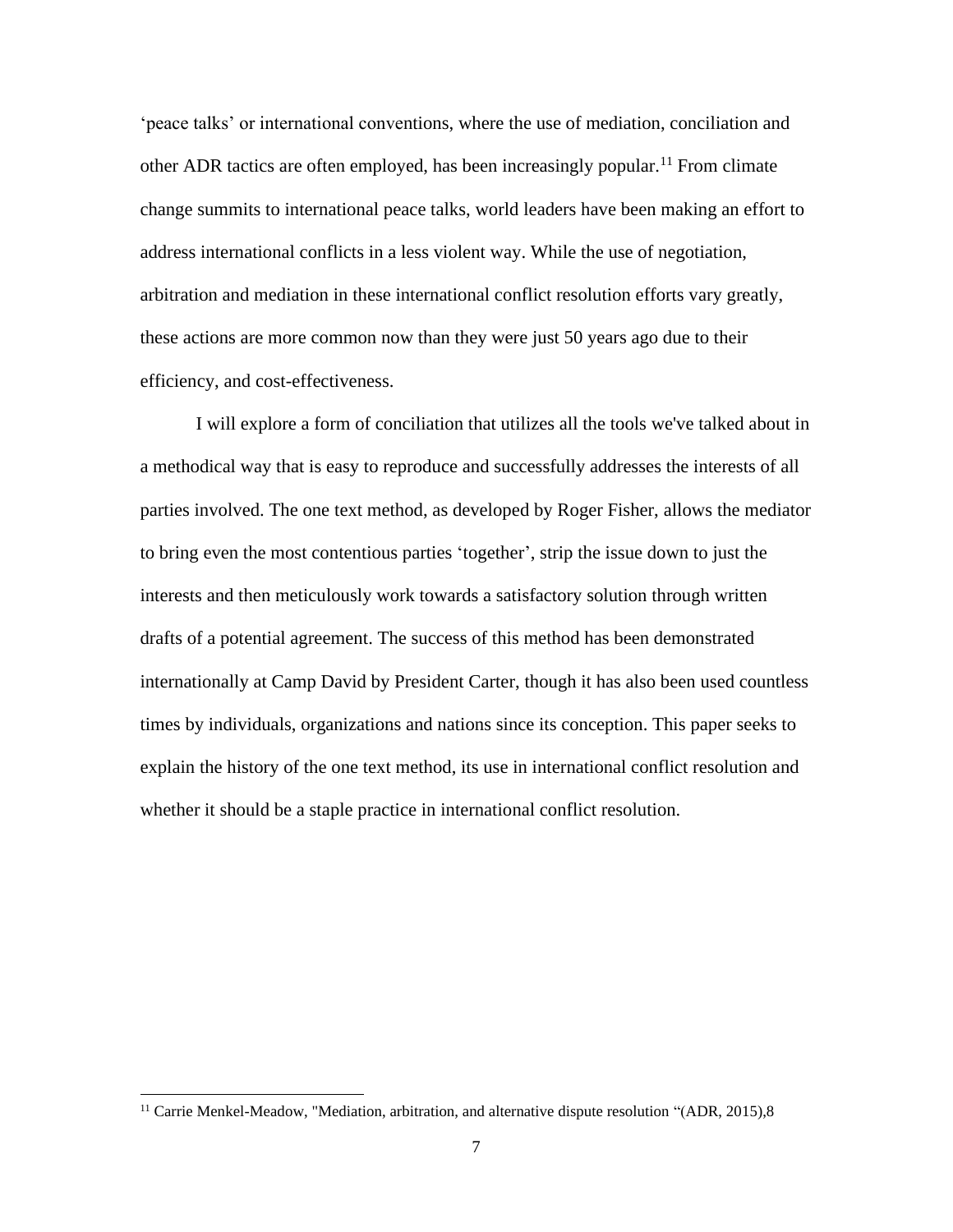## II, BACKGROUND

<span id="page-14-0"></span>It's important to have a solid understanding of common ADR tactics and their uses in international conflict management before embarking on the next sections of this paper. The following sections detail what international conflict resolution is like currently, who Roger Fisher was and what the one text method is. The answers to these questions will explain how the SNT method originated and how it could be an important tool in international conflict resolution.

#### <span id="page-14-1"></span>*International Conflict Practices Today*

In order to really understand what the one text method is to international conflict resolution and conflict resolution as a whole, we need to look at how most conflicts have been managed and resolved in the last 50 years.<sup>12</sup> Generally, when we think about international conflict, or conflicts between states or other multinational organizations, we picture large scale and violent conflicts. War has historically been the go-to method in ending disputes between nations and while it has certainly not been abolished, there has definitely been a conscious shift toward non-violent means of international conflict resolution.<sup>13</sup> This shift is happening for many reasons because of how economically, environmentally and socially devastating war is. There are also less violent means of conflict management utilized internationally like threats of force, or economic and political sanctions. While these are intended to be less violent ways of addressing conflict, they often have incredibly violent impacts on targeted nations causing trauma,

 $12$  Jacob Bercovitch, Theodore Anagnoson, and Donnette L. Wille. "Some conceptual issues and empirical trends in the study of successful mediation in international relations." (Journal of Peace Research 28, no. 1, 1991), 8

 $13$  Ibid.,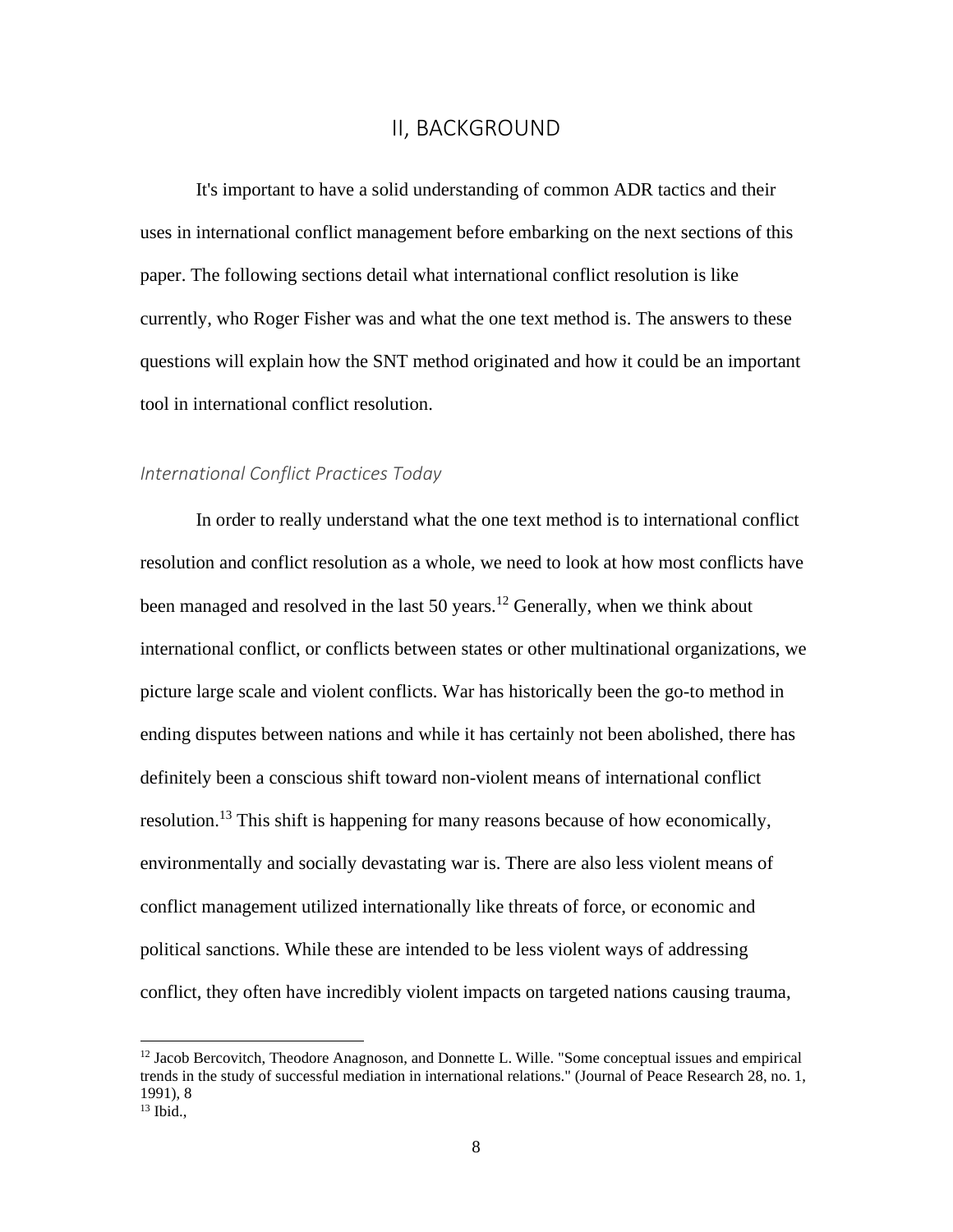economic downfall, and medical and resource scarcity as well as damaging lasting relationships between the quarreling nations.<sup>14</sup> Lastly, there are also International Criminal Courts, which seek to address international conflict from a punitive legal perspective, although these courts famously don't have enough power to punish larger nations like the US.<sup>15</sup> The issue of international relations is also at stake here, when nations get to a point where the ICC needs to step in for the sake of the people involved, this can cause relationships between the nations involved to be strained to the point of lasting impact if not properly addressed.

Finally, there are methods that aren't as combative, punitive or violent as the other methods I have mentioned above. Like we explored earlier, Alternative dispute resolution tactics share a collaborative perspective of conflict. There have been many uses of ADR techniques in international relations that range from successfully utilizing the methodology and underlying theory to more coercive use of the practices. The range in success of these practices is largely due to the practitioners understanding of the underlying principles of conflict resolution and their competency carrying out the methods. There is no set way to mediate an international dispute, and countries and international organizations often just do their best when it comes to intervening or negotiating disputes. Conflict managers have been looking for the most effective way to address and resolve disputes at any scale, this is something Roger Fisher and his colleagues were passionate about and which led him to create the one text method.

<sup>&</sup>lt;sup>14</sup> Roger Fisher, "Dear Israelis, dear Arabs: A working approach to peace." (Harper & Row, 1972), vii <sup>15</sup> Jack Goldsmith, "The self-defeating international criminal court." (The University of Chicago Law Review 70, no. 1, 2003), 96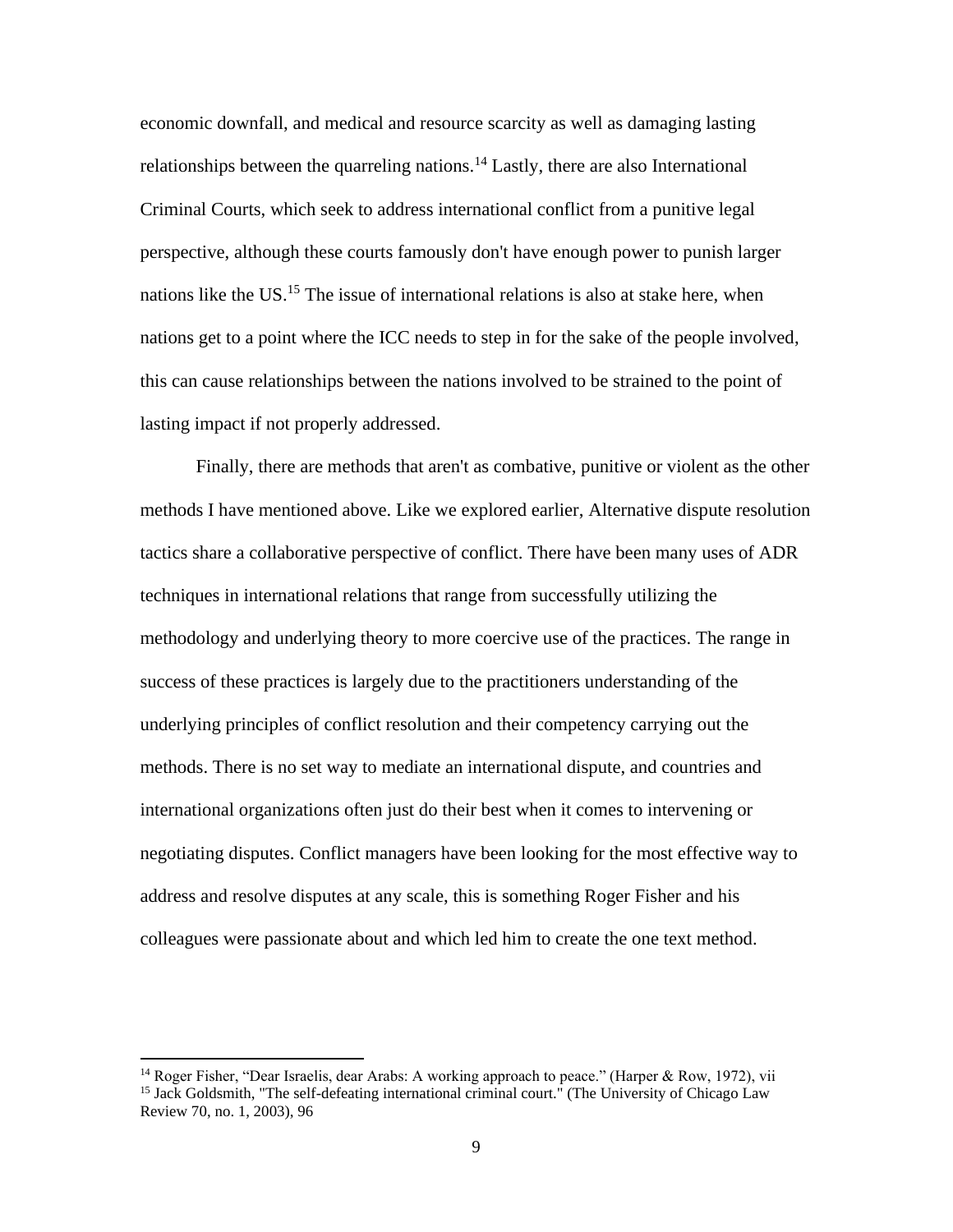#### <span id="page-16-0"></span>*Who was Roger Fisher?*

Roger Fisher was a renowned professor at Harvard University of Law and the Founder and Director of the Harvard Negotiation Project. Having fought and suffered great loss during the second World War, he was a man accustomed to the worst consequences of conflict. This experience would greatly influence his decision to teach nonviolent forms of international conflict resolution. As explained by his former student and fellow international conflict manager, Michael Moffitt, "He could often be moved to tears when talking about his friends and colleagues lost in the war."<sup>16</sup> Damage caused by war left lasting impacts on him personally as well as influencing his work internationally. Immediately out of Law School, he began his career at Harvard University focusing his research on international restoration efforts in Europe by working on the Marshall plan.<sup>17</sup> Roger continued teaching at Harvard, while working internationally as a distinguished mediator and negotiator on conflicts in the Middle East, Latin America, and Russia. He even produced a public access television show that encouraged the public to take part in broader political discussions and eventually enact change.<sup>18</sup> In the early 1980s he founded the Conflict Management Group (CMG) in Cambridge, Massachusetts, which still exists with his memory as the CMPartners at the Roger Fisher House.<sup>19</sup> His work as a professor and conflict consultant drew in many inspired students and mediators who continue to use and teach his methods today. Andrea Schneider, a former student of his

<sup>&</sup>lt;sup>16</sup> Moffitt Interview, Appendix

<sup>&</sup>lt;sup>17</sup> Moffitt Interview, Appendix

<sup>&</sup>lt;sup>18</sup> GBH Openvault. "The Advocates"<https://openvault.wgbh.org/collections/advocates/full-program-video>

<sup>19</sup> CMPartners. 2022. History,<https://www.cmpartners.com/about/history/>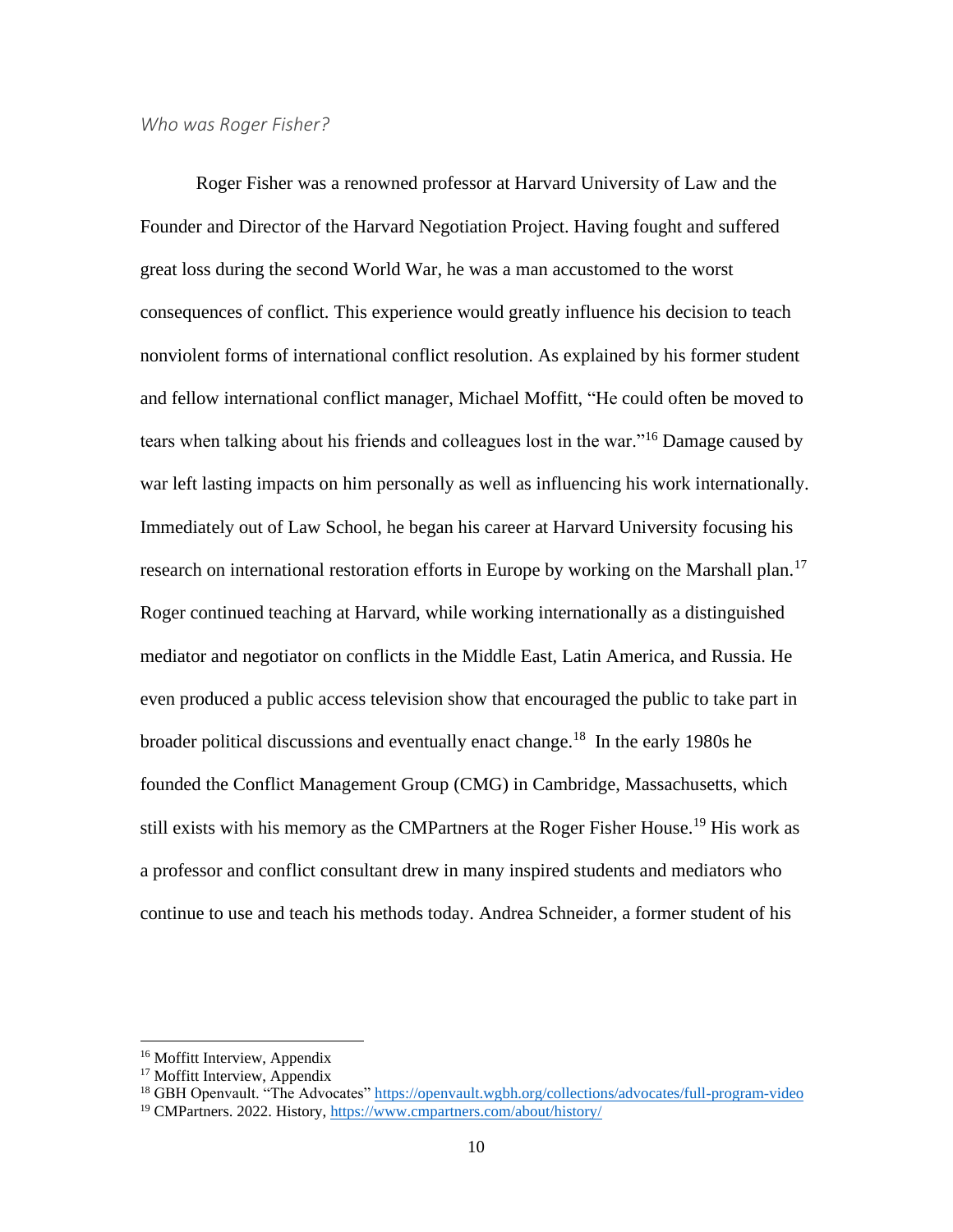and conflict resolution professor described Fisher as a powerful character. He was an incredibly "established"<sup>20</sup> man whose reputation was both inspiring and intimidating.

Fisher had an insatiable drive to help people. There are many accounts of him starting his day off with the New York Times and a list of solutions ready to be brainstormed and acted on. Another former student of his and conflict practitioner, Rob Ricigliano, described his work with Fisher, "[While working] things were always exciting. Roger couldn't sit still; he was always looking for something to throw himself at."<sup>21</sup> His drive to find solutions through nonviolent means was never stunted by the occasional mistake or wrong answer. His motto, "choose to help" has shown his determination to do good. He knew through his methods that had been demonstrated time and time again that with the right open mind and a lust for resolution, one could be found.

## <span id="page-17-0"></span>*What is the One Text Method?*

Roger Fisher's work as a negotiation professor allowed him to experiment with theories he had been developing during his work internationally. The duality of his work allowed him to run his class like a lab and his students were equal participants in his tests of negotiation.<sup>22</sup> Testing theories about mediation bias and negotiation tactics, Fisher was ultimately looking for a formula that would ensure a successfully negotiated resolution to any conflict. The one text method was born out of this exploration. Since its conception, the method has been utilized by Fisher, his students and colleagues, eventually becoming grandfathered into the toolbox of ADR techniques.

<sup>20</sup> Schneider Interview, Appendix

<sup>21</sup> Ricigliano Interview, Appendix

<sup>&</sup>lt;sup>22</sup> Roger Fisher, "Dear Israelis, dear Arabs: A working approach to peace." (Harper & Row, 1972), 2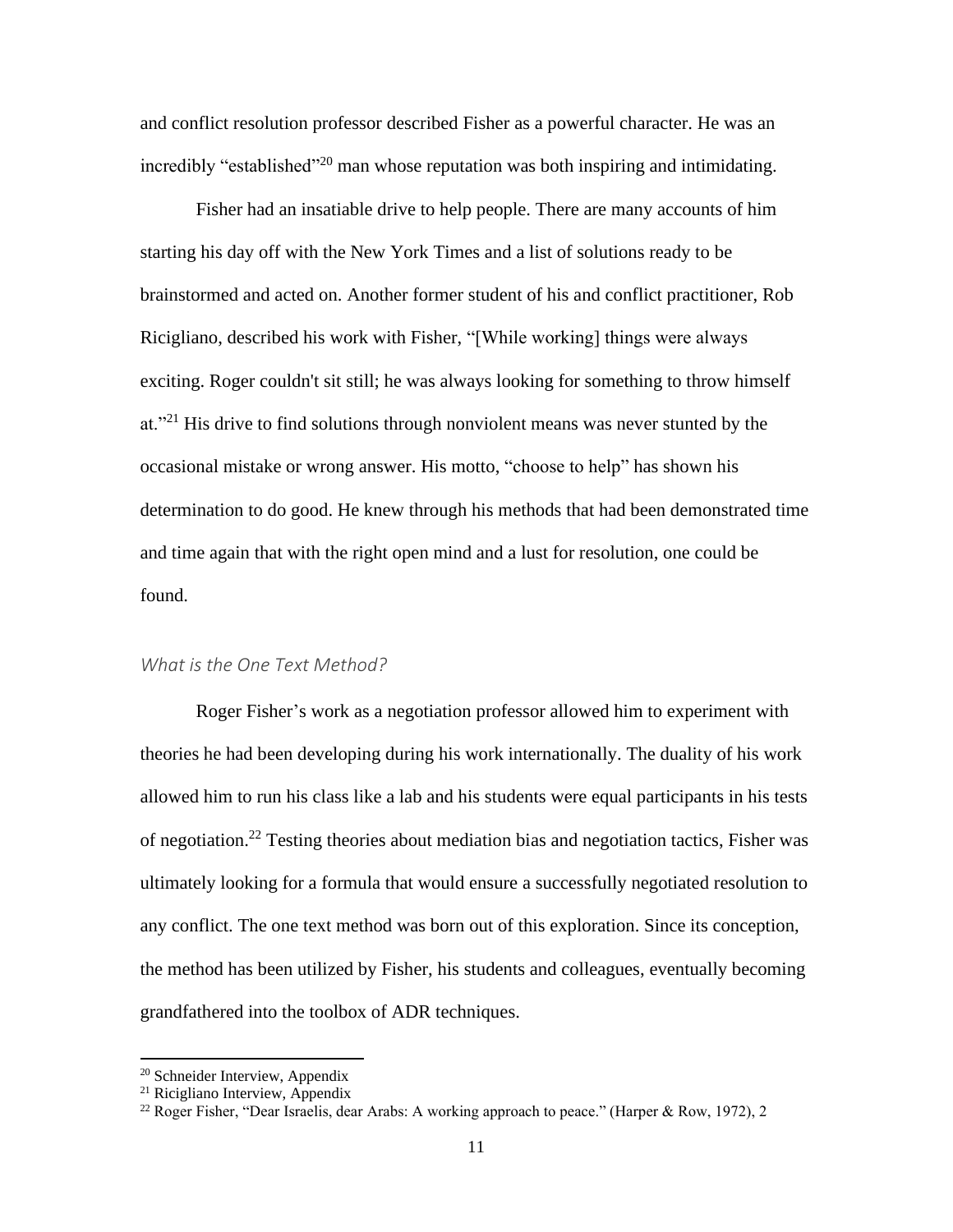The single text method goes by many names like the one text procedure, the single negotiating text, etc., and has been used widely by many conflict practitioners in all areas of the field. A former student and international conflict consultant, Elizabeth McClintock, explained, "I still use this method in my work today. Once you bring nations together, it's helpful to use the method in order to outline what goal they are working towards."<sup>23</sup> Fisher's method has influenced countless students and continues to be utilized by them today. The single negotiating text is a method of mediation in which a mediator listens to the parties' perspectives on the issue separately, drafts a list of interests and points of resolution, then creates a draft of potential solutions and presents it to the parties for suggestions. The draft presented to the parties is merely an attempt to find common ground between them and create solutions on which they could agree. The mediator needs to know how the parties feel about each section and what changes—if any—need to be made. They then take the feedback provided by the parties and create a second draft. This second draft has been altered by the suggestions of the last round and is again presented to the parties for suggestions. This process is repeated over and over until a draft is finally produced which satisfies the interests of both parties and they can happily agree.

The role of the meditator in this instance is best described by Howard Raiffa in his book *Art and Science of Negotiation* in this text, Raiffa a contemporary of Fisher and a colleague of his at Harvard, details the single negotiating text from the perspective of a mathematician. Not only is this a unique perspective to analyze conflict resolution methods, but it is also invaluable in showing how the logical, meticulous steps of the

<sup>&</sup>lt;sup>23</sup> McClintock Interview, Appendix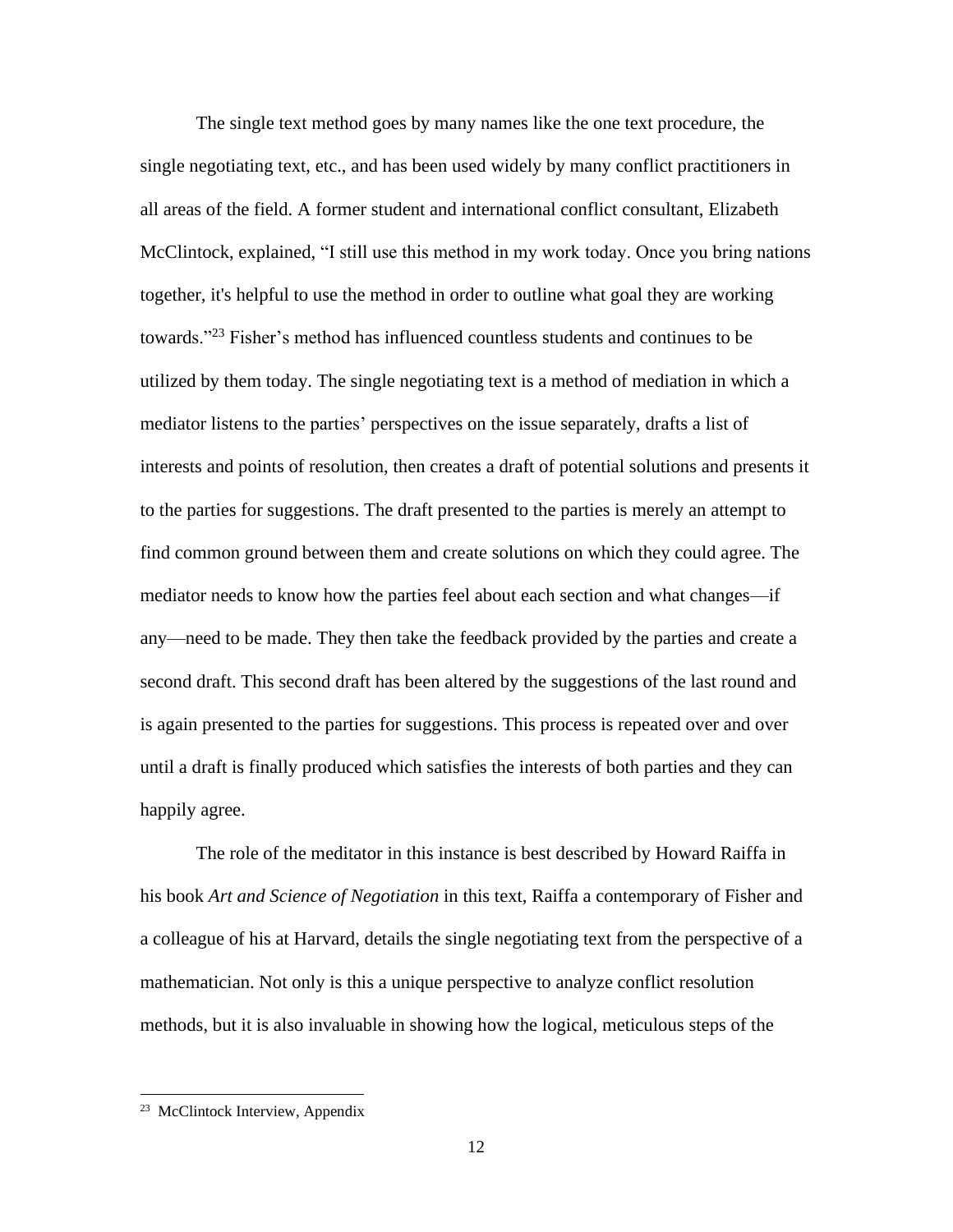single negotiating text work towards a mutually beneficial agreement. One that often generates Pareto optimal outcomes, $^{24}$  or in other words, one that can reliably create agreements that satisfy most mutually beneficial interests of the parties that can mathematically exist. Raiffa refers to the mediator in a single negotiation text process as a "contract embellisher",<sup>25</sup> someone who is not fully a mediator or an arbiter but who knows the interests and constraints of the parties intimately and is able to then aid them in seeking an efficient contract that both sides would prefer to the original draft of the SNT.<sup>26</sup> The single negotiating text is merely a vessel that allows the mediator to guide the parties toward an agreement. Nowhere in the process do the parties hold the pen or offer specific rewording to the document, they just inform the mediator or contract embellisher what they are okay with and what they are not. Through meticulous repetition of the written different drafts and presenting them to the parties for feedback, the mediator is able to develop a solid understanding of what the final contract should include and what it will be able to do for the parties.

The one text method is unique in that it doesn't need the parties to discuss the conflict face to face. The solution is reached through a series of drafts written by the mediator or negotiation team, and then handed to the parties for feedback. The mediator only presents the final draft for approval once they have exhausted every conceivable option and they are prepared to make the parties decide whether to accept it or not. This method allows the mediator to ensure the conflict is being solved in a collaborative way but also in a way that gives the parties the space they need in contentious situations.

<sup>24</sup> Howard Raiffa, *The Art and Science of Negotiation* (Harvard University Press, 1982), Figure 36, page 216 <sup>25</sup> Ibid., 221

<sup>26</sup> Ibid., 221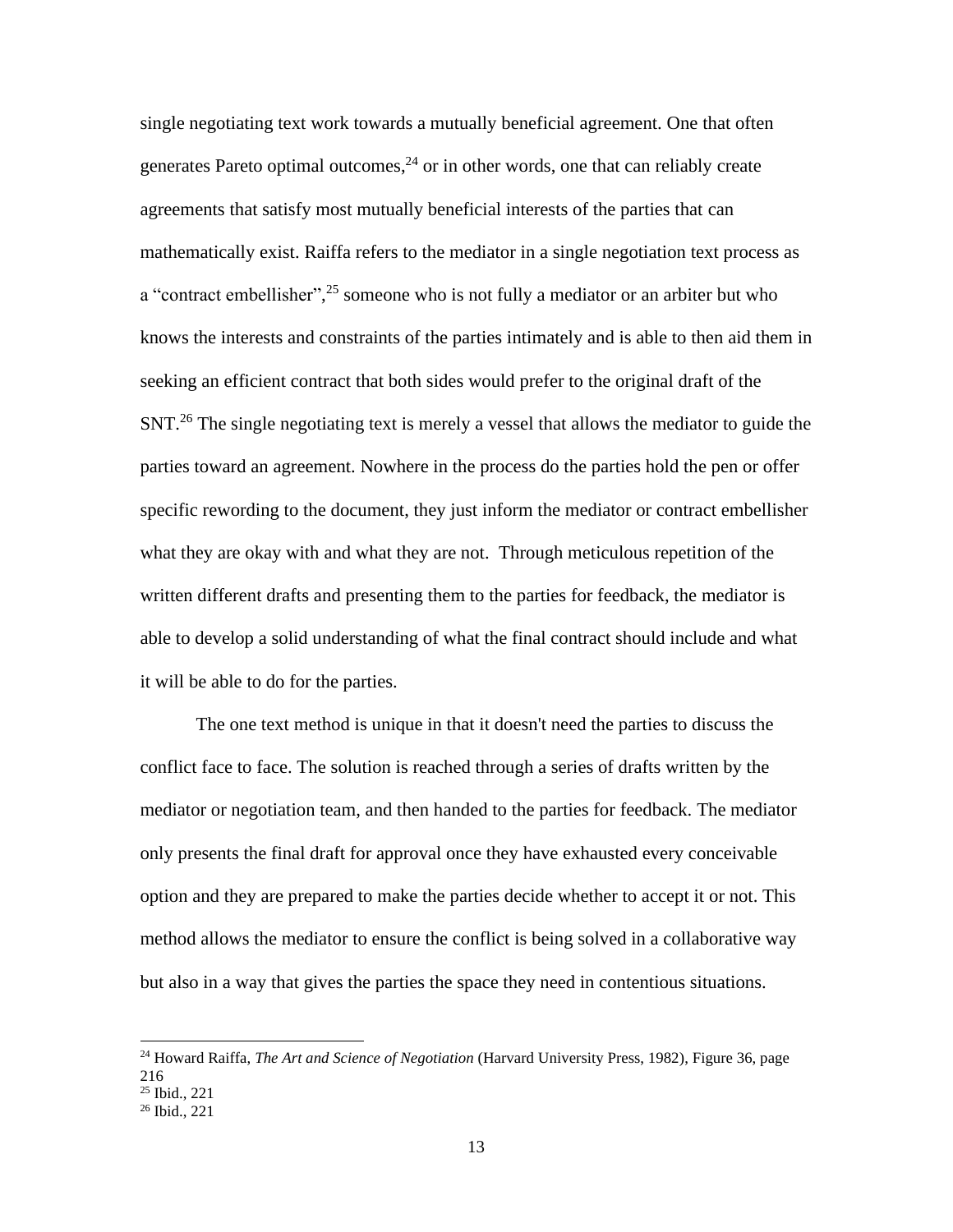The SNT method ensures that the mediator and the draft are the only points of contact between the parties, becoming a useful tool in highly contentious or even longdistance conflicts. It is up to the mediator to formulate various drafts that meticulously move the parties toward a resolution, this is done through the power of reframing. The mediator's ability to reframe the positions of the parties is what drives the drafting process and allows the mediator to keep the parties separated while they work towards a solution. "The one text is like a hammer, and you could have an unskilled regular person use the hammer or a carpenter. Depending on the situation you might prefer one over the other."<sup>27</sup> The mediator needs to skillfully reframe the conflict either by rewording a phrase, reordering the draft or even re-imagining options presented in order to fully utilize this method and depending on the level of contention, it might not be very easy to master. "The one text is the art and science of creating order out of disorder. Step back and order what you're talking about, it can show that you're only in a little bit of a disagreement."<sup>28</sup> Often regarded as an art, the one text method balances carefully between logically guiding parties toward a mutually beneficial solution and the art of finding the right words to lead the parties down that path. The creative process behind this method allows for it to take many forms and look differently from one practitioner to the other. While the one text method works great when the parties are separated, it can, however, work when they are together and are talking. Fisher was a big proponent of coaching both sides openly. The biggest indicator of this is his book *Dear Arabs, Dear Israelis*. <sup>29</sup> In this text, Fisher outlines in detail the way for peace to be made between

<sup>27</sup> Interview with McClintock

<sup>28</sup> Interview with Ricigliano, Appendix

<sup>&</sup>lt;sup>29</sup> Roger Fisher, "Dear Israelis, dear Arabs: A working approach to peace." (Harper & Row, 1972)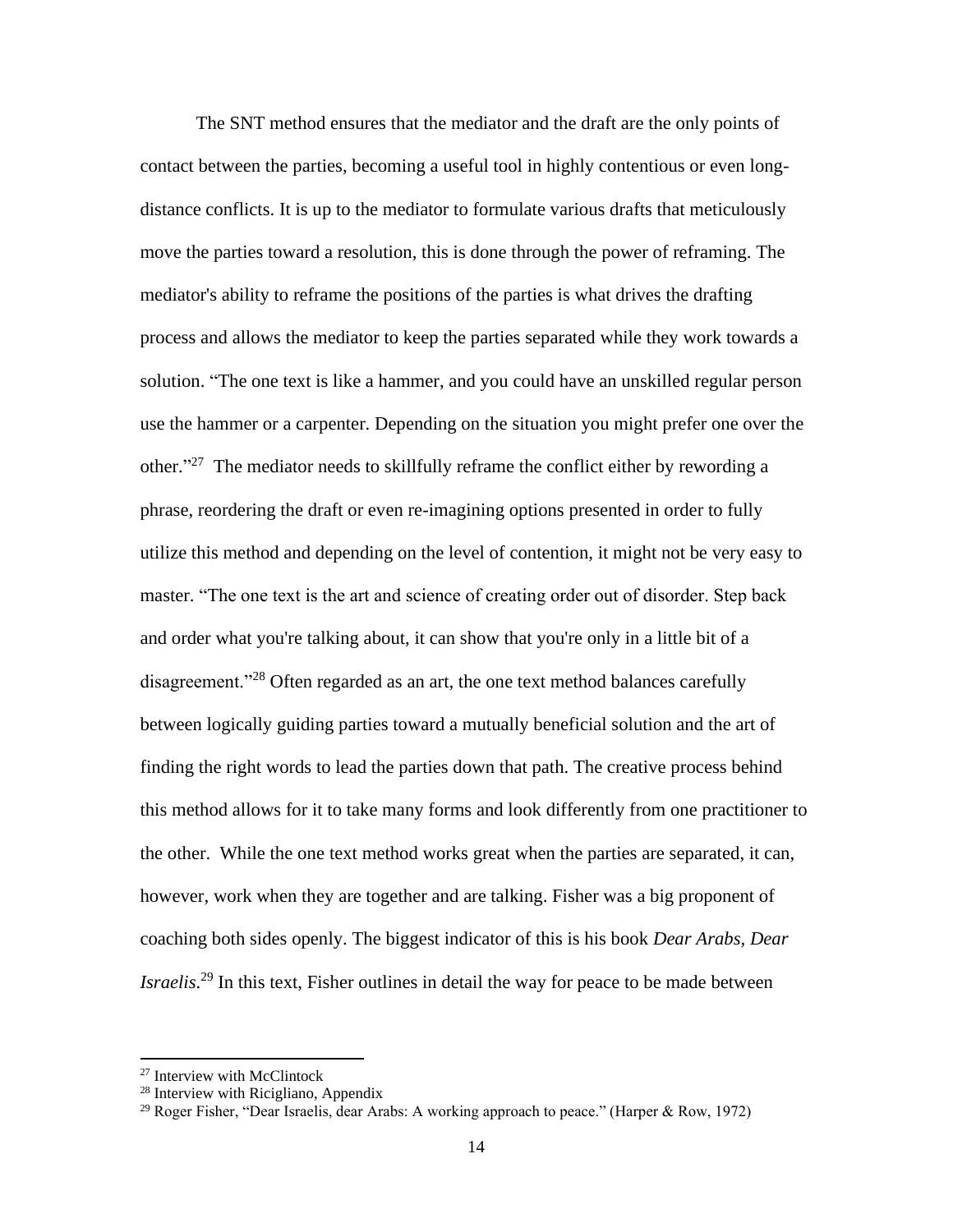Arabs and Israelis. This was written before Camp David, though it aims to do many similar things the camp attempted to address. Fisher outlines exactly what should happen by either side in order to satisfy each parties interests and ultimately the conflict as a whole. Not only is it an incredible feat to attempt to bring peace to nations through the use of letters, but Fisher takes this a step further by including word for word written speeches and press releases each government could use as they follow his instructions. All of this information contained in the same book, with no hidden information. He gives advice to all parties involved openly for the others to read. A true solution to a conflict will satisfy both parties simultaneously, so it should be able to be reached openly and collaboratively with them, though sometimes it is easier to consult the parties separately. Fisher and the many individuals he influenced over the years have used and continue to use this method in international conflicts. Most notably, however, was the use of this method by President Carter at Camp David, in order to successfully create the treaty between Israel and Egypt.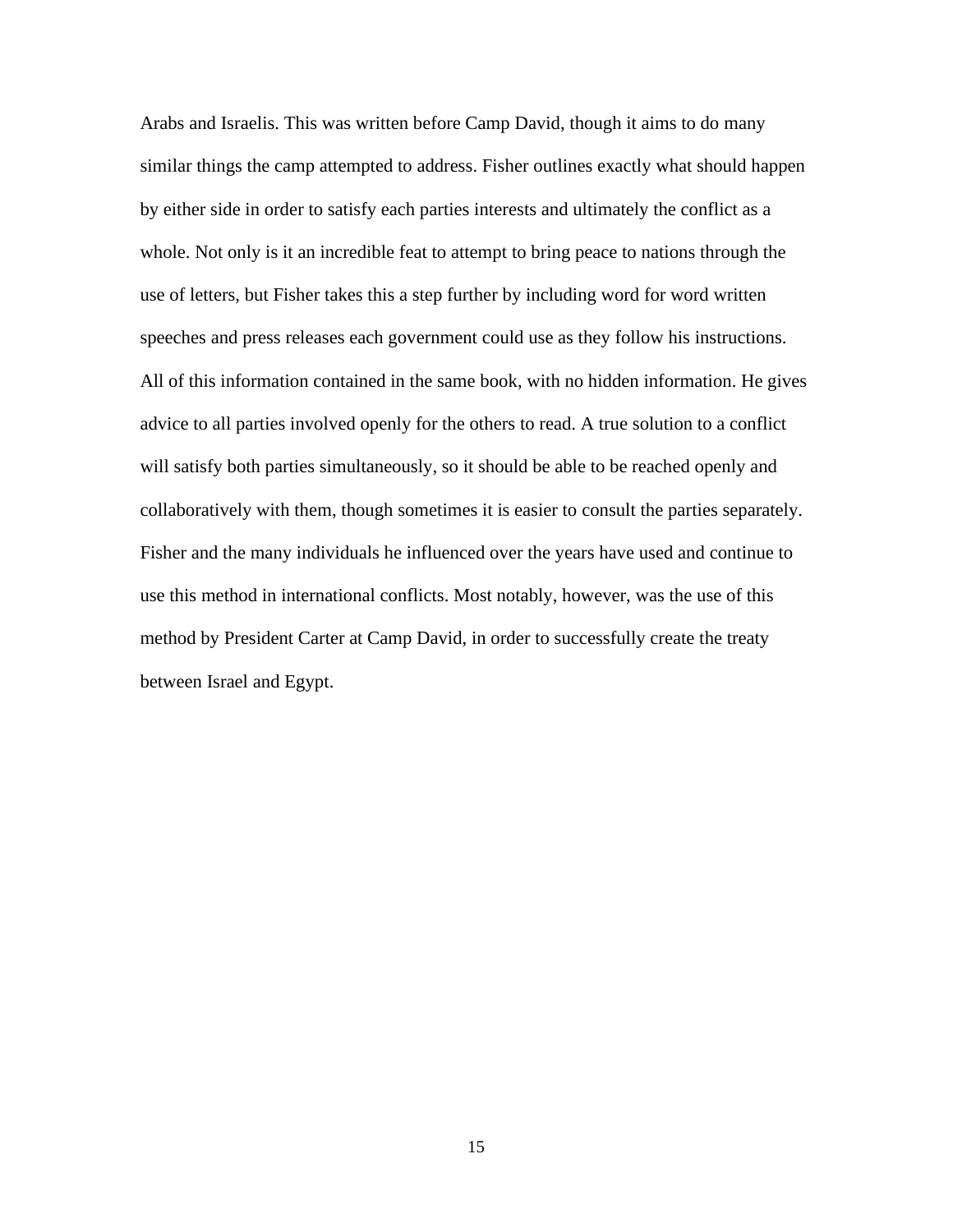## III, USE AT CAMP DAVID

<span id="page-22-0"></span>Camp David was the name and location of the summit President Carter invited President Sadat of Egypt and Prime Minister Begin of Israel to attend in order to reach a peace agreement. The summit, held at Camp David spanned an extremely contentious thirteen days in which all three world leaders were cut off from the rest of the world and forced to focus on a resolution. While this summit had countless flaws one of its redeeming qualities was the use and success of the single negotiating text by the American negotiating team used to create the lasting agreement between the nations.

## <span id="page-22-1"></span>*Overview of the Conflict and the Events at Camp David*

The use of the Single Negotiating Text Method at Camp David is arguably the most famous example of this method in action. The Camp David accords were largely successful and the summit itself was an unprecedented event.<sup>30</sup> The thirty years leading up to these talks had been a tumultuous time for Israel and the surrounding Arab states to say the least. This summit was the first time an Arab leader, one of the most powerful Arab state at the time, acknowledged the existence of the State of Israel and attempted to make peace with the state.<sup>31</sup> Anwar Sadat, the then-president of Egypt had previously flown to Israel and asked the Prime Minister, Menachem Begin, and the rest of the Knesset if they would be willing to engage in peace talks with Egypt and the rest of the Arab world. While the initial meeting didn't go very well, much of the world was shocked it had even happened.<sup>32</sup> President Carter, already preoccupied with bringing peace to the

<sup>30</sup> Ian Bickerton and Carla L. Klausner "A history of the Arab–Israeli conflict" (Routledge, 2018), 220

<sup>&</sup>lt;sup>31</sup> Lawrence Wright, "Thirteen Days in September: Carter, Begin, and Sadat at Camp David." (Simon and Schuster, 2014), 39

<sup>32</sup> Ian Bickerton and Carla L. Klausner "A history of the Arab–Israeli conflict" (Routledge, 2018), 220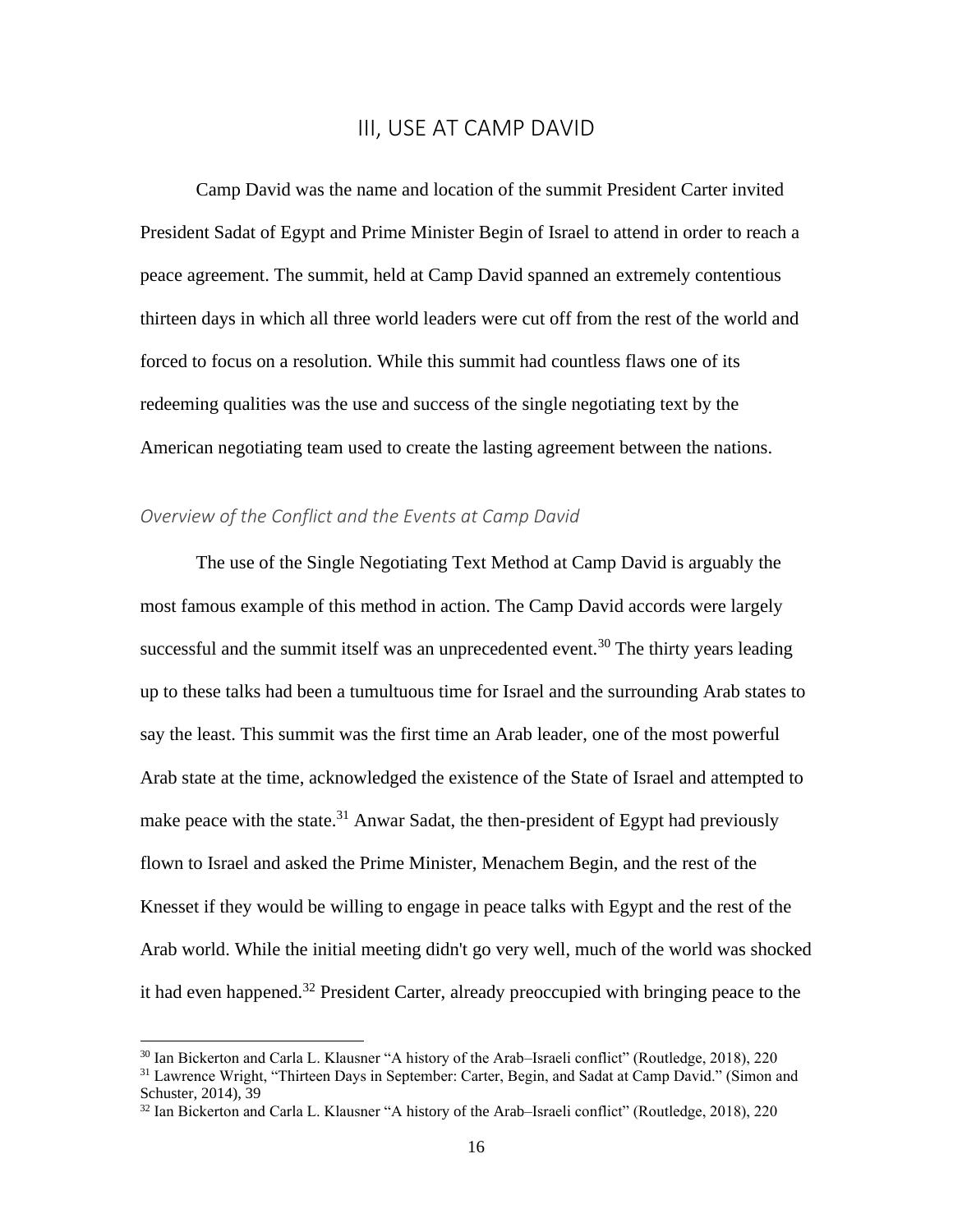Middle East, saw this as his chance to broker some sort of agreement. Carter connected with Sadat, whom he had a friendly relationship with and asked if Egypt would be willing to take part in peace talks with Israel, to which Sadat agreed. Carter then asked Begin if Israel would be interested in attending a summit at Camp David and he hesitantly agreed.

Once the talks began, Carter had hoped to just let the men work things out verbally but that didn't end up well. Israel, unwilling to give up occupied land in the West bank and Gaza, remove troops from the Sinai and even talk about Palestinian sovereignty was a major barrier for Sadat, who had hoped to gain Palestinian independence, remove Israeli troops from the Sinai and end illegal settlements in the West Bank and Gaza. Not only was the situation heated, but none of the men could see any signs of a solution.<sup>33</sup> After three days of attempted conversations and worsening international relationships, Carter and his negotiating team decided to do things a different way. Carter had two very prominent men on his negotiating team, Cyrus Vance and William Quandt who both had years of international negotiation experience, and who were both former students of Roger Fisher. After the first tumultuous week, when the American negotiating team began replanning their strategy, Vance visited his old professor to ask him for advice. Fisher gave him a copy of a book he was working on at the time, *International Conflict Resolution for Beginners*, which was based on information gathered from his classroom laboratories and detailed the one text method. Fisher suggested that it might be helpful for them to give it a try.<sup>34</sup>

<sup>&</sup>lt;sup>33</sup> Lawrence Wright, "Thirteen Days in September: Carter, Begin, and Sadat at Camp David." (Simon and Schuster, 2014), 61 <sup>34</sup> Ibid., 152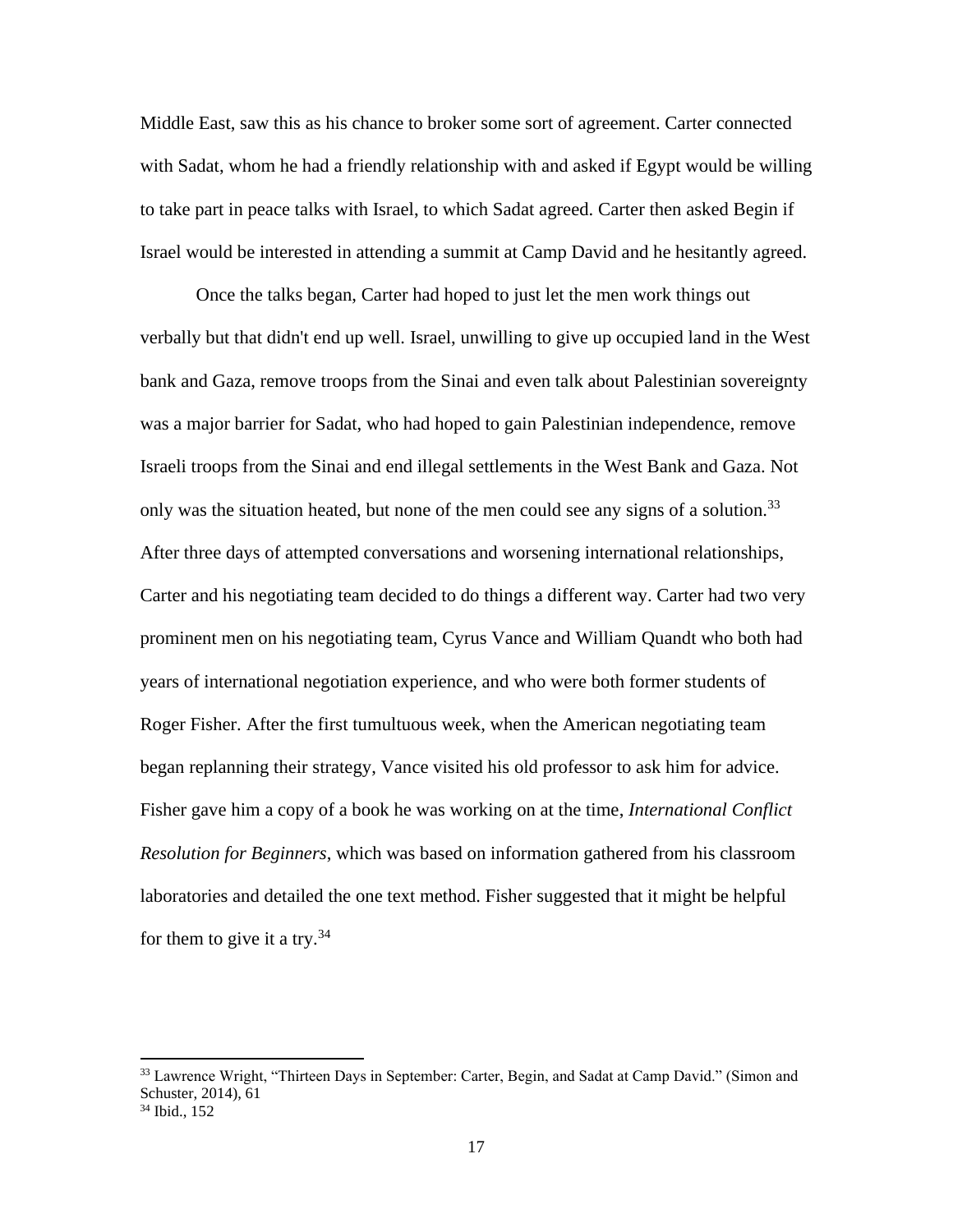Carter created a list of interests the parties held and the negotiating team went to work drafting a document they could give to each side for suggestions.<sup>35</sup> The first draft was met with disdain from both sides as both leaders needed to get used to this new process. Begin felt that America had sided with Egypt and Sadat felt that America went too easy on Israel. After a lot of consolation from Carter, both men were assured this was not a final proposal, but a draft that would be modified to fit their needs. This was a new strategy the leaders had never seen before, now they weren't allowed to dictate what would and wouldn't be in the final agreement, they needed to fully hand over the pen to the negotiators and open up honestly to them about their interests and limits. Over the course of the camp, the negotiating team wrote  $23^{36}$  different drafts that allowed them to slowly whittle it into an acceptable solution for both sides by constantly reframing the parties' perspectives and even altering basic word choices. Before this point, the negotiations had reached a stalemate, no side was willing to concede to the other and threats to end the talks had been made repeatedly from each nation. $37$  The one text method allowed the negotiating team to distance the parties from each other while working intimately with them to ensure their interests were met. The American negotiating team decided they would not create the first draft too close to the efficient frontier to appear more neutral.<sup>38</sup> As the process continued, the mediators were starting to see an area of joint agreement form and decided to inch the parties toward that zone of agreement through numerous iterations of drafts.<sup>39</sup> As they had suspected from the

<sup>35</sup> Ibid., 153

<sup>36</sup> Ibid., 285

<sup>37</sup> Ibid., 257

<sup>38</sup> Howard Raiffa, *The Art and Science of Negotiation* (Harvard University Press, 1982), 215

<sup>39</sup> Ibid., 221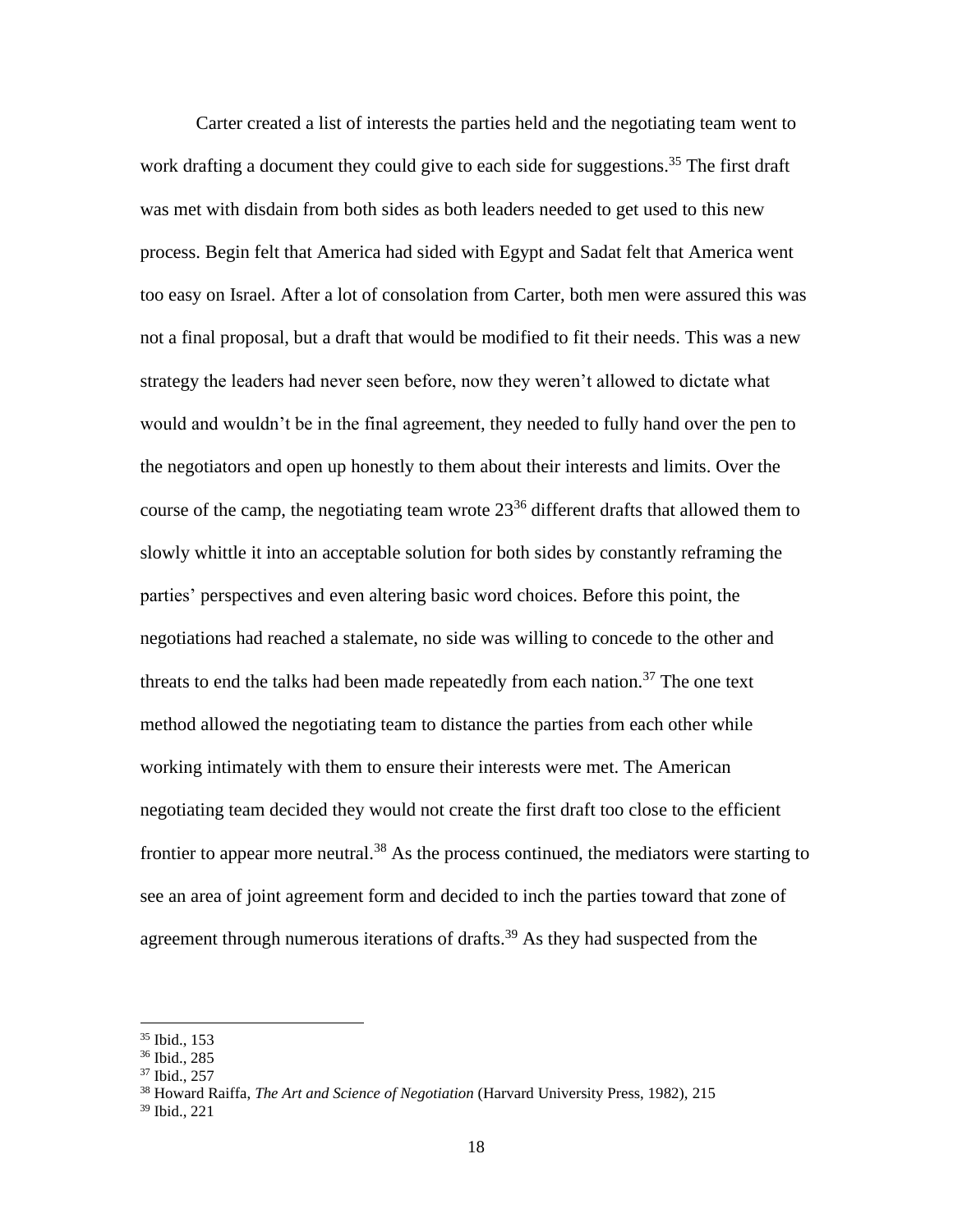beginning, most discrepancies came down to mere word choice, the process would prove to be tedious. Without their ability to reframe certain seemingly simple phrases like "Palestinian autonomy" and move the parties away from semantic issues to more substantive interests, the negotiating team would be doomed to the same stalemate reality that had plagued the talks at the beginning of the camp.

While the execution and success of the method, and of the camp as a whole aren't perfect, they are still a good example of what should be done more in addressing international conflict. The method was not used to the T by Carter, as he had his own ways of negotiating that he preferred. Carter's need to create face to face dialogue between the parties and himself, and trap the parties at the camp, made stress high at times and easy for things to escalate. Carter did, though, have some redeeming qualities as a mediator. He had an incredible attention to detail and a great amount of empathy, but his undying desire to find a solution and ability to work closely with both parties in order to find one was key in allowing him to create such a monumental agreement. While he did prefer to do things his way, he also listened to his experienced team and this helped him make great progress through the use of the single text method. Most importantly though, he had clout. Not only could he as a mediator make suggestions on what each nation should do, he also had the power to support these suggestions with large amounts of military and economic aid, which both countries desperately needed.<sup>40</sup> Once the American negotiation team decided to go full force into the single negotiating text method, Carter was forced to scrap face to face dialogue for a more conciliatory

<sup>&</sup>lt;sup>40</sup> Lawrence Wright, "Thirteen Days in September: Carter, Begin, and Sadat at Camp David." (Simon and Schuster, 2014), 116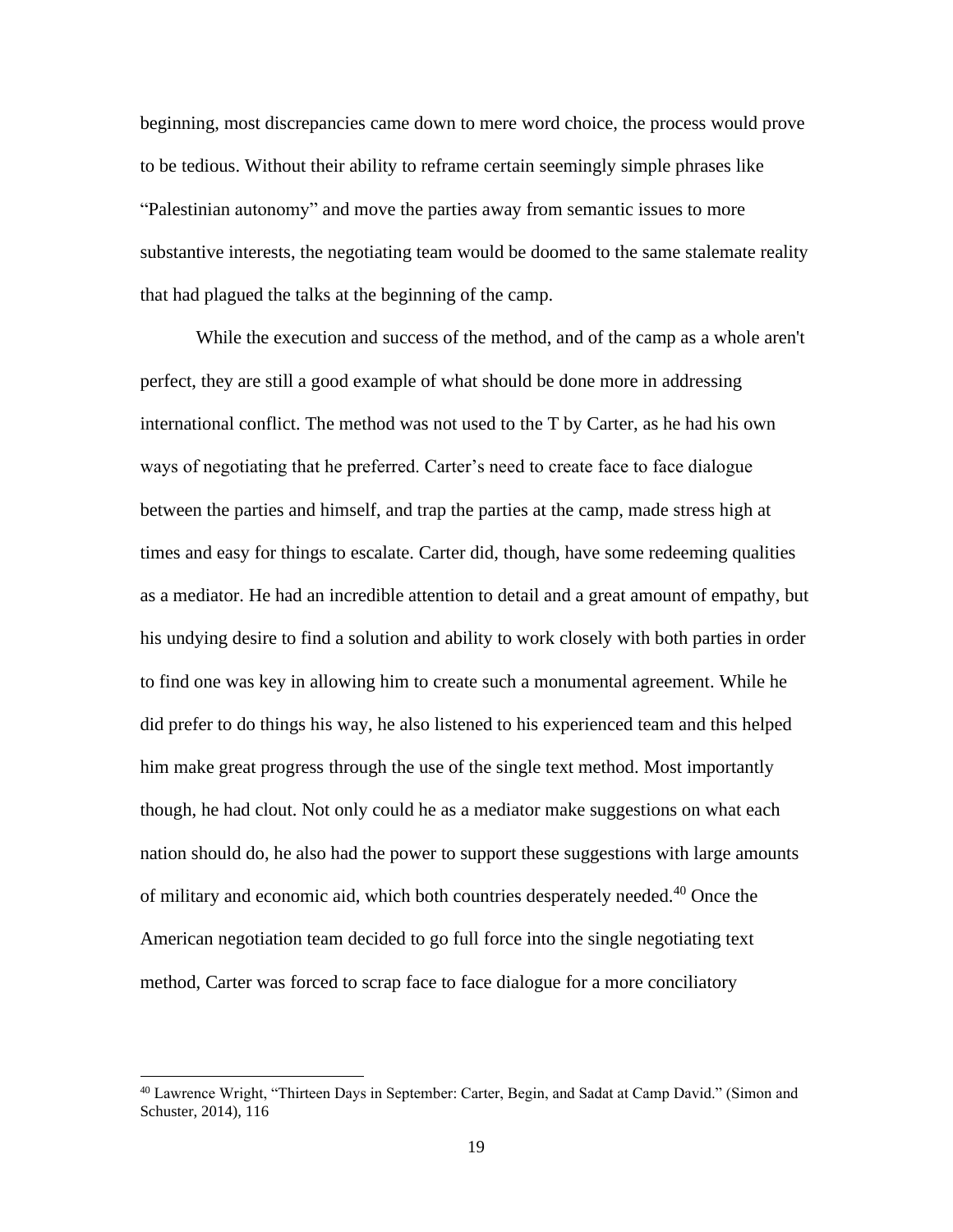approach. As the mediator, he was constantly shuttling between each party, clarifying language and flexing his political clout when needed.

This is the most famous example of this method's use and while it wasn't perfectly followed, it was still a groundbreaking step in the right direction for the time. The peace this method brokered between Egypt and Israel was a cold one, and the issue of Palestinian sovereignty was never addressed. The one text method is not without flaws but compared to the traditional methods of international conflict resolution at the time war—it was an optimistic turn of events for the conflict. "Roger wouldn't have cared that it wasn't perfect, it worked and that's what mattered."<sup>41</sup> The agreement reached between Begin and Sadat with the help of Carter and his team has been a lasting treaty between the two nations and has largely been considered a success. Since its signing in 1979, the treaty between Israel and Egypt has not been violated.<sup>42</sup> This was an unprecedented success for both nations as well as Carter and his negotiation team as no other president had been able to broker an agreement between these two nations, nor have they been willing to risk their political careers doing so. Not only did Carter and his team have the grit and dedication it took to come to a conclusion, they also had the skills and techniques of the single negotiating text passed down to them from Fisher. This bolsters support for the one text method as a viable option for international conflict resolution and shows that it can be utilized by anyone even in extremely contentious conflicts, as long as they have patience and faith in finding a resolution.

<sup>41</sup> Moffitt interview, Appendix

<sup>&</sup>lt;sup>42</sup> Lawrence Wright, "Thirteen Days in September: Carter, Begin, and Sadat at Camp David." (Simon and Schuster, 2014), 288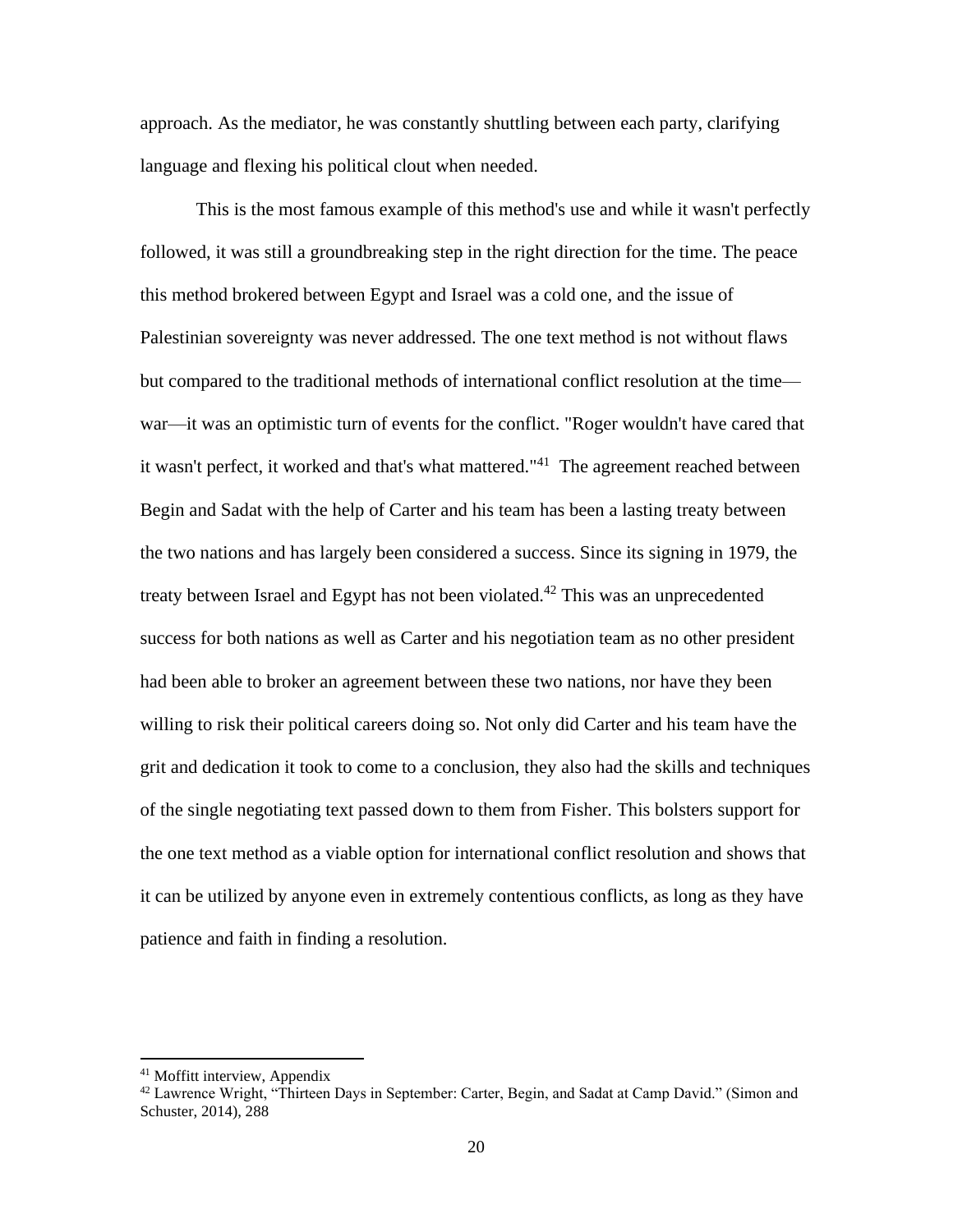## IV, CONCLUSION

<span id="page-27-0"></span>ADR techniques have been increasingly utilized as a way for nations and intergovernmental organizations to solve disputes nonviolently. Though the switch towards nonviolent means of conflict resolution has been gradual and imperfect. There is no blueprint for handling international disputes, and nations are left to experiment with a variety of methods. The single negotiating text was created by Roger Fisher as a means to find a foolproof method of international mediation. Fisher pulls on aspects of conciliation and mediation while relying on the basic tools of ADR, most notably, reframing, in order to create a method of conflict resolution that can logically and meticulously bring the parties as close to a mutually beneficial solution as possible.

SNT is an incredibly useful tool to help parties move toward an agreement in even the most contentious conflicts, as shown by its use in creating the highly acclaimed Camp David Accords. It can and has been used in any range of conflict management situations. This method is a versatile and reliable form of conflict resolution and it should definitely be used to address conflicts in international relations today. Through my interviews with former scholars and colleagues of Roger Fisher, it is evident that this method is well beloved and continues to be taught. While war and sanctions are the primary methods of international conflict resolution, other, less violent means of conflict resolution live on and are evolving into more effective forms. By removing the pen from the parties who would likely dictate their own agreements in a messy way and tediously moving the parties toward a mutually agreed solution, the single negotiating text has been shown to be an effective method of conflict resolution from its use internationally at Camp David to its continued use by colleges of Fisher today. Due to the meticulous way in which this

21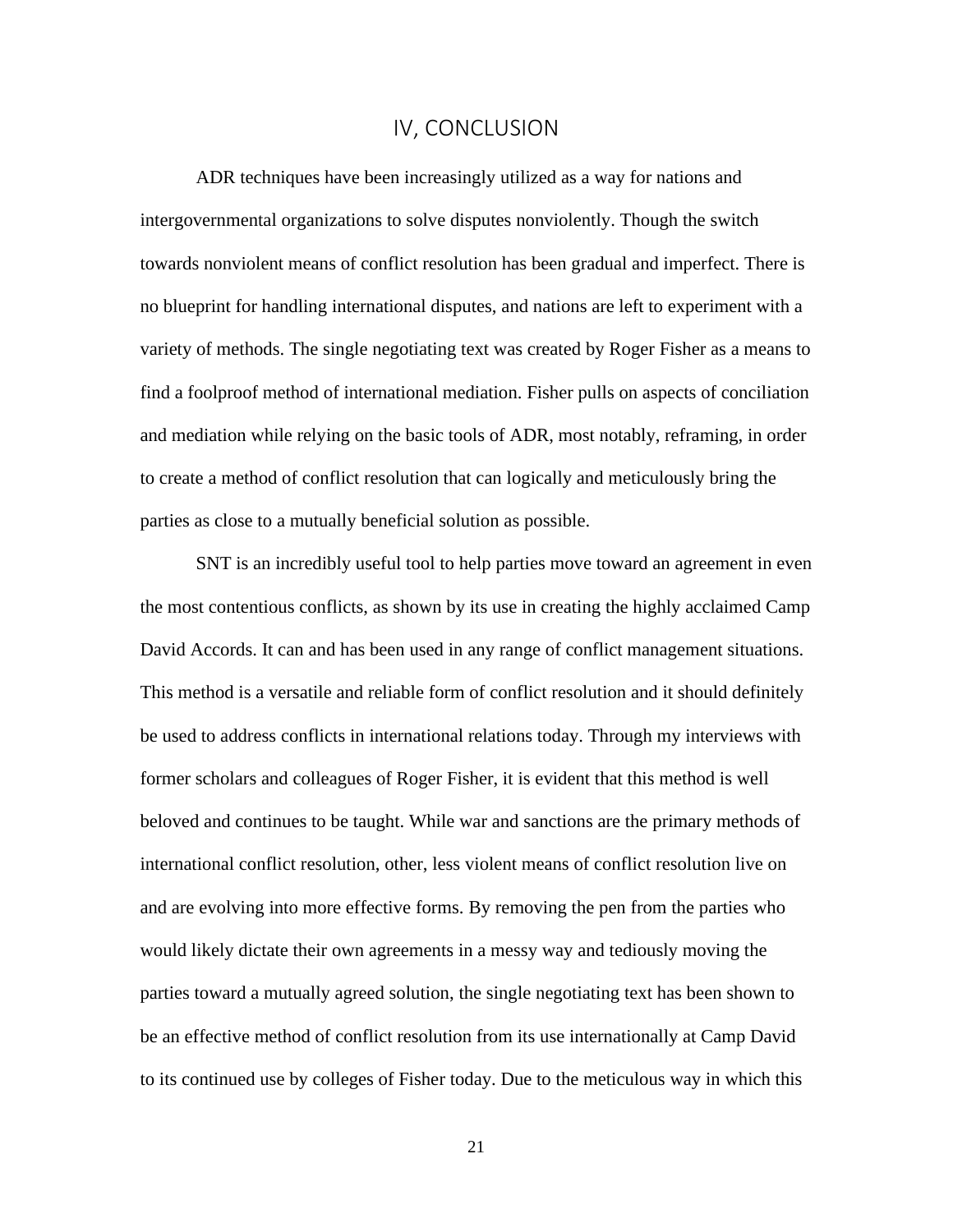method leads the parties involved toward a solution, this method should be embraced by more nations as they attempt to solve conflicts internationally.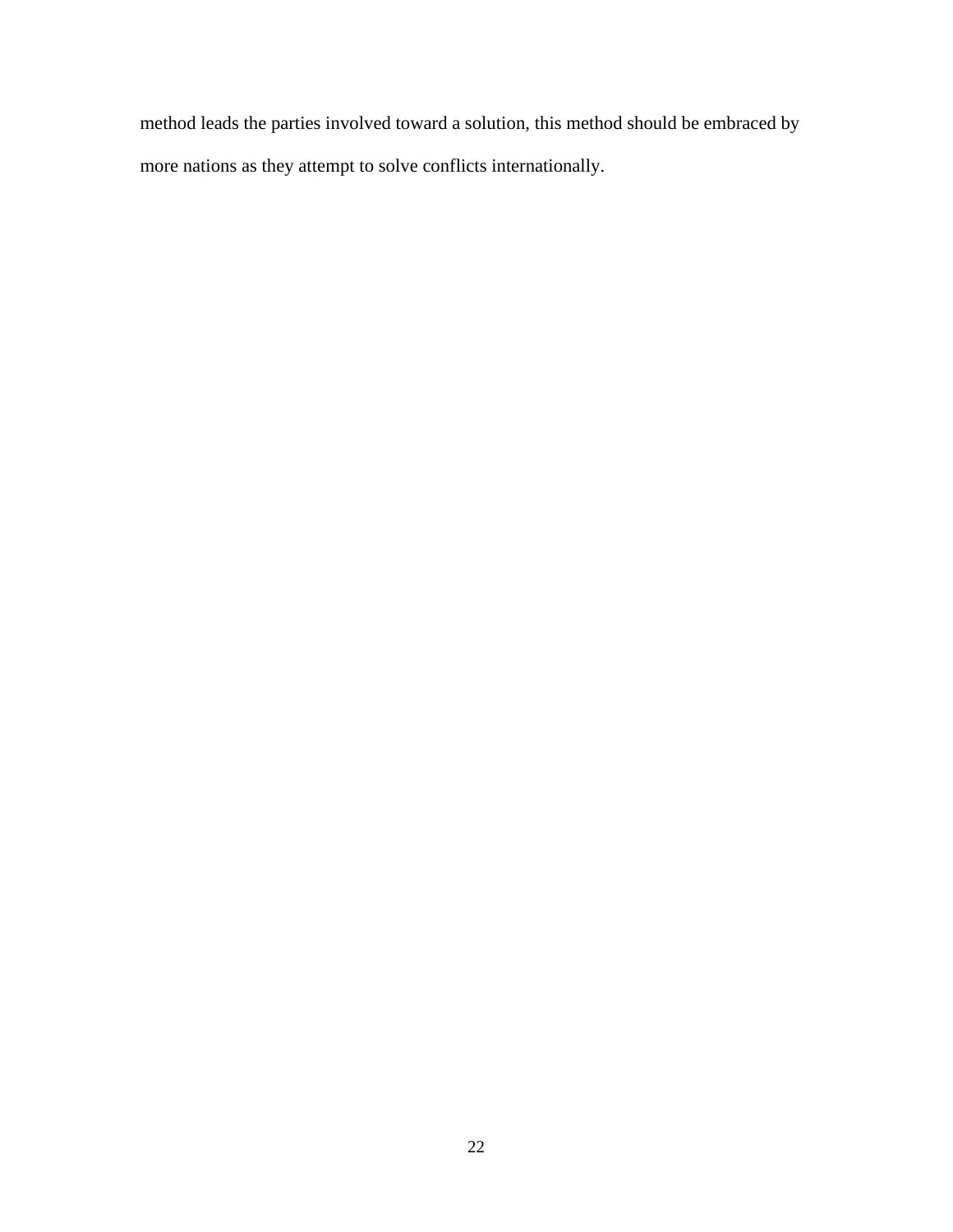# APPENDIX, INTERVIEW NOTES

## <span id="page-29-1"></span><span id="page-29-0"></span>*Interview with Michael Moffitt*

Michael is currently a professor of Law and Conflict Resolution at the University of Oregon. Prior to coming to Oregon Law, he served as the clinical supervisor for the mediation program at Harvard Law School and taught negotiation at Harvard and Ohio State. After a federal judicial clerkship, he spent several years with Conflict Management Group, consulting on negotiation and dispute resolution projects in about twenty countries around the world. He recently served as the Roger D. Fisher Visiting Professor in Negotiation and Conflict Resolution at Harvard Law School, where he led the Negotiation Workshops for two years.<sup>43</sup>

- Can you describe your relation/affiliation to Roger Fisher?
	- o How long did you know each other?
	- o What did you work on together (if anything)?
		- Michael was a student at Harvard, decided to go because of him and the negotiation project.
		- Reached out to Harvard and the negotiation department as a prospective student and dedicated himself to going.
		- Started meditating fall term of 1991 and took first class with Roger in January of 1992.
		- Before taking the class, he was a research assistant for Roger for the book Beyond Machiavelli and worked closely with Andrea who was at the time, a third-year student at Harvard Law

<sup>43</sup> "Michael Moffitt." School of Law. <https://law.uoregon.edu/people/directory/mmoffitt>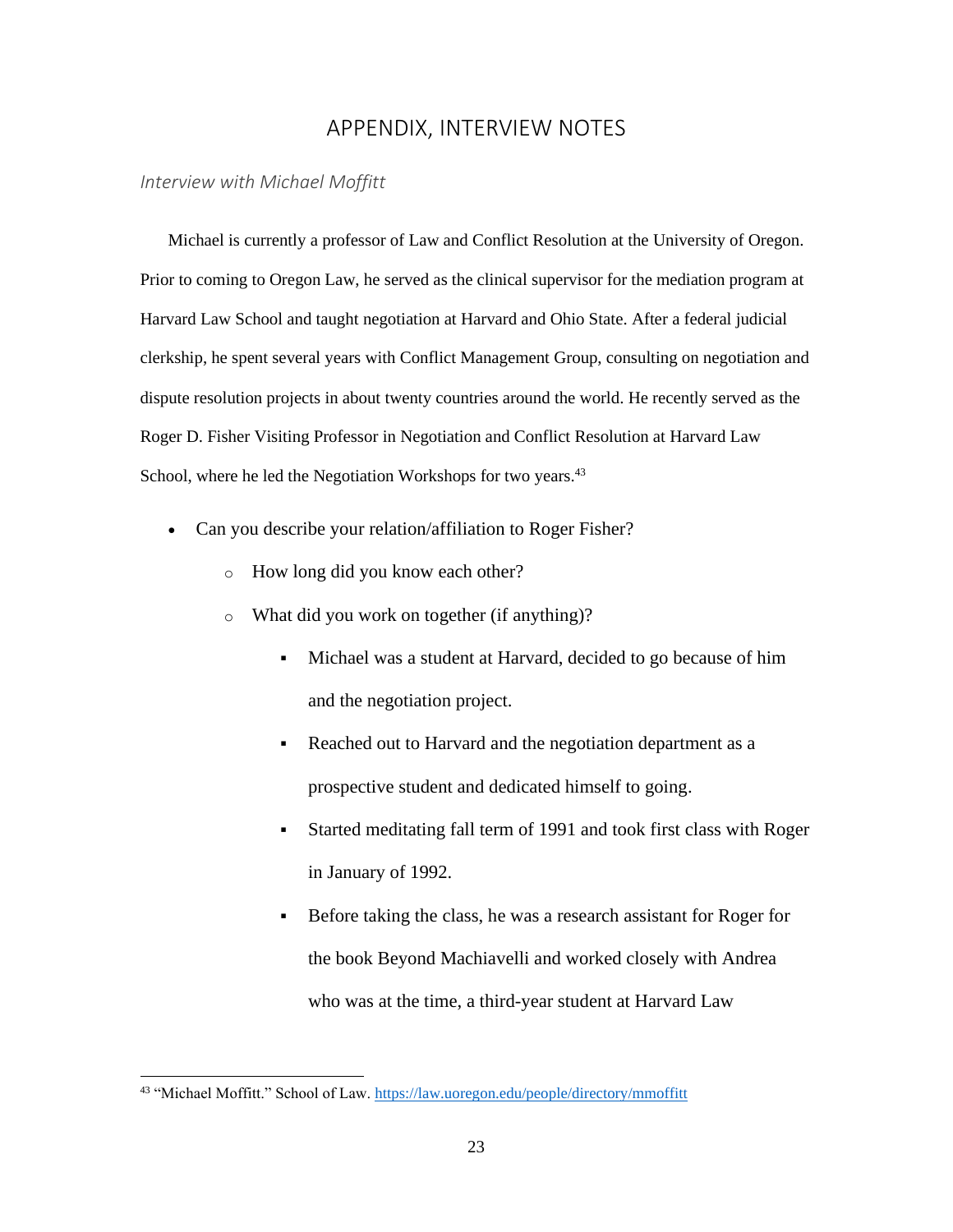- Later in 92 he also became a teaching assistant for the negotiation class, something he would do 8 to 10 times in the future. Coming back to help teach even after he graduated.
- Worked in his nonprofit while he was a law student. Also worked in Canada because of his ability to speak French.
- Didn't always work directly with Roger himself, usually worked under his general guidance. He did work with roger in the Soviet Union/Caucuses
- He then came back to Harvard to teach for a bit as an inaugural visiting roger fisher professor [to teach the very same negotiation class he learned from Roger]
- Camp David isn't a perfect example of the one text method. Did you work with Roger using the Single negotiating text method? Or can you provide another example of using it in the real world.
	- o Yes, he did with Roger in Georgia in [South Ossetia /](https://en.wikipedia.org/wiki/South_Ossetia) southern Caucasus
	- o But he also uses the one text method whenever the conditions are right:
		- Multiple issue conflict
		- There are reasonably identifiable and empowered partisans on both sides.
		- There is or could be a risk of sequencing.
		- There is or can be a mediator with clout, whose presence matters to both parties.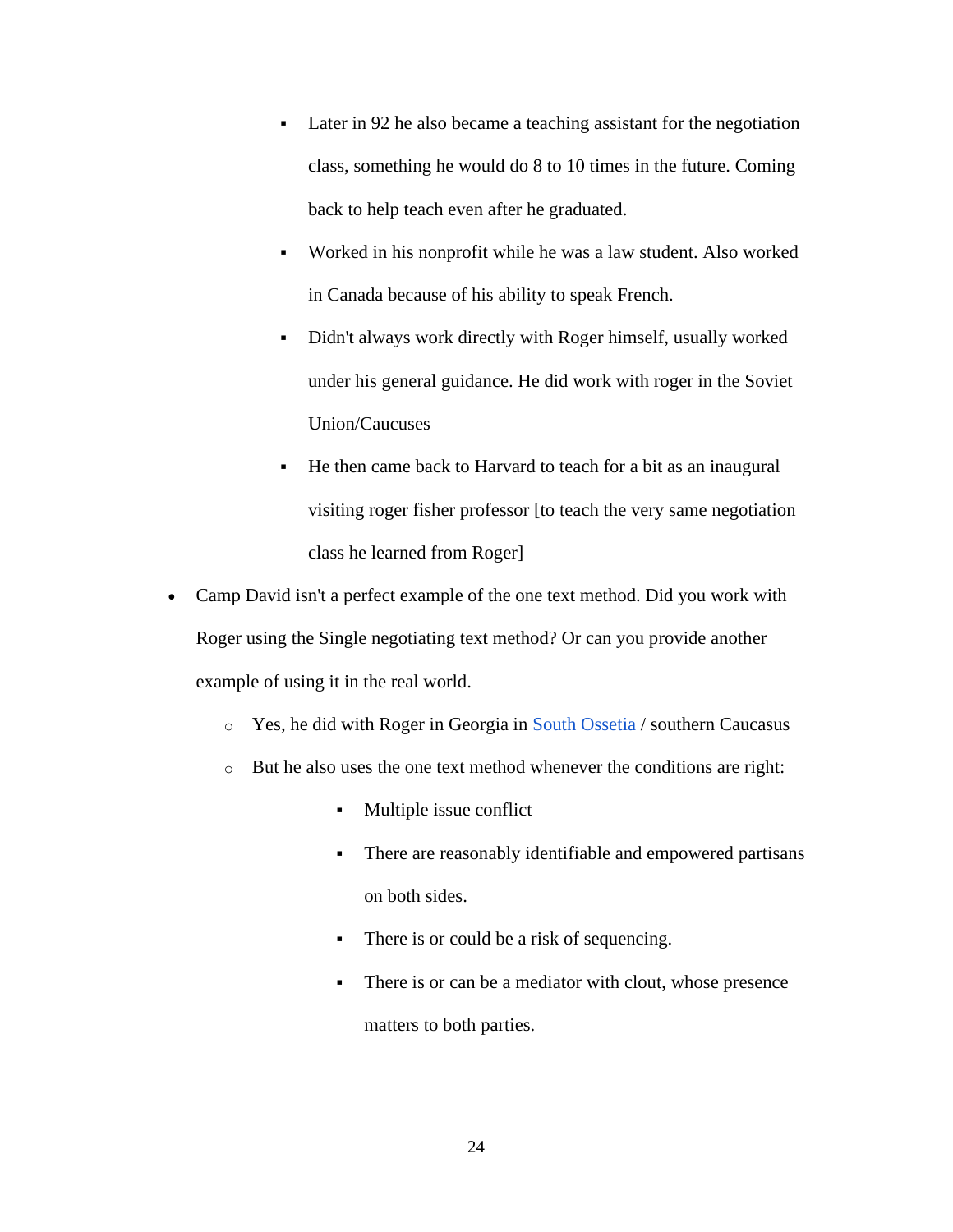- o Moffitt did not directly work on it but the Maclean's effort in Canada (their coverage on the attempt split Quebec from Canada in the 80s.) This was good coverage of the use of the one text method. Whereas Moffitt's work with Roger in Georgia was largely confidential and didn't get much attention for obvious reasons.
	- Camp David wasn't a perfect use of the method but Roger wouldn't have cared. Because it worked in the variation that was used. He wasn't an academic purest. He was focused on pragmatic solutions to conflicts happening in real time.
	- Roger believes you can't "fix" international conflicts like you can't "fix" a marriage. You can only make positive choices in the direction that benefits an ongoing relationship.
- How was it created? Did he mention its origin?
	- o Can't be solely credited to Roger. Howard Raiffa was also included.
	- o Is a product of his work from international conflict resolution for beginners.
- Do you still use this method?
	- o Yes. I have a mediation I am currently working on that uses the one text method. I also teach it all the time and use it every time I can
- Why did you keep coming back to help teach or work with Roger?
	- o Roger was just different
	- o "More creative than anyone I had ever worked with"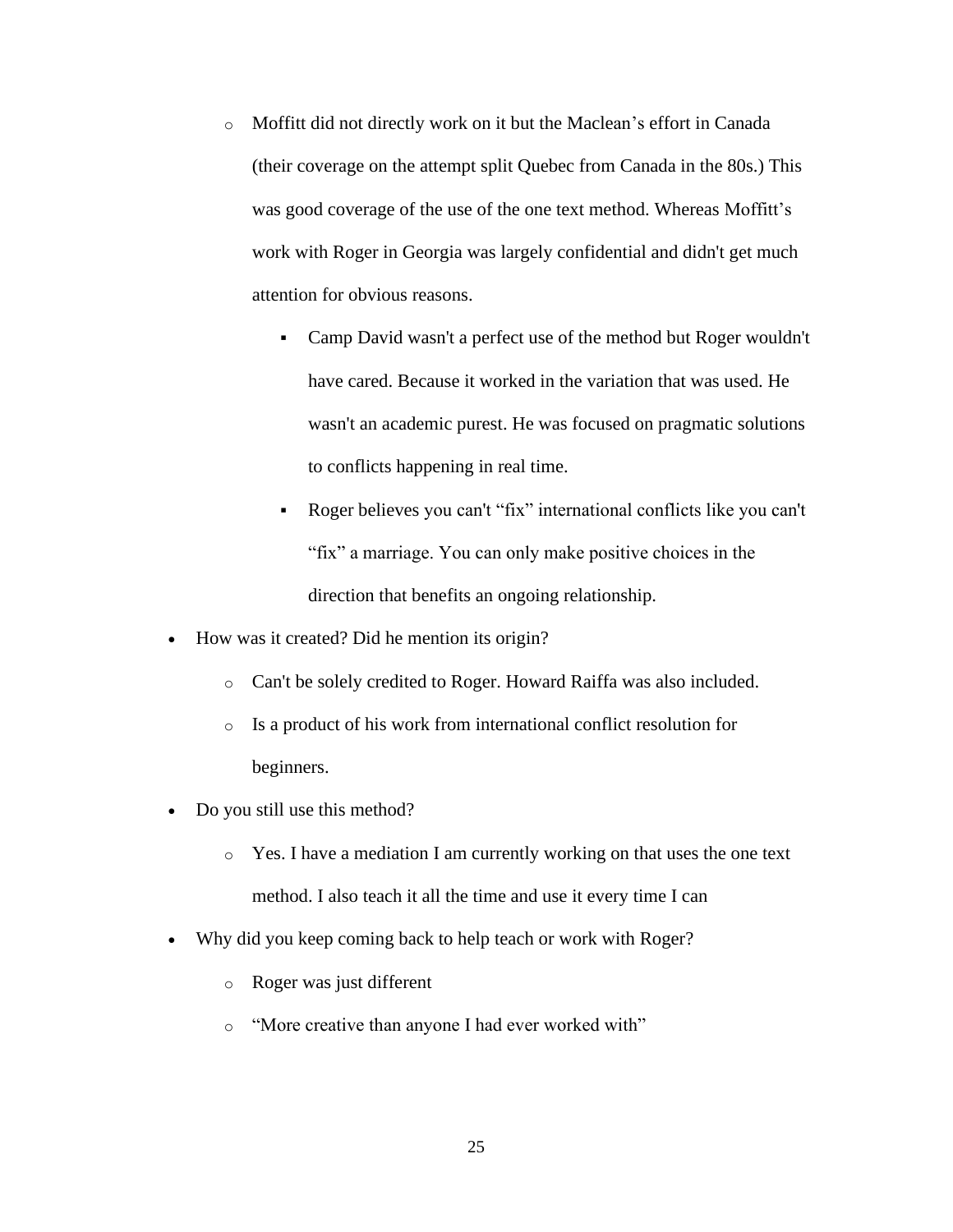- o He had an extraordinary capacity for being wrong and making mistakes. Because although he was wrong a lot, he was right sometimes.
- $\circ$  Intoxicating to work with, he always had the New York Times in his hand and wanted to tackle a new world problem. He always assumed there was a way to affect a conflict.
- o He was a Harvard man through and through, from the northeast. He lost a lot of his friends to the second world war.
	- The loss the war created impacted his drive to address conflicts and prevent future loss from wars. He could easily be brought to tears talking about the colleagues he had lost from WWII. He also left Law school and decided to start working on the Marshall plan in Europe.
	- His first academic piece was a large book on how to comply with international law. It was horrible. Unreadable. Getting to yes was an attempt at popularizing the original work.
	- Roger was not some lovey hippie type
	- He was a very hard nose negotiator, people who don't know him usually don't know that.
	- One text can't be singly credited to Roger, there is some input from Howard Raiffa. They should both be credited to it.
		- Roger and Cy Vance are the reason why Carter Used it at camp David though.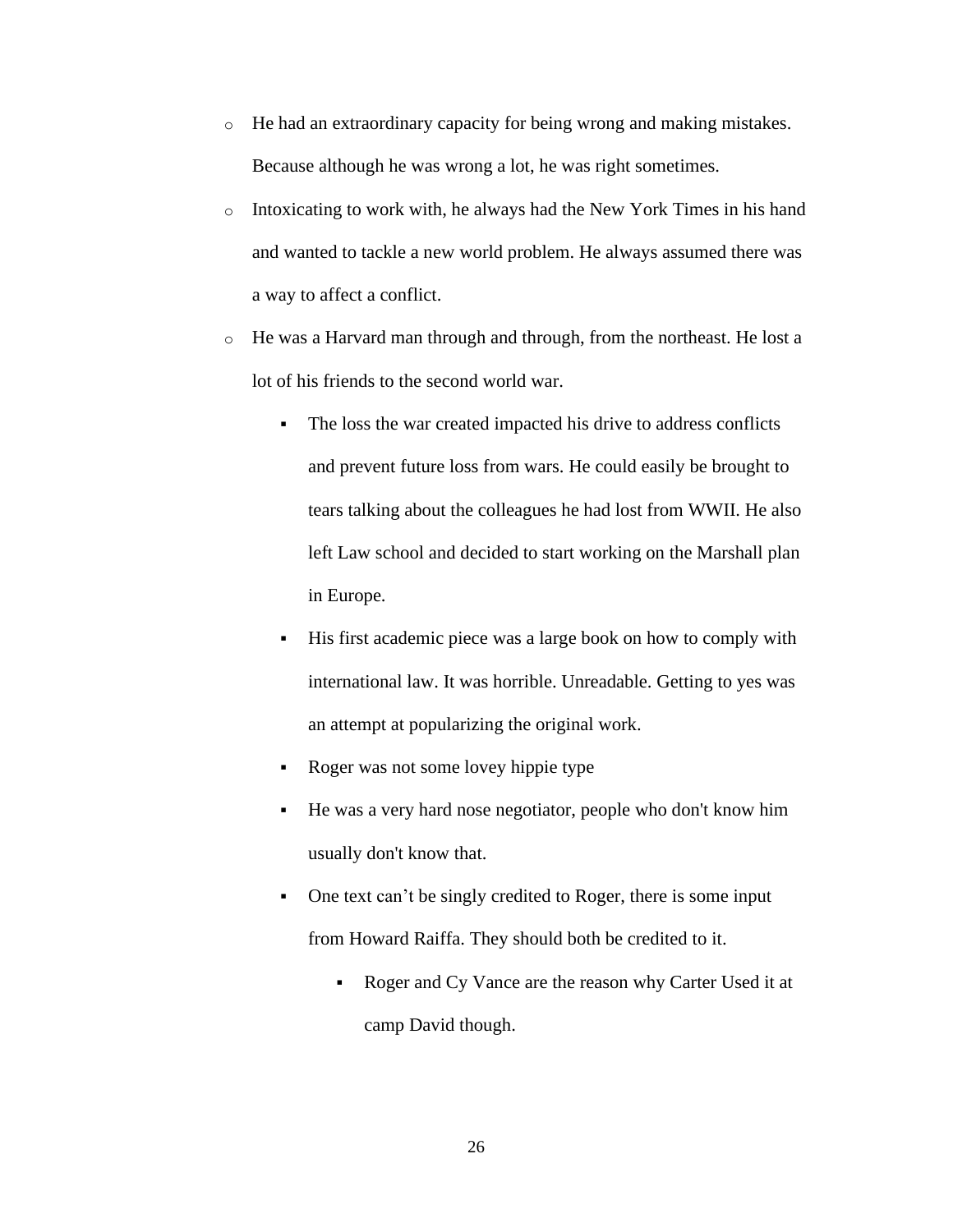- For Moffitt: You are mentioned in the acknowledgments on *Beyond Machiavelli*, what was the research process like under Roger? What did you research for that book?
	- $\circ$  He didn't do much with the content of the book itself. This was before Google and he was tasked with correcting little mistakes, spell checking and organization

## <span id="page-33-0"></span>*Interview with Andrea Schneider*

Andrea is a professor at Marquette University Law School. She teaches ADR, Negotiation, Ethics, and International Conflict Resolution. She is the inaugural director of the Institute for Women's Leadership at Marquette University and also serves as the Director of the nationally ranked ADR program at Marquette University Law School. She currently serves as the co-editor of the ABA Dispute Resolution Magazine and on the Board of Advisors for the Saltman Center for Conflict Resolution at UNLV School of Law. Professor Schneider gives negotiation trainings around the world to corporations, law firms, court systems, and, most recently, has focused on faculty in the STEM and medical fields for which she has now received federal grants for software development and training.<sup>44</sup>

- Can you describe your relation/affiliation to Roger Fisher?
	- o She took negotiation her first year of law school, but Roger was on sabbatical so the course was taught by Bruce Patton (co-author of *Difficult Conversations*)
	- o She became his research assistant as a 2 L and later a teaching assistant for a course called: coping with international conflict.

<sup>44</sup> *Andrea Schneider* (Law.marquette.edu. 2022) Available at[: https://law.marquette.edu/faculty-and-staff](https://law.marquette.edu/faculty-and-staff-directory/detail/2004356)[directory/detail/2004356](https://law.marquette.edu/faculty-and-staff-directory/detail/2004356)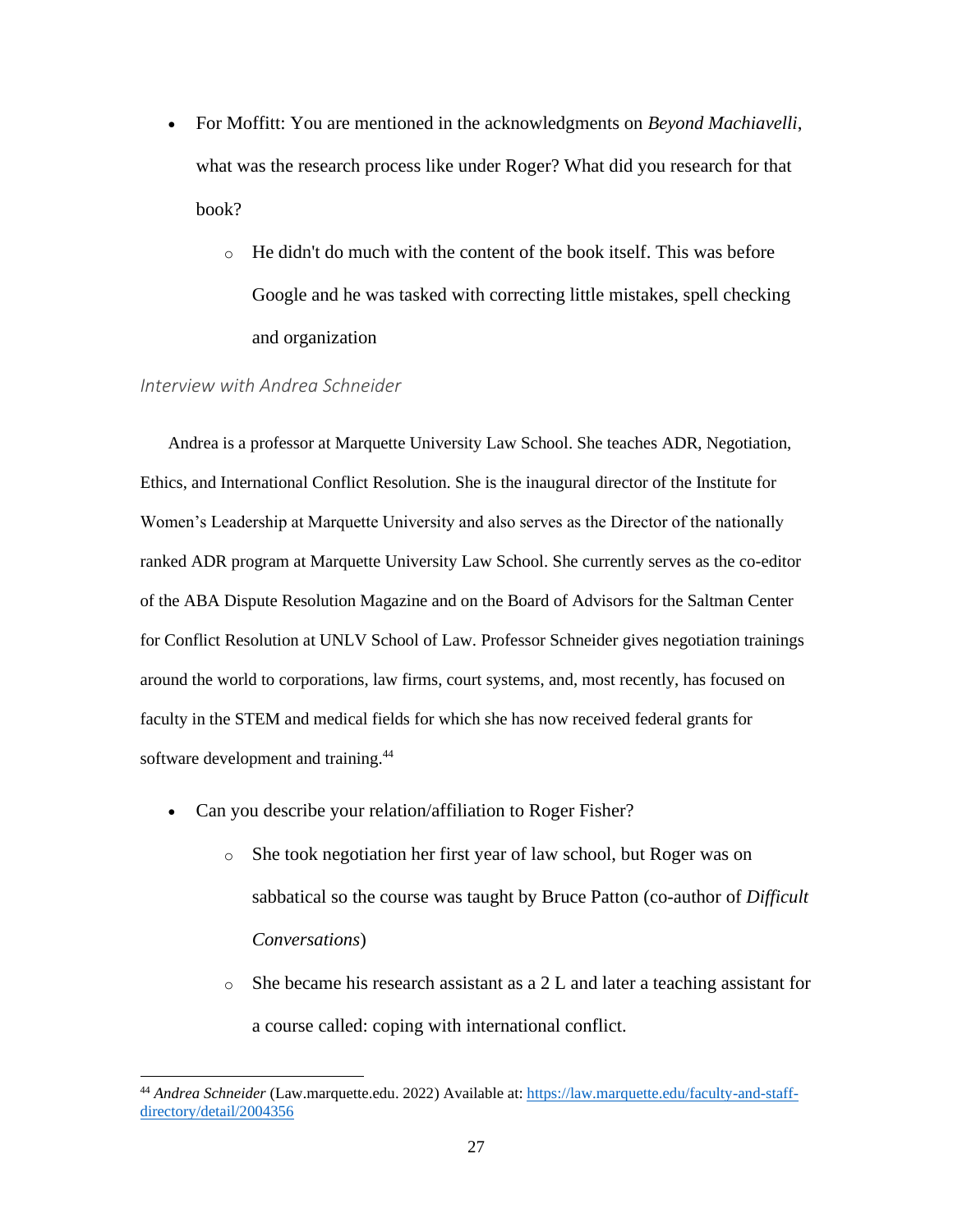- o She co-authored two books with him, a textbook: *Coping with (International) Conflict* & *Beyond Machiavelli.*
- o She still used the material she wrote with him in her teaching today.
- Do you use the methods you learned from Roger today in your work in international relations?
	- o She does in two ways, the first is Negotiation theory in general
		- She never went into international consulting but she does still use the materials she wrote with Roger and she still incorporates his theories in her lessons.
		- Basic negotiation strategy is extremely useful and can be used in interchangeable situations like solving a war or improving your relationship with your roommate. They are universal.
		- She also still teaches the one text method, as it is deeply embedded in general negotiation theory. She teaches Northern Ireland and Israel/Palestine and the one text in both of those situations.
	- o And secondly, Roger's brilliance in the classroom
		- His focus on the decision maker/policy maker and the actions we could take today to cause actual change tomorrow.
		- Who needs to decide what today, to make tomorrow better?
		- Rather than have students write a thesis broadly about a conflict, she likes to ask them to write to a policy maker and think about what they should suggest to improve the conflict as things are now. They focus on a policy maker.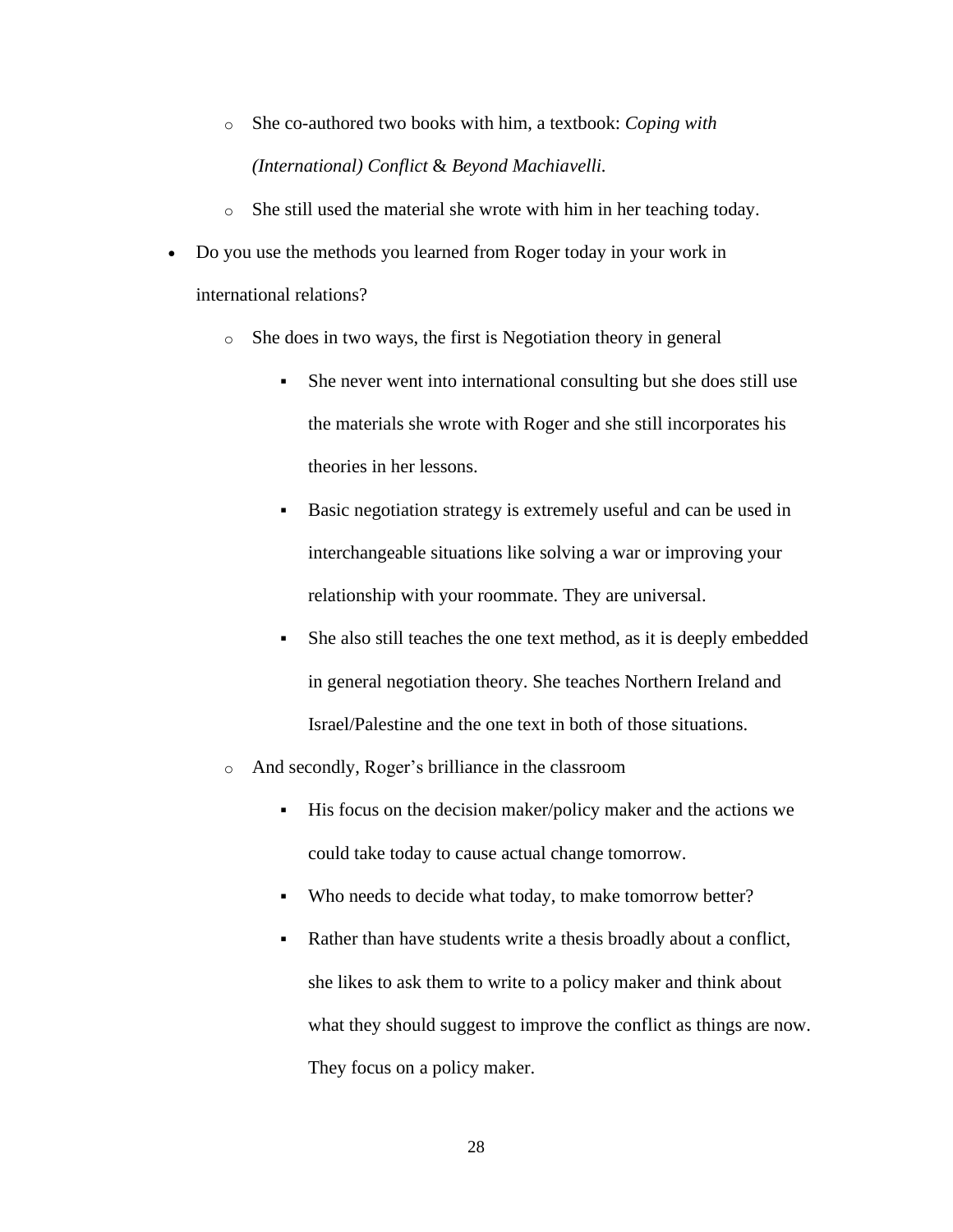- Can you go into more detail about what it was like to work with roger?
	- o She wrote two books with him: *Coping with Conflict* and *Beyond Machiavelli*. The former a textbook for the course she was a teaching assistant for Roger.
	- o He was so tall (about a foot taller than her) and proper, always wore a suit and tie, very formal demeanor.
		- She had been accepted as a research assistant from his assistant so he hadn't formally met her until she started working and she has this memory of him towering over her and in the most reserved and passive way greeting her with "so, you are to be my research assistant?"
		- She recalled it being so intimidating, he was such an established man who had connections in congress, played tennis with Cyrus Vance. His presence was daunting.
	- o But the intimidation did not linger long as he was often a very warm and personable man. She describes him as often having his feet up on the desk, coat off, and sleeves rolled up ready to discuss anything.
	- o He became her mentor, giving her marriage advice, and helping her get valuable positions.
	- o She worked with him during the Iraq invasion of Kuwait and was very against the war (though the opinion was unpopular) He had fought in the Second World War and lost a lot of friends. War was not an academic exercise for him.

29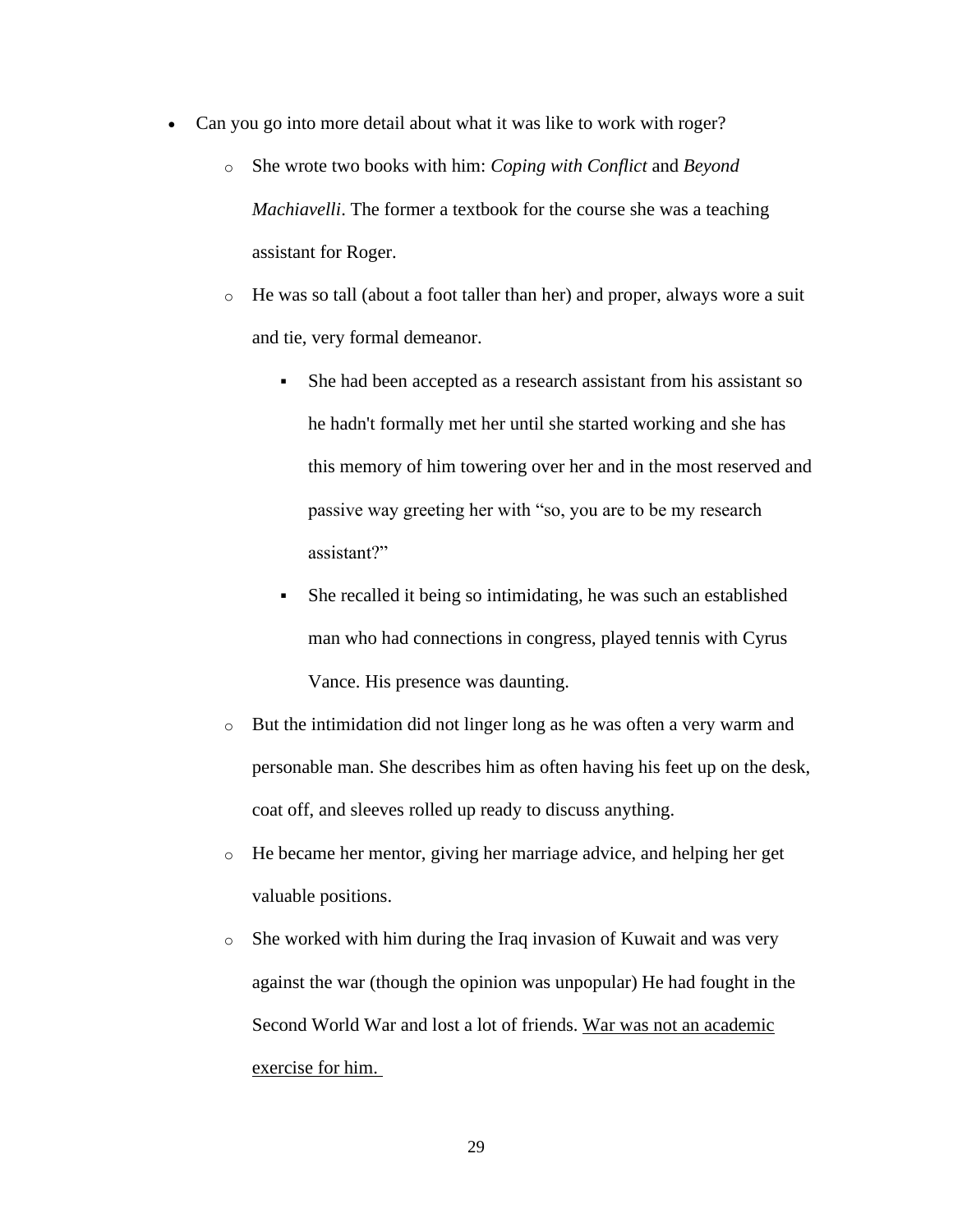- She recommended I look up a couple of her articles on SSRN,
	- o The day after tomorrow, about peace in the middle east and what that would look like after the peace is reached
	- o Get on the plane, about the importance of experiential learning abroad.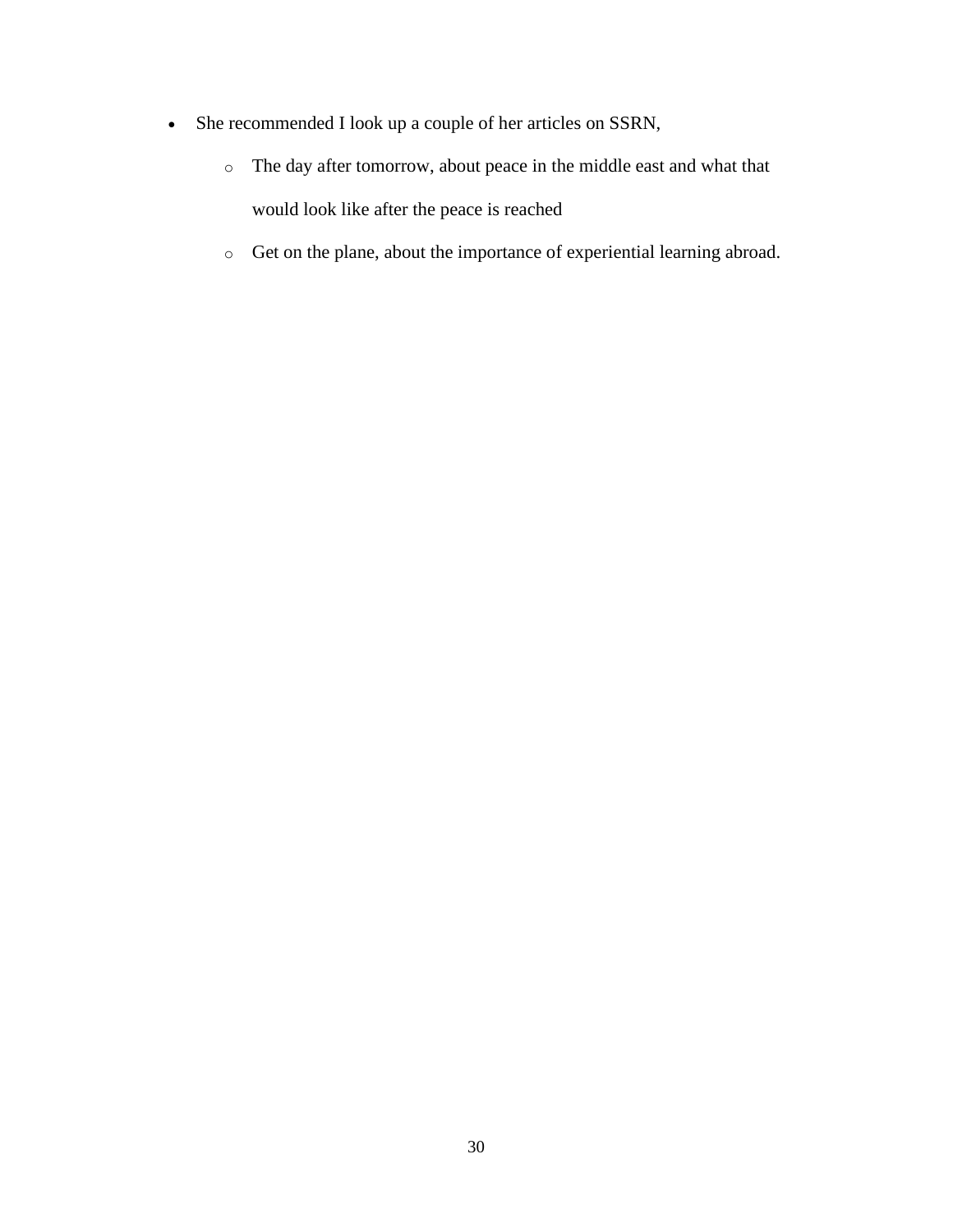#### <span id="page-37-0"></span>*Interview with Rob Ricigliano*

Rob Ricigliano is the Director of Institute of World Affairs at the University of Wisconsin, Milwaukee, where he teaches International Mediation and Peacebuilding through the Department of Communication and is the Coordinator of the Certificate in Peace Studies and Conflict Resolution. <sup>45</sup> He is the former Executive Director of the Conflict Management Group and Associate Director of the Harvard Negotiation Project.<sup>46</sup> Mr. Ricigliano served on the first U.S. team ever to teach negotiation at the Soviet Foreign Ministry's Diplomatic Academy in Moscow and has trained diplomats and other government officials from Africa, Europe, Asia, and North America. He was also selected by the Secretary of the Interior to lead a first of its kind mediation of a land dispute.<sup>47</sup>

- Can you describe your relation/affiliation to Roger Fisher?
	- o He first met Roger in his first year of law school, in 86 during his negotiation course. He later took a seminar with him and then became a teaching assistant for a few classes in 87. After graduation he continued to work with Roger.
	- o He learned far more as an assistant than he did from class.
- Why did you continue to work with Roger, even after graduation?
	- o Not only was Roger a master storyteller, he also had crazy connections and lived an amazing life. His friends were heads of states, in congress and international mediators.

<sup>45</sup> *Rob Ricigliano,* (Uwm.edu. 2022.) Available at: [https://uwm.edu/communication/wp](https://uwm.edu/communication/wp-content/uploads/sites/150/2014/10/ricigliano_cv.pdf)[content/uploads/sites/150/2014/10/ricigliano\\_cv.pdf.](https://uwm.edu/communication/wp-content/uploads/sites/150/2014/10/ricigliano_cv.pdf)

<sup>46</sup> *Robert Ricigliano* (C-r.org. 2022) Available at:<https://www.c-r.org/who-we-are/people/robert-ricigliano> <sup>47</sup> *Rob Ricigliano,* (Uwm.edu. 2022) Available at: [https://uwm.edu/communication/wp](https://uwm.edu/communication/wp-content/uploads/sites/150/2014/10/ricigliano_cv.pdf)[content/uploads/sites/150/2014/10/ricigliano\\_cv.pdf](https://uwm.edu/communication/wp-content/uploads/sites/150/2014/10/ricigliano_cv.pdf)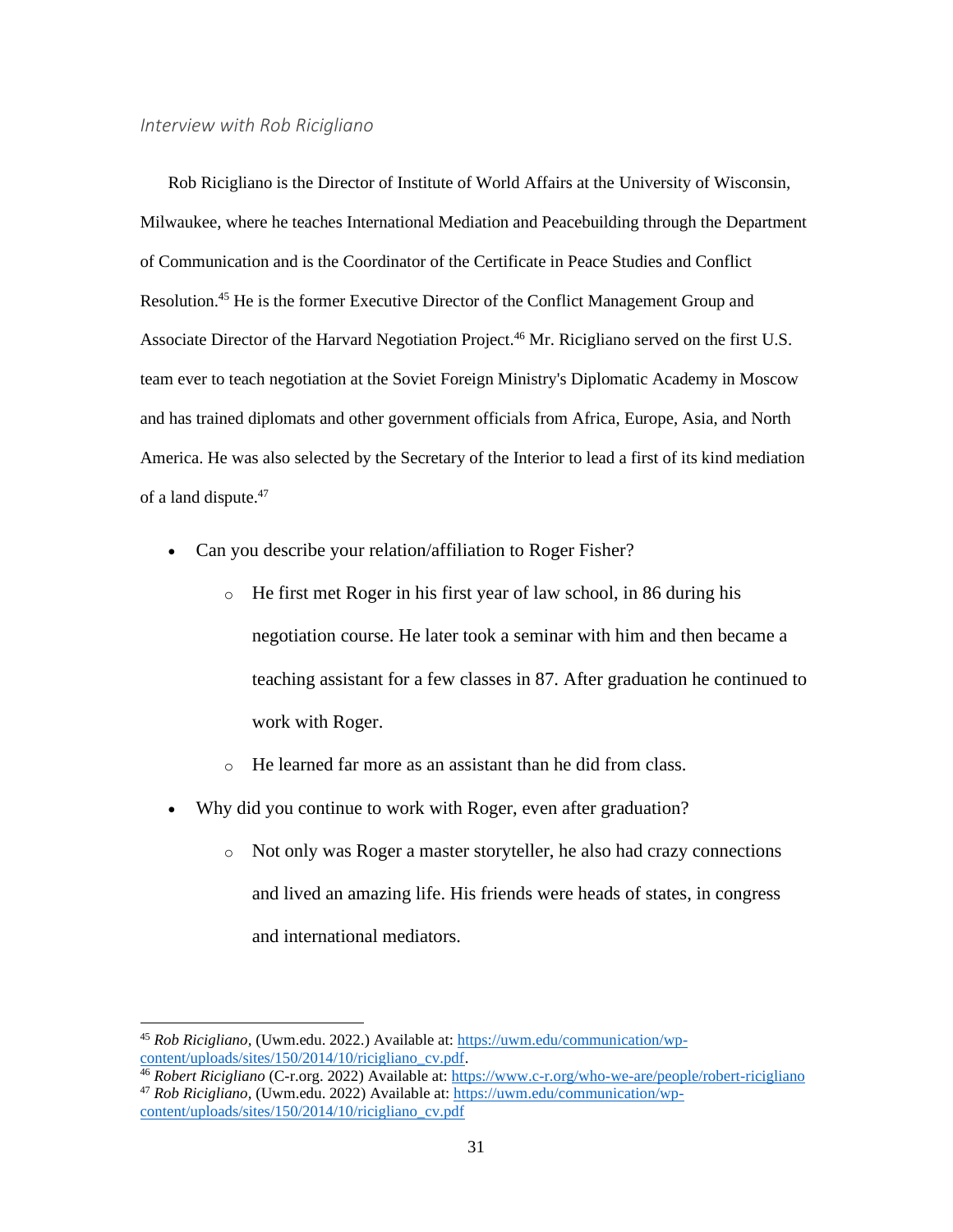- o Things were always exciting. Roger couldn't sit still; he was always looking for something to throw himself at.
- What was the biggest lesson you learned working with Roger?
	- o To have the courage to try. No is just the first step in getting to yes.
	- o Always try but with creativity
	- o "Choose to help" something Roger would always say. Don't wait to be asked to help, jump in. He was often criticized for butting his head into conflicts but he would prefer that critique over having the knowledge to help and choosing not to use it.
- One text:
	- o Roger used it all the time, from drafting a letter to the dean, to ending a war. It can be used for anything.
	- o Rob worked on the Maclean's issue in Canada. Documented well.
- Why do you still use it/teach it?
	- o Mostly because it's been something he's learned from the beginning, whenever he talks to parties, it's easy to start to organize their thoughts/interests into the one text. Most people think they have less in common than they really do, so once you can organize the conflict into areas where they agree it can make the process progress easier.
	- o The one text is the art (and science) of creating order out of disorder.
		- Step back and order what you're talking about, it can show that you're only in a little bit of a disagreement.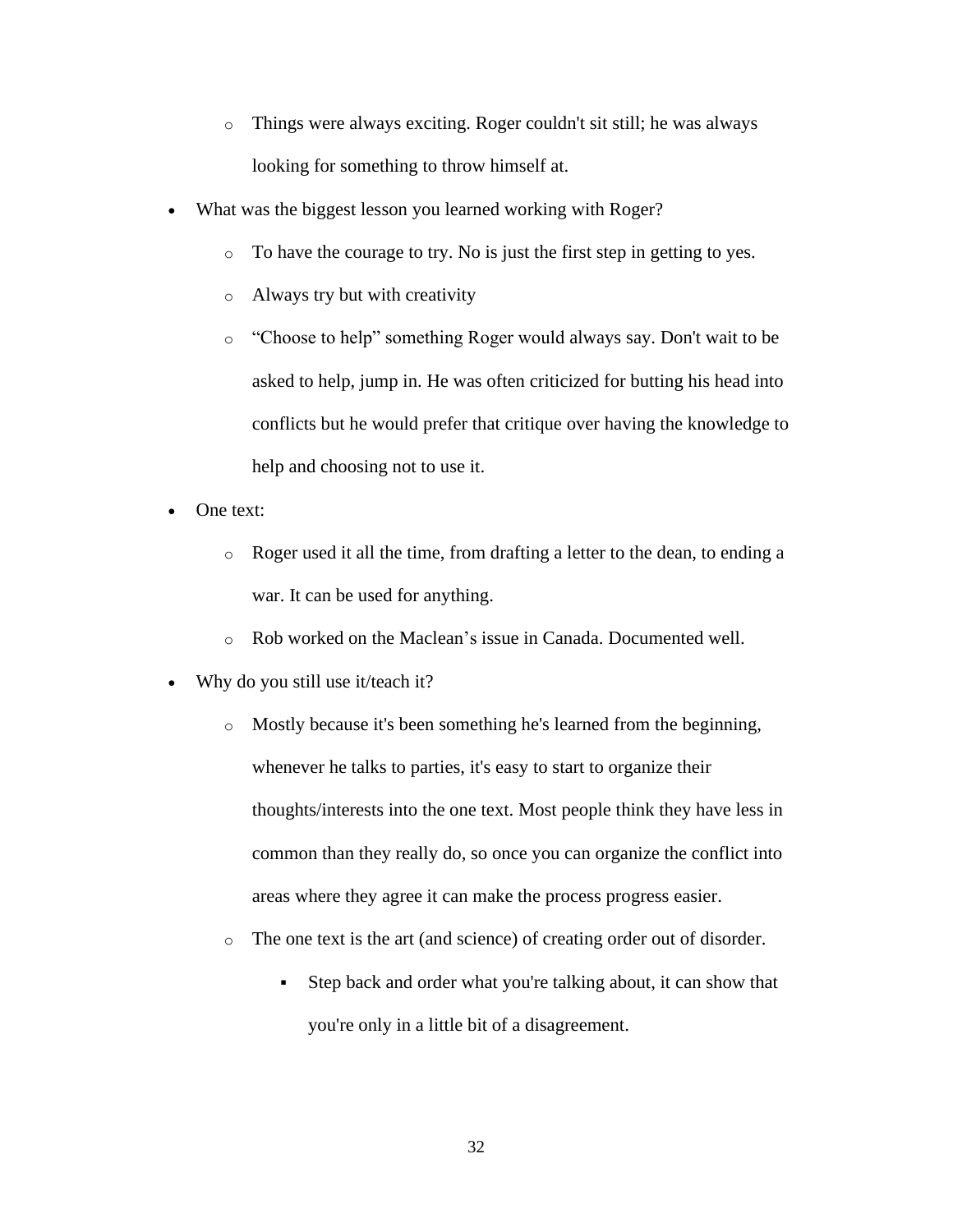- o Always a way to find order in disorder without the third party imposing anything.
- While most people I've talked to have used the method for a long time, they also tend to describe the process as an art or a science, something that takes skill. How user friendly would you say this method is?
	- o It's easy to learn\* with the Asterix included.
		- In low stake environments it can be easy to jump in and experiment.
		- If you jump into the deep end with a higher stakes conflict, it's not a good time to experiment and it would be helpful to have established experience.
	- o Crafting the draft isn't the only thing in the process that takes skill though, the ability to build trust, listen for interests and take feedback productively, can all be tricky if you have no previous experience with it.
		- Story about Doug. a tv executive/affiliate who when receiving a draft of a one text flipped out, "what the fuck is this?" he said as he walked to the door. Rob who was rightfully offended after having spent hours with a team of lawyers working on the draft, thought fast and asked: "I heard you ask, 'what the fuck is this?' Can you tell me a little bit more about why you feel that way?" Doug was shocked at the question, stopped walking toward the door, turned around and started ranting about all the issues he had. In doing so,

33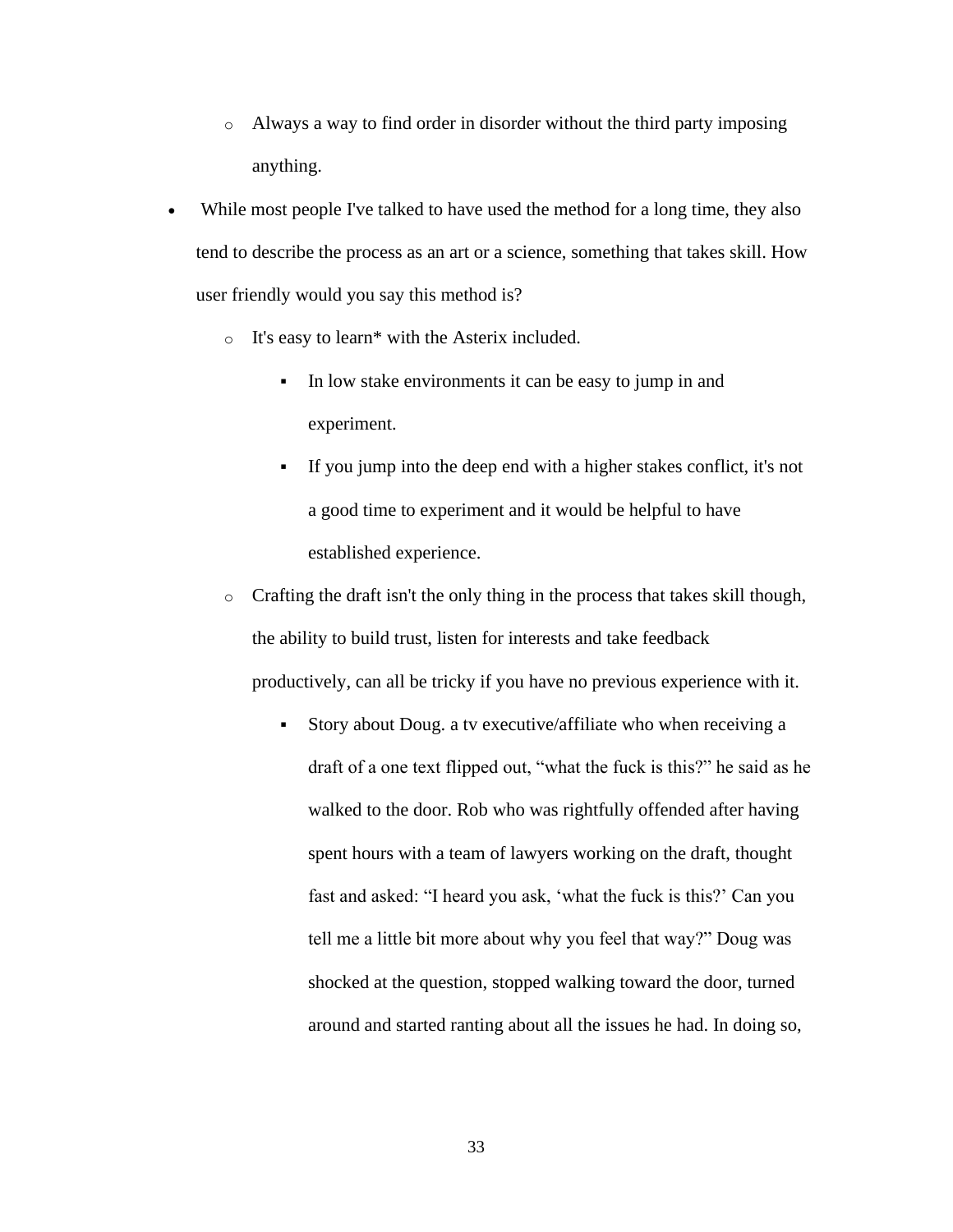he was spilling all his interests out onto the table for Roger to pick up and use. Three drafts later, they had an agreement.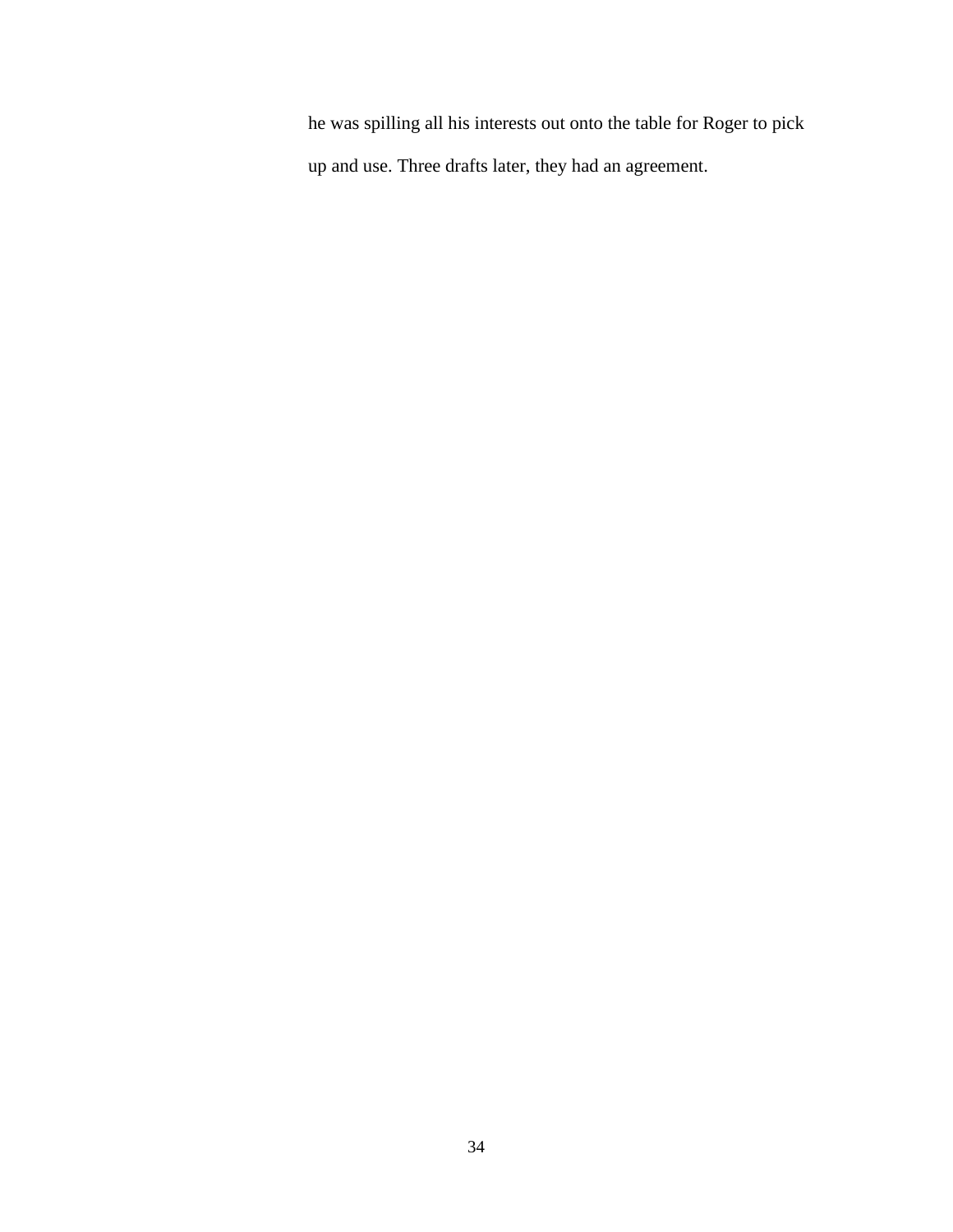<span id="page-41-0"></span>*Interview with Elizbeth McClintock*

 Elizabeth A. McClintock, Ph.D. is Executive Director and Chair of the Board of Directors of the Bridgeway Group. Liz has 25 years of experience offering consulting services to and designing and implementing negotiation, conflict management, and leadership training programs for both public and private sector organizations around the world. Prior to taking over responsibilities as Executive Director at the Bridgeway Group, Liz co-founded [CMPartners, LLC,](http://www.cmpartners.com/) where she is a Partner Emerita. In addition to her work at The Bridgeway Group, Liz is an Adjunct Associate Professor of International Negotiation at The Fletcher School, Tufts University and an Adjunct Lecturer at the Johns Hopkins University School of Advanced International Studies (SAIS) in Washington, D.C.<sup>48</sup>

- Can you describe your relation/affiliation to Roger Fisher?
	- o She was not one of his former students but instead she worked with him for 10 years at the Conflict Management Group.
	- o CMG was founded by him but she didn't really work under him. More like with him. CMG was a pet project for Roger that allowed him to carry out projects that were not affiliated with Harvard. (Like a lot of the background work he was doing with Israel/Palestine.
	- o She worked with him in Africa, Rwanda, and the Congo. (He was mostly giving her help when she asked for assistance)
- Did you work with Roger using the Single negotiating text method?

<sup>48</sup> *Elizabeth McClintock* (The Bridgeway Group. 2022) Available at: [http://bridgewaygroup.org/board](http://bridgewaygroup.org/board-members/elizabeth-mcclintock/)[members/elizabeth-mcclintock/](http://bridgewaygroup.org/board-members/elizabeth-mcclintock/)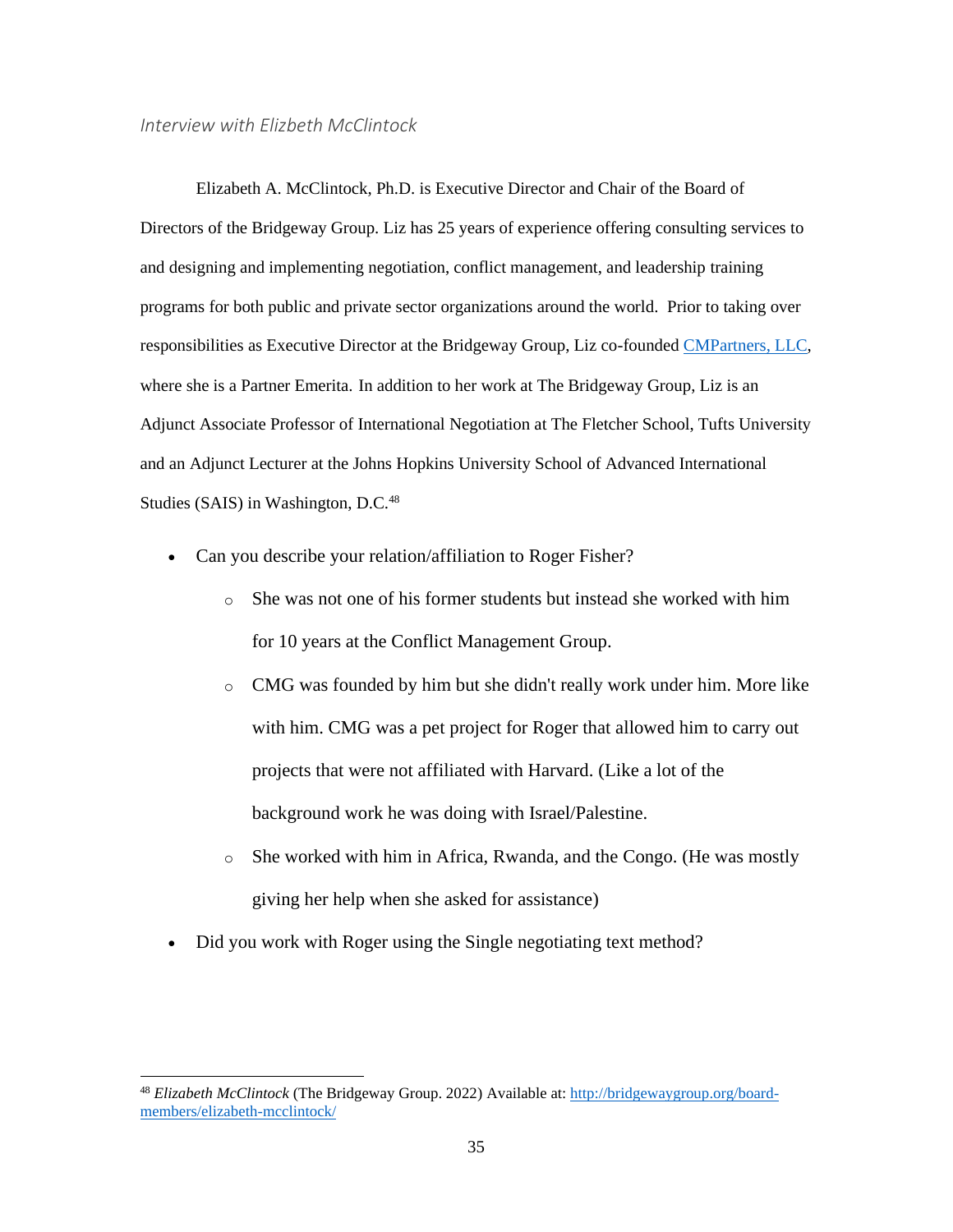- o She used it once with Roger when she was helping him with his work with Israel and Palestine. Mostly it was using the one text to help each party figure out what they wanted to do next in the process.
- o She usually uses this process for training. She teaches her clients or parties involved in the conflict the one text method as a tool they can use to address the conflict themselves.
	- Often parties aren't prepared to come to the table immediately but are more open to a training or an academic exercise. It makes it easier for them to meet and discuss the problem.
	- Also, there is no commitment. It's just a training exercise that promotes brainstorming and proper conflict management skills
- $\circ$  She is currently using the method right now with her work with the WHO. helping the nations come together and use the method to outline what they are working towards. Also used an example of a fake nation to get the other countries thinking about themselves.
- Did you find it helpful or user friendly?
	- o Absolutely. Teaching this method to the parties is super empowering. It gives them the tools to address the conflict themselves.
	- o People don't always know this method by name, but most are familiar with some of the steps.
		- It's important to let the people work with the tool first with a simple example.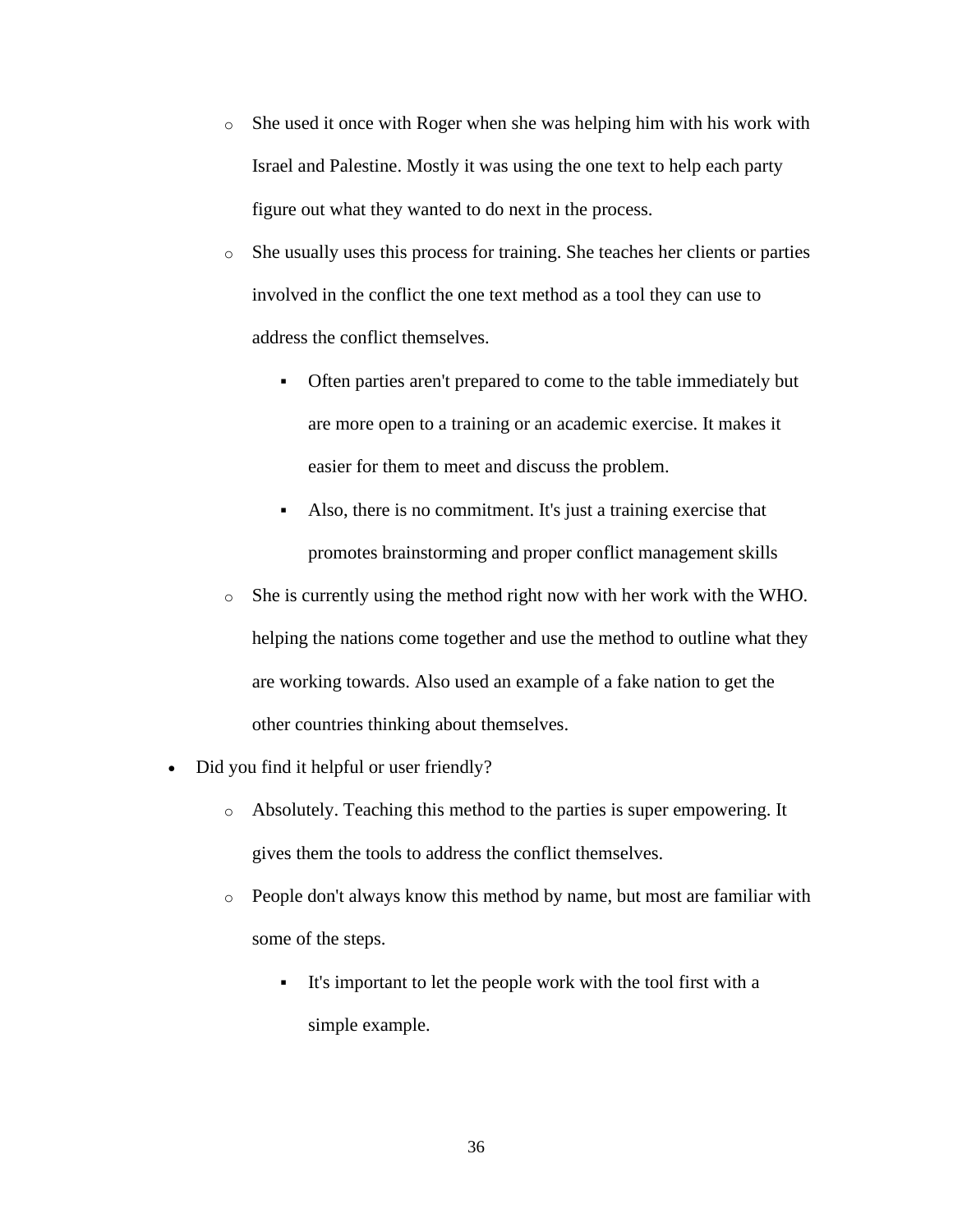- o The method is most useful for a third-party intervenor. Who can be anyone, whether it be someone from the community or a highly appointed outsider.
- You describe the third party as someone who can be elected by the parties but not someone who has to be outside of the conflict. I've spoken to others who are very adamant of the third party being a higher power, ideally with some clout. What do you have to say about that?
	- o It depends on the context. The one text is like a hammer, and you could have an unskilled regular person use the hammer or a carpenter. Depending on the situation you might prefer one over the other.
- What lessons did you learn with Roger or while using the one text?
	- $\circ$  Be true to the guidelines. Policy does matter. You need to prove credibility of the process.
	- o Guidelines are important. The parties need to buy into the process and engage with the 3rd party so they can hold them accountable to the process.
	- o Delicate balance between respecting interests effectively. Because as the holder of the pen you have the responsibility to show people's interests in a different light. Basically reframe!
		- You need to be respectful of interests and reframe interests in a way to show overlap of all interests.

37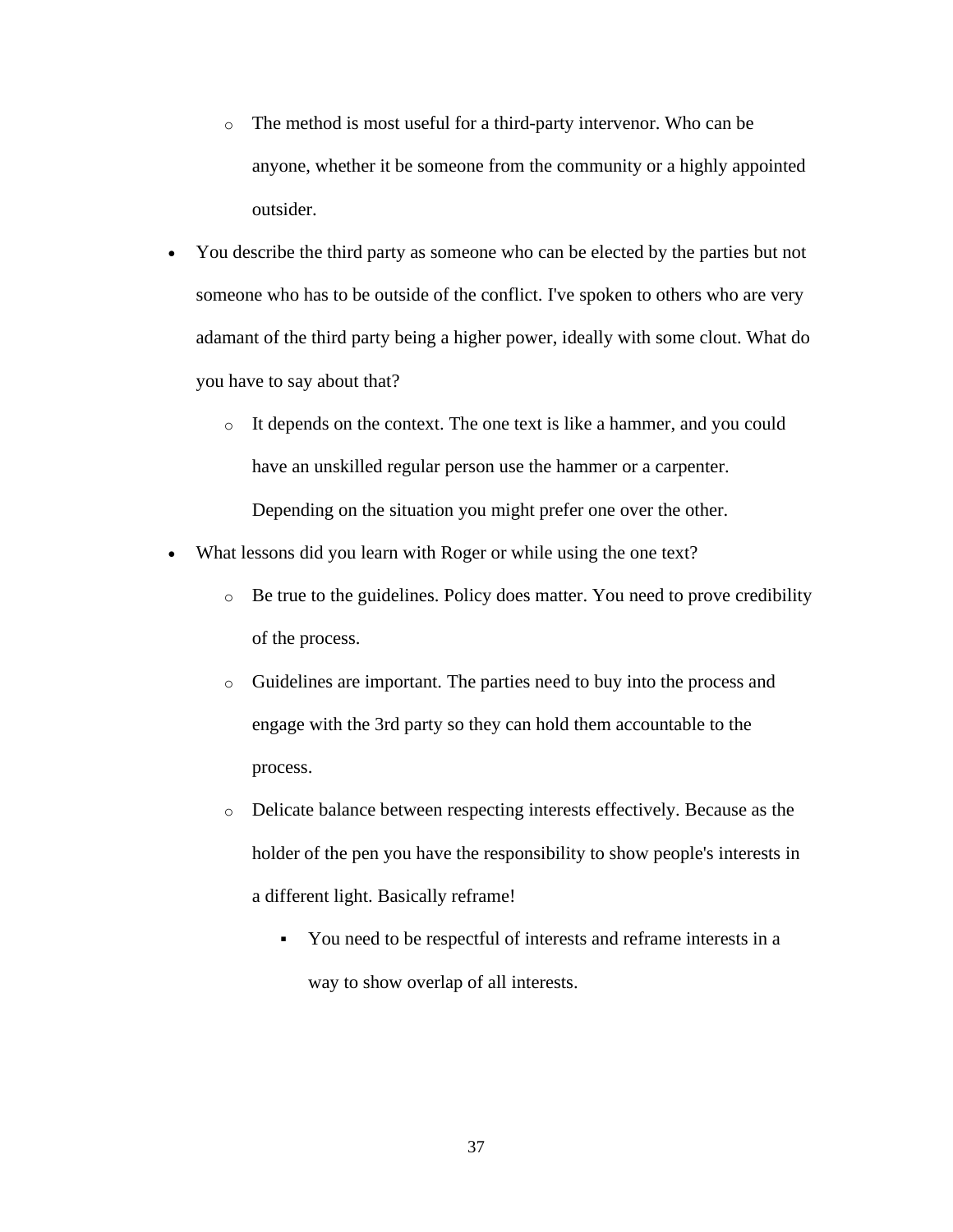o Use your creativity! Be creative in the options that might exist. The more creative you can be the more you can also dislodge the parties from their positions.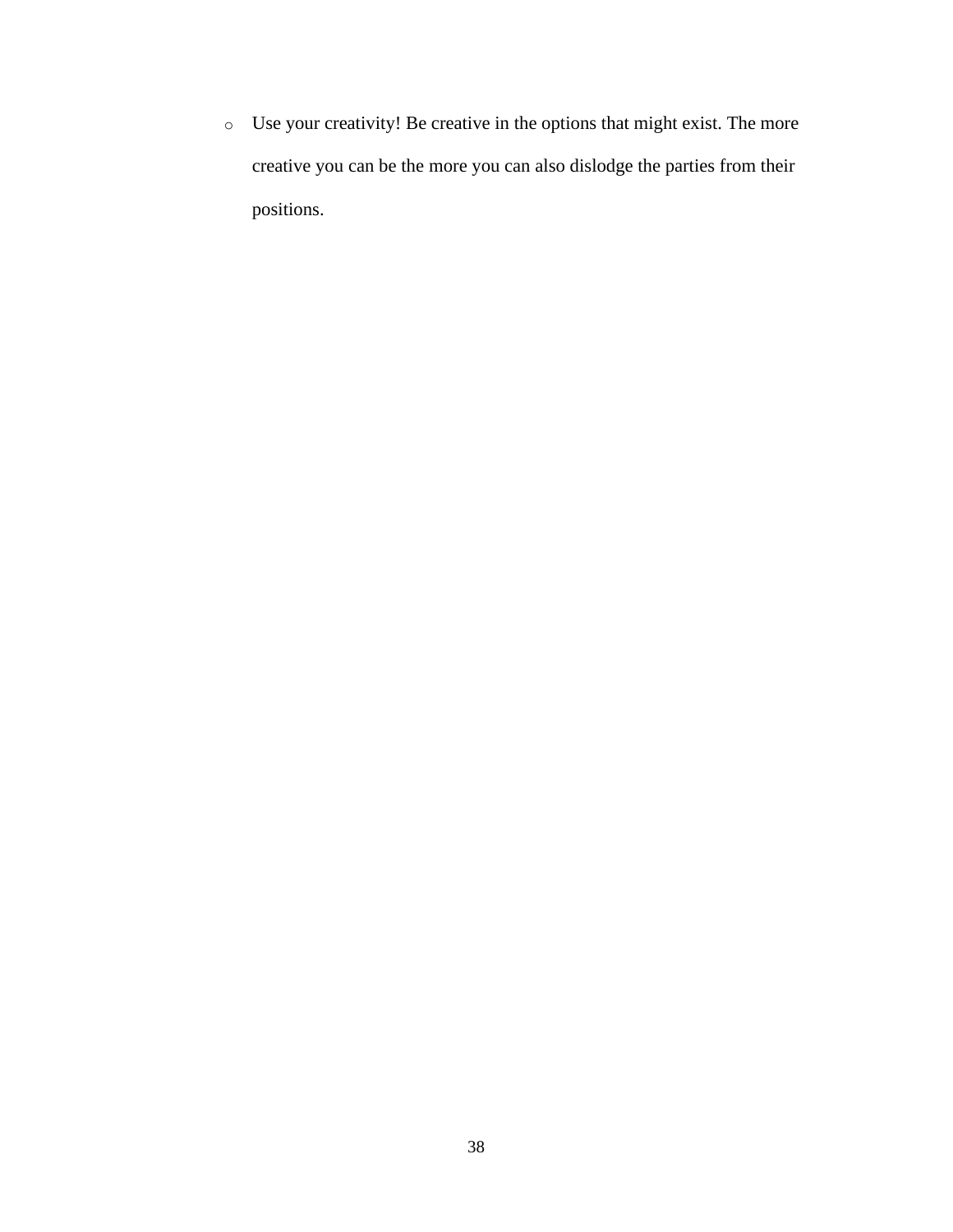# REFERENCES CITED

<span id="page-45-0"></span>Bercovitch, Jacob, J. Theodore Anagnoson, and Donnette L. Wille. "Some conceptual issues and empirical trends in the study of successful mediation in international relations." Journal of Peace Research 28, no. 1 (1991): 7-17.

Bickerton, Ian J., and Carla L. Klausner. A history of the Arab–Israeli conflict. Routledge, 2018.

Bordone, Robert C., Danny Ertel, Martha Minow, Robert H. Mnookin, Bruce Patton, James K. Sebenius, and William Ury. "In Memoriam: Roger Fisher." Harvard Law Review (2013): 875-900.

CMPartners. 2022. History - CMPartners. [online] Available at: <https://www.cmpartners.com/about/history/>

Fawcett, Louise L'Estrange, ed. International relations of the Middle East. Oxford University Press, 2016.

Fisher, Roger. Dear Israelis, dear Arabs: A working approach to peace. Harper & Row, 1972.

Fisher, Roger, William L. Ury, and Bruce Patton. Getting to yes: Negotiating agreement without giving in. Penguin, 2011.

Fisher, Roger, and Scott Brown. Getting together. Business books, 1989.

Fisher, Roger. Basic negotiating strategy: international conflict for beginners. Allen Lane, 1971.

Fisher, Roger, and Elizabeth Kopelman. "Beyond Machiavelli: Tools for Coping with Conflict." (1993).

Fisher, Roger, and Daniel Shapiro. Beyond reason: Using emotions as you negotiate. Penguin, 2005.

Fisher, Roger, and Danny Ertel. Getting ready to negotiate. Penguin, 1995.

Fisher, Roger, Alan Sharp, and John Richardson. Getting it done: how to lead when you're not in charge. New York: HarperBusiness, 1998.

Fisher, Roger. "Coping with Conflict: What Kind of Theory Might Help." Notre Dame L. Rev. 67 (1991): 1335.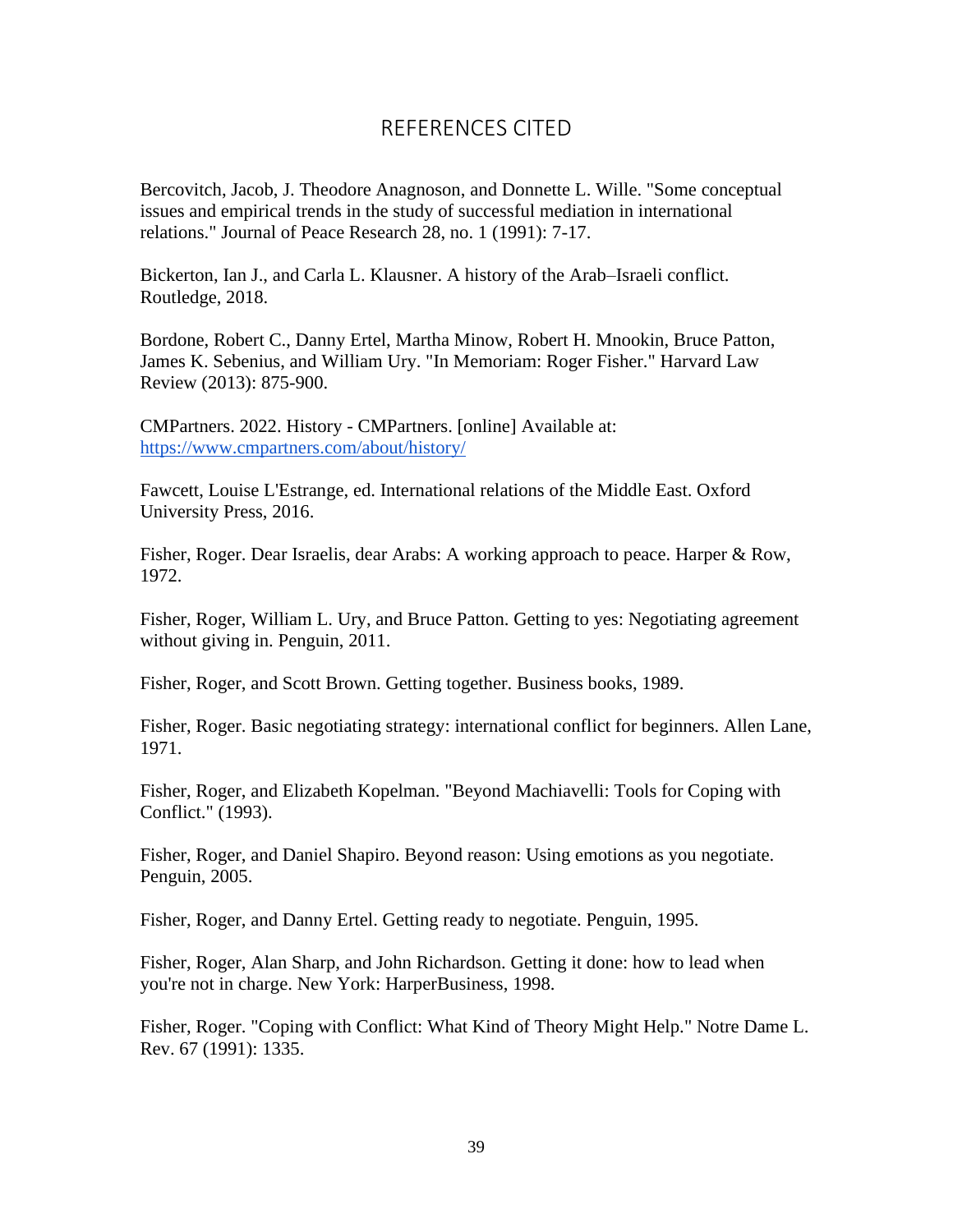Fisher, Roger. "Post-Lecture Discussion." Notre Dame Law Review 67, no. 5 (1999): 1037.Ury,

Fisher, Roger. "Fractionating conflict." Daedalus (1964): 920-941.

Fisher, Roger. "Negotiating inside out." Negotiation Journal 5, no. 1 (1989): 33-41.

"GBH Openvault." The Advocates - GBH Openvault. Accessed January 08, 2022. [https://openvault.wgbh.org/collections/advocates/full-program-video.](https://openvault.wgbh.org/collections/advocates/full-program-video)

Korhonen, P., N. Oretskin, J. Teich, and J. Wallenius. "The impact of a biased starting position in a single negotiation text type mediation." Group Decision and Negotiation 4, no. 4 (1995): 357-374.

Lin, Raymund J., and T. Chou Seng-cho. "Mediating a bilateral multi-issue negotiation." Electronic Commerce Research and Applications 3, no. 2 (2004): 126-138.

McClintock, Elizabeth (The Bridgeway Group. 2022) Available at: <http://bridgewaygroup.org/board-members/elizabeth-mcclintock/>

Menkel-Meadow, Carrie. "Mediation, arbitration, and alternative dispute resolution (ADR)." International Encyclopedia of the Social and Behavioral Sciences, Elsevier Ltd (2015).

Menkel-Meadow, Carrie. "Why Hasn't the World Gotten to Yes: An Appreciation and Some Reflections." Negot. J. 22 (2006): 485.

Moffitt, Michael School of Law.<https://law.uoregon.edu/people/directory/mmoffitt>

Raiffa, Howard. The art and science of negotiation. Harvard University Press, 1982.

Ricigliano, Rob (Uwm.edu. 2022.) Available at: [https://uwm.edu/communication/wp](https://uwm.edu/communication/wp-content/uploads/sites/150/2014/10/ricigliano_cv.pdf)[content/uploads/sites/150/2014/10/ricigliano\\_cv.pdf.](https://uwm.edu/communication/wp-content/uploads/sites/150/2014/10/ricigliano_cv.pdf)

Ricigliano, Robert (C-r.org. 2022) Available at: [https://www.c-r.org/who-we](https://www.c-r.org/who-we-are/people/robert-ricigliano)[are/people/robert-ricigliano](https://www.c-r.org/who-we-are/people/robert-ricigliano)

Shapiro, Daniel L. "Peace in the Middle East: lessons from a legend." Negot. J. 29 (2013): 179.

Sheesley, Christopher "Reframing: A Conflict Resolver's Superpower." Mediate.com - Find Mediators - World's Leading Mediation Information Site[,https://www.mediate.com/articles/sheesley-superpower.cfm.](https://www.mediate.com/articles/sheesley-superpower.cfm)

Schneider, Andrea (Law.marquette.edu. 2022) Available at: <https://law.marquette.edu/faculty-and-staff-directory/detail/2004356>